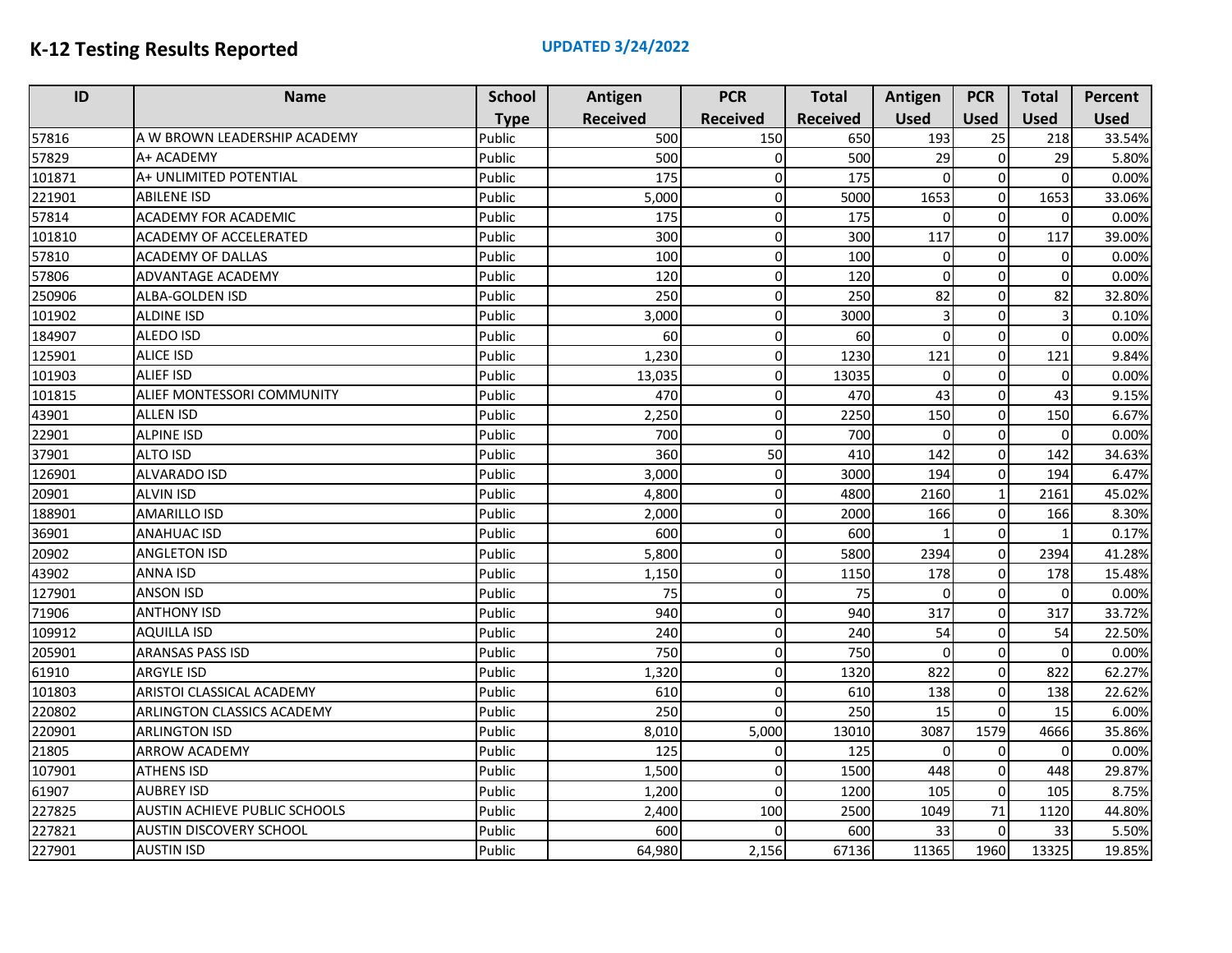| ID     | <b>Name</b>                            | <b>School</b> | Antigen         | <b>PCR</b>      | <b>Total</b>    | Antigen      | <b>PCR</b>  | <b>Total</b> | Percent     |
|--------|----------------------------------------|---------------|-----------------|-----------------|-----------------|--------------|-------------|--------------|-------------|
|        |                                        | <b>Type</b>   | <b>Received</b> | <b>Received</b> | <b>Received</b> | <b>Used</b>  | <b>Used</b> | <b>Used</b>  | <b>Used</b> |
| 70901  | <b>AVALON ISD</b>                      | Public        | 50              | $\Omega$        | 50              | ŋ            | $\Omega$    | $\Omega$     | 0.00%       |
| 194902 | <b>AVERY ISD</b>                       | Public        | 150             | $\Omega$        | 150             | 27           | 0           | 27           | 18.00%      |
| 220915 | <b>AZLE ISD</b>                        | Public        | 7,500           | $\Omega$        | 7500            | 0            | $\sqrt{ }$  | $\Omega$     | 0.00%       |
| 10902  | <b>BANDERA ISD</b>                     | Public        | 1,800           | $\Omega$        | 1800            | 120          | 0           | 120          | 6.67%       |
| 178913 | <b>BANQUETE ISD</b>                    | Public        | 200             | $\Omega$        | 200             | $\mathbf 0$  | $\Omega$    | $\Omega$     | 0.00%       |
| 36902  | <b>BARBERS HILL ISD</b>                | Public        | 400             | $\Omega$        | 400             | 93           | $\Omega$    | 93           | 23.25%      |
| 14902  | <b>BARTLETT ISD</b>                    | Public        | 400             | $\Omega$        | 400             | 14           | $\Omega$    | 14           | 3.50%       |
| 158901 | <b>BAY CITY ISD</b>                    | Public        | 750             | $\Omega$        | 750             | 23           | $\Omega$    | 23           | 3.07%       |
| 123910 | <b>BEAUMONT ISD</b>                    | Public        | 4,780           | $\Omega$        | 4780            | 2239         | $\Omega$    | 2239         | 46.84%      |
| 13901  | <b>BEEVILLE ISD</b>                    | Public        | 300             | $\Omega$        | 300             | 13           | $\Omega$    | 13           | 4.33%       |
| 14903  | <b>BELTON ISD</b>                      | Public        | 600             | $\overline{0}$  | 600             | 13           | $\mathbf 0$ | 13           | 2.17%       |
| 66901  | <b>BENAVIDES ISD</b>                   | Public        | 425             | $\Omega$        | 425             | 0            | $\mathbf 0$ | $\Omega$     | 0.00%       |
| 152806 | BETTY M CONDRA SCHOOL FOR              | Public        | 50              | $\Omega$        | 50              |              | $\mathbf 0$ |              | 2.00%       |
| 15809  | BEXAR COUNTY ACADEMY                   | Public        | 300             | $\Omega$        | 300             | 32           | $\Omega$    | 32           | 10.67%      |
| 187901 | <b>BIG SANDY ISD</b>                   | Public        | 250             | $\Omega$        | 250             | 0            | $\mathbf 0$ | $\Omega$     | 0.00%       |
| 193801 | <b>BIG SPRINGS CHARTER SCHOOL</b>      | Public        | 1,000           | $\Omega$        | 1000            | 158          | $\Omega$    | 158          | 15.80%      |
| 220902 | <b>BIRDVILLE ISD</b>                   | Public        | 5,240           | $\Omega$        | 5240            | 623          | $\Omega$    | 623          | 11.89%      |
| 178902 | <b>BISHOP CISD</b>                     | Public        | 4,000           | $\Omega$        | 4000            | $\Omega$     | $\Omega$    | $\Omega$     | 0.00%       |
| 116915 | <b>BLAND ISD</b>                       | Public        | 200             | $\Omega$        | 200             | 53           | $\Omega$    | 53           | 26.50%      |
| 175902 | <b>BLOOMING GROVE ISD</b>              | Public        | 100             | 150             | 250             | 0            | 47          | 47           | 18.80%      |
| 43917  | <b>BLUE RIDGE ISD</b>                  | Public        | 75              | $\Omega$        | 75              | $\mathbf 0$  | $\Omega$    | $\Omega$     | 0.00%       |
| 123807 | <b>BOB HOPE SCHOOL</b>                 | Public        | 250             | $\Omega$        | 250             | 164          | $\mathbf 0$ | 164          | 65.60%      |
| 130901 | <b>BOERNE ISD</b>                      | Public        | 5,000           | 1,000           | 6000            | 1490         | 34          | 1524         | 25.40%      |
| 116916 | <b>BOLES ISD</b>                       | Public        | 750             | $\Omega$        | 750             | 3            | $\Omega$    |              | 0.40%       |
| 241901 | <b>BOLING ISD</b>                      | Public        | 100             | $\Omega$        | 100             | 0            | $\Omega$    | $\Omega$     | 0.00%       |
| 74903  | <b>BONHAM ISD</b>                      | Public        | 1,800           | $\Omega$        | 1800            | 358          | $\mathbf 0$ | 358          | 19.89%      |
| 117901 | <b>BORGER ISD</b>                      | Public        | 1,500           | $\Omega$        | 1500            | 44           | $\Omega$    | 44           | 2.93%       |
| 185901 | <b>BOVINA ISD</b>                      | Public        | 375             | $\Omega$        | 375             | 25           | $\mathbf 0$ | 25           | 6.67%       |
| 169901 | <b>BOWIE ISD</b>                       | Public        | 1,100           | $\Omega$        | 1100            | 3            | $\Omega$    |              | 0.27%       |
| 136901 | <b>BRACKETT ISD</b>                    | Public        | 1,800           | $\Omega$        | 1800            | 12           | $\mathbf 0$ | 12           | 0.67%       |
| 160901 | <b>BRADY ISD</b>                       | Public        | 200             | $\Omega$        | 200             | 9            | $\mathbf 0$ | 9            | 4.50%       |
| 8903   | <b>BRAZOS ISD</b>                      | Public        | 100             | $\Omega$        | 100             | 0            | $\mathbf 0$ | $\Omega$     | 0.00%       |
| 21803  | <b>BRAZOS SCHOOL FOR INQUIRY &amp;</b> | Public        | 1,500           | $\overline{0}$  | 1500            | $\mathbf{1}$ | $\mathbf 0$ |              | 0.07%       |
| 20905  | <b>BRAZOSPORT ISD</b>                  | Public        | 1,000           | $\Omega$        | 1000            | 0            | $\Omega$    | $\Omega$     | 0.00%       |
| 198901 | <b>BREMOND ISD</b>                     | Public        | 100             | $\overline{0}$  | 100             | 0            | $\Omega$    | $\Omega$     | 0.00%       |
| 184909 | <b>BROCK ISD</b>                       | Public        | 920             | $\Omega$        | 920             | 108          | $\Omega$    | 108          | 11.74%      |
| 25908  | <b>BROOKESMITH ISD</b>                 | Public        | 150             | $\Omega$        | 150             | 0            | $\mathbf 0$ | $\Omega$     | 0.00%       |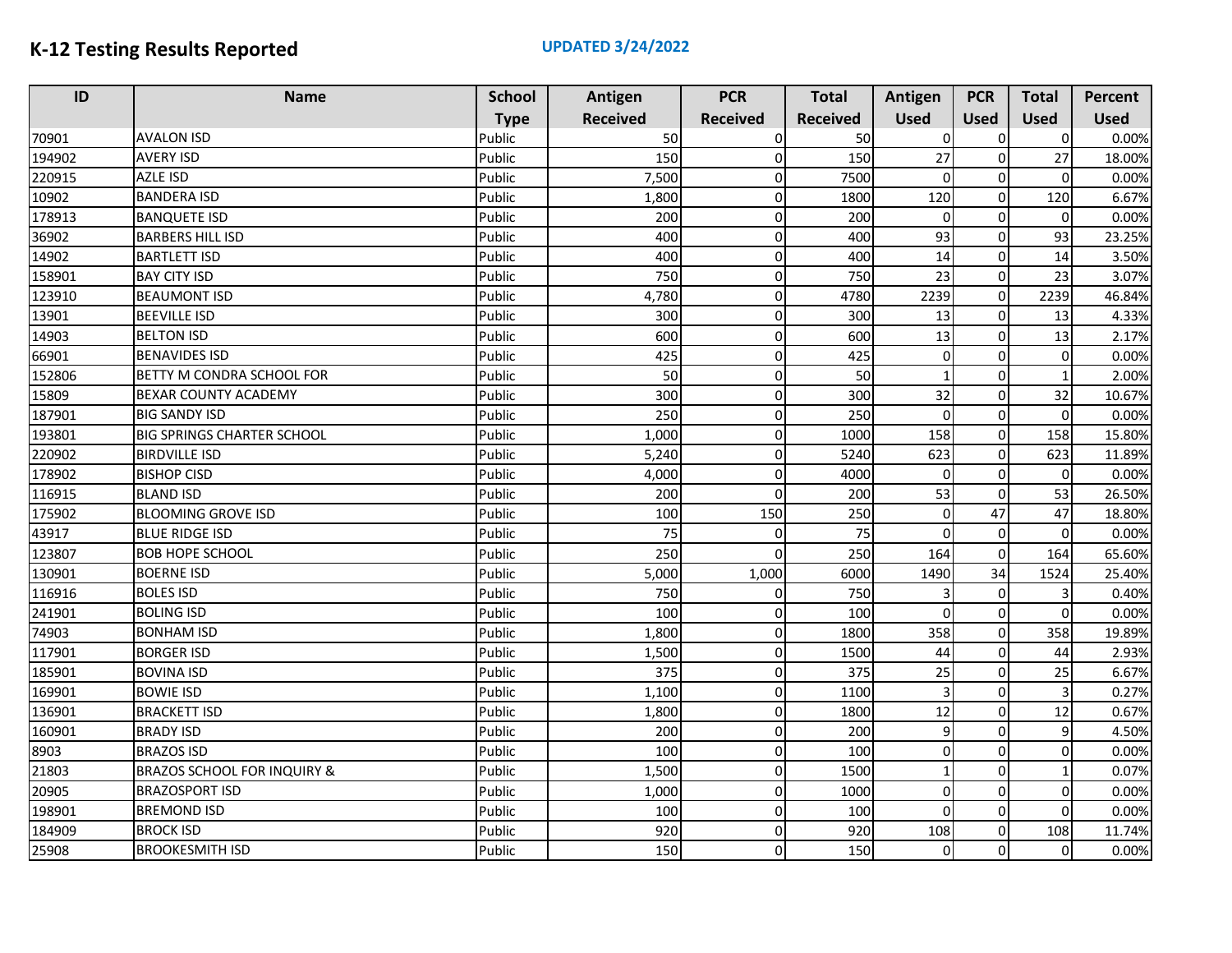| ID     | <b>Name</b>                  | <b>School</b> | Antigen         | <b>PCR</b>      | <b>Total</b>    | Antigen        | <b>PCR</b>     | <b>Total</b> | Percent     |
|--------|------------------------------|---------------|-----------------|-----------------|-----------------|----------------|----------------|--------------|-------------|
|        |                              | <b>Type</b>   | <b>Received</b> | <b>Received</b> | <b>Received</b> | <b>Used</b>    | <b>Used</b>    | <b>Used</b>  | <b>Used</b> |
| 24901  | <b>BROOKS COUNTY ISD</b>     | Public        | 7,000           | $\Omega$        | 7000            | 0              | $\Omega$       | 0            | 0.00%       |
| 223901 | <b>BROWNFIELD ISD</b>        | Public        | $\Omega$        | 0               | $\Omega$        |                | $\mathbf 0$    |              |             |
| 107902 | <b>BROWNSBORO ISD</b>        | Public        | 700             |                 | 700             | 344            | $\Omega$       | 344          | 49.14%      |
| 31901  | <b>BROWNSVILLE ISD</b>       | Public        | 35,025          | n               | 35025           | 14239          | $\overline{4}$ | 14243        | 40.67%      |
| 25902  | BROWNWOOD ISD                | Public        | 1,300           | n               | 1300            | 292            | $\mathbf 0$    | 292          | 22.46%      |
| 145901 | <b>BUFFALO ISD</b>           | Public        | 340             | $\Omega$        | 340             | 10             | $\Omega$       | 10           | 2.94%       |
| 212902 | <b>BULLARD ISD</b>           | Public        | 200             | $\Omega$        | 200             | 0              | $\Omega$       | $\Omega$     | 0.00%       |
| 176901 | <b>BURKEVILLE ISD</b>        | Public        | 80              | O               | 80              | 27             | $\Omega$       | 27           | 33.75%      |
| 27903  | <b>BURNET CISD</b>           | Public        | 150             | 0               | 150             | 0              | $\overline{0}$ | 0            | 0.00%       |
| 71801  | BURNHAM WOOD CHARTER SCHOOL  | Public        | 4,000           | 0               | 4000            | 13             | $\Omega$       | 13           | 0.33%       |
| 116901 | CADDO MILLS ISD              | Public        | 580             | $\Omega$        | 580             | 207            | $\mathbf 0$    | 207          | 35.69%      |
| 178903 | <b>CALALLEN ISD</b>          | Public        | 1,350           | 0               | 1350            | 319            | $\Omega$       | 319          | 23.63%      |
| 26901  | CALDWELL ISD                 | Public        | 3,200           | $\Omega$        | 3200            | 1242           | $\mathbf 0$    | 1242         | 38.81%      |
| 29901  | <b>CALHOUN COUNTY ISD</b>    | Public        | 2,940           | 50              | 2990            | 2331           | $\Omega$       | 2331         | 77.96%      |
| 49905  | <b>CALLISBURG ISD</b>        | Public        | 1,000           | $\Omega$        | 1000            | 25             | $\Omega$       | 25           | 2.50%       |
| 198902 | <b>CALVERT ISD</b>           | Public        | 500             | $\Omega$        | 500             | 0              | $\Omega$       | $\Omega$     | 0.00%       |
| 101837 | CALVIN NELMS CHARTER SCHOOLS | Public        | 200             | 0               | 200             | 3              |                | 5            | 2.50%       |
| 166901 | <b>CAMERON ISD</b>           | Public        | 1,000           | $\Omega$        | 1000            | 0              | $\Omega$       | 0            | 0.00%       |
| 116910 | CAMPBELL ISD                 | Public        | 50              | $\Omega$        | 50              | $\overline{0}$ | $\Omega$       | $\Omega$     | 0.00%       |
| 106901 | CANADIAN ISD                 | Public        | 700             | 0               | 700             | 53             | $\mathbf 0$    | 53           | 7.57%       |
| 71907  | CANUTILLO ISD                | Public        | 2,010           | $\Omega$        | 2010            | 15             | $\mathbf 0$    | 15           | 0.75%       |
| 191901 | <b>CANYON ISD</b>            | Public        | 150             | $\Omega$        | 150             | $\Omega$       | $\Omega$       | $\Omega$     | 0.00%       |
| 64903  | <b>CARRIZO SPRINGS CISD</b>  | Public        | 1,600           | $\Omega$        | 1600            | 12             | $\mathbf 0$    | 12           | 0.75%       |
| 220919 | <b>CARROLL ISD</b>           | Public        | 400             | $\Omega$        | 400             | 0              | $\Omega$       | $\Omega$     | 0.00%       |
| 183902 | <b>CARTHAGE ISD</b>          | Public        | 1,000           | 0               | 1000            | 8              | $\Omega$       | 8            | 0.80%       |
| 220917 | <b>CASTLEBERRY ISD</b>       | Public        | 700             | $\Omega$        | 700             | $\Omega$       | $\Omega$       | $\Omega$     | 0.00%       |
| 1902   | <b>CAYUGA ISD</b>            | Public        | 325             | $\Omega$        | 325             | 138            | $\Omega$       | 138          | 42.46%      |
| 57904  | <b>CEDAR HILL ISD</b>        | Public        | 500             | $\Omega$        | 500             | 7              | $\mathbf 0$    |              | 1.40%       |
| 227817 | CEDARS INTERNATIONAL ACADEMY | Public        | 100             | $\Omega$        | 100             | 0              | $\Omega$       | 0            | 0.00%       |
| 116902 | CELESTE ISD                  | Public        | 250             | 0               | 250             | 7              | $\Omega$       |              | 2.80%       |
| 43903  | CELINA ISD                   | Public        | 500             | $\Omega$        | 500             | $\mathfrak{p}$ | $\Omega$       |              | 0.40%       |
| 210901 | CENTER ISD                   | Public        | 1,400           | 0               | 1400            | 129            | $\Omega$       | 129          | 9.21%       |
| 133901 | <b>CENTER POINT ISD</b>      | Public        | 920             | n               | 920             | 359            | 0              | 359          | 39.02%      |
| 145902 | <b>CENTERVILLE ISD</b>       | Public        | 200             |                 | 200             | 1              | $\Omega$       |              | 0.50%       |
| 101905 | <b>CHANNELVIEW ISD</b>       | Public        | $\Omega$        | 1,200           | 1200            | $\overline{9}$ | 547            | 556          | 46.33%      |
| 227814 | CHAPARRAL STAR ACADEMY       | Public        | 290             | $\Omega$        | 290             | 11             | $\Omega$       | 11           | 3.79%       |
| 212909 | CHAPEL HILL ISD              | Public        | 4,900           | $\Omega$        | 4900            | 3507           | $\Omega$       | 3507         | 71.57%      |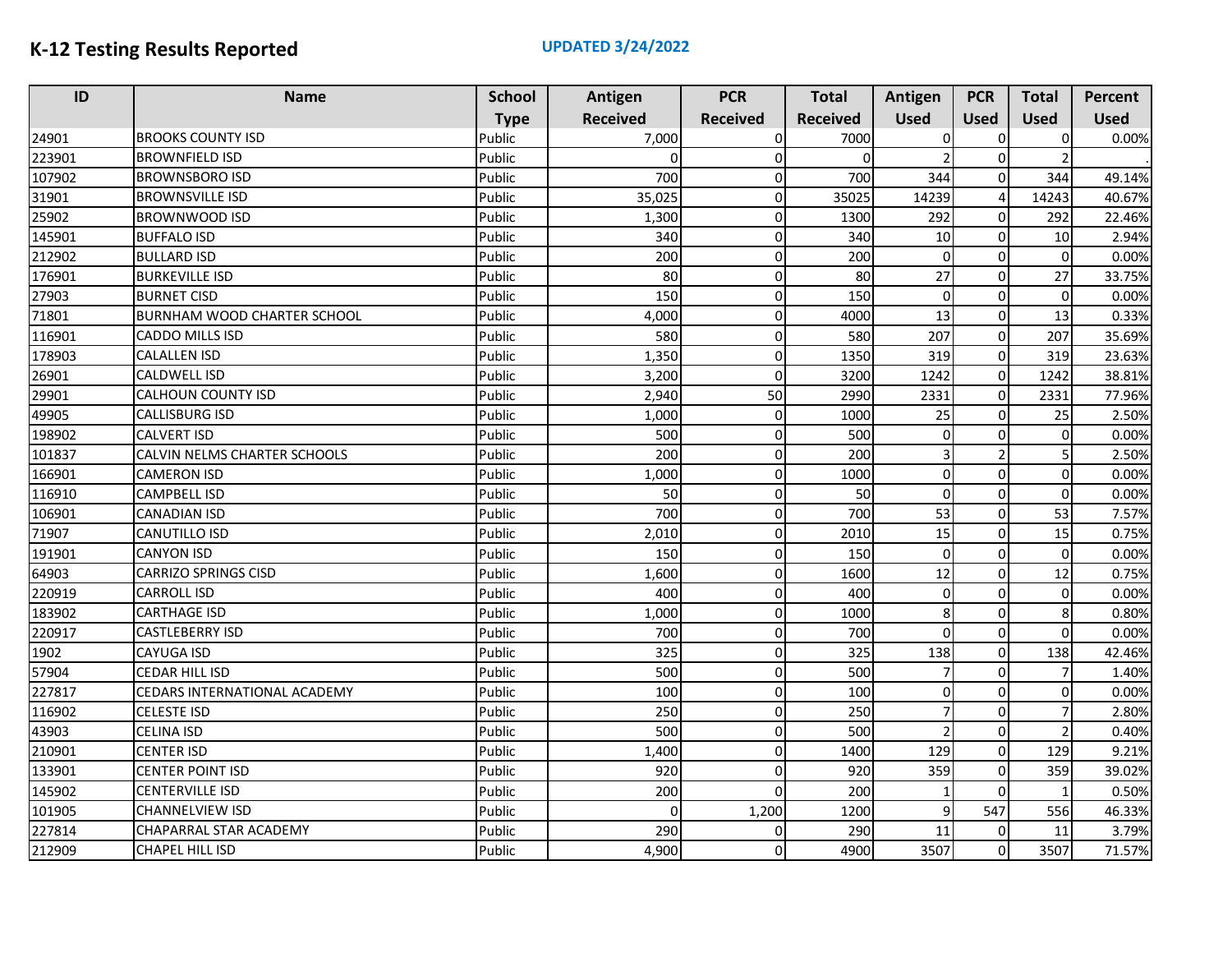| ID     | <b>Name</b>                        | <b>School</b> | Antigen         | <b>PCR</b>      | <b>Total</b>    | Antigen     | <b>PCR</b>  | <b>Total</b> | Percent     |
|--------|------------------------------------|---------------|-----------------|-----------------|-----------------|-------------|-------------|--------------|-------------|
|        |                                    | <b>Type</b>   | <b>Received</b> | <b>Received</b> | <b>Received</b> | <b>Used</b> | <b>Used</b> | <b>Used</b>  | <b>Used</b> |
| 7901   | <b>CHARLOTTE ISD</b>               | Public        | 500             | $\Omega$        | 500             | O           | $\sqrt{ }$  | $\Omega$     | 0.00%       |
| 38901  | <b>CHILDRESS ISD</b>               | Public        | 1,000           | $\Omega$        | 1000            | 350         | $\mathbf 0$ | 350          | 35.00%      |
| 161920 | CHINA SPRING ISD                   | Public        | 800             | $\Omega$        | 800             | 64          | $\sqrt{ }$  | 64           | 8.00%       |
| 174901 | <b>CHIRENO ISD</b>                 | Public        | 150             | $\Omega$        | 150             | 10          | $\mathbf 0$ | 10           | 6.67%       |
| 67902  | <b>CISCO ISD</b>                   | Public        | 1,050           | $\Omega$        | 1050            | $\mathbf 0$ | $\Omega$    | $\Omega$     | 0.00%       |
| 57841  | <b>CITYSCAPE SCHOOLS</b>           | Public        | 800             | $\Omega$        | 800             | $\mathbf 0$ | $\Omega$    | $\Omega$     | 0.00%       |
| 65901  | <b>CLARENDON ISD</b>               | Public        | 300             | $\Omega$        | 300             | $\mathbf 0$ | $\Omega$    | $\Omega$     | 0.00%       |
| 6902   | <b>CLAUDE ISD</b>                  | Public        | 50              | $\Omega$        | 50              | $\mathbf 0$ | $\Omega$    | $\Omega$     | 0.00%       |
| 146901 | <b>CLEVELAND ISD</b>               | Public        | 1,900           | $\Omega$        | 1900            | 90          | $\Omega$    | 90           | 4.74%       |
| 18901  | <b>CLIFTON ISD</b>                 | Public        | 350             | $\Omega$        | 350             | $\mathbf 0$ | $\Omega$    | $\Omega$     | 0.00%       |
| 30902  | <b>CLYDE CISD</b>                  | Public        | 5,000           | $\Omega$        | 5000            | 872         | $\mathbf 0$ | 872          | 17.44%      |
| 204901 | <b>COLDSPRING-OAKHURST CISD</b>    | Public        | 600             | $\Omega$        | 600             | 122         | $\mathbf 0$ | 122          | 20.33%      |
| 42901  | <b>COLEMAN ISD</b>                 | Public        | 300             | $\Omega$        | 300             | $\Omega$    | $\Omega$    | $\Omega$     | 0.00%       |
| 91902  | <b>COLLINSVILLE ISD</b>            | Public        | 250             | $\Omega$        | 250             | 55          | $\mathbf 0$ | 55           | 22.00%      |
| 47901  | <b>COMANCHE ISD</b>                | Public        | 120             | $\Omega$        | 120             | 17          | $\Omega$    | 17           | 14.17%      |
| 116903 | <b>COMMERCE ISD</b>                | Public        | 300             | $\Omega$        | 300             | 53          | $\Omega$    | 53           | 17.67%      |
| 43918  | <b>COMMUNITY ISD</b>               | Public        | 1,250           | $\Omega$        | 1250            | 417         | $\Omega$    | 417          | 33.36%      |
| 112908 | <b>COMO-PICKTON CISD</b>           | Public        | 100             | $\Omega$        | 100             | $\Omega$    | $\Omega$    | $\Omega$     | 0.00%       |
| 15838  | <b>COMPASS ROSE PUBLIC SCHOOLS</b> | Public        | 9,000           | $\Omega$        | 9000            | 186         | $\Omega$    | 186          | 2.07%       |
| 233903 | <b>COMSTOCK ISD</b>                | Public        | 275             | $\Omega$        | 275             | 8           | $\Omega$    | 8            | 2.91%       |
| 161921 | <b>CONNALLY ISD</b>                | Public        | 8,000           | $\overline{0}$  | 8000            | 1308        | $\mathbf 0$ | 1308         | 16.35%      |
| 170902 | Conroe ISD                         | Public        | 3,775           | $\Omega$        | 3775            | 1849        | $\mathbf 0$ | 1849         | 48.98%      |
| 60902  | <b>COOPER ISD</b>                  | Public        | 1,000           | $\Omega$        | 1000            |             | $\mathbf 0$ |              | 0.40%       |
| 50910  | <b>COPPERAS COVE ISD</b>           | Public        | 7,000           | $\Omega$        | 7000            | 1018        | $\Omega$    | 1018         | 14.54%      |
| 178904 | <b>CORPUS CHRISTI ISD</b>          | Public        | 2,460           | $\Omega$        | 2460            | 791         | $\mathbf 0$ | 791          | 32.15%      |
| 178807 | <b>CORPUS CHRISTI MONTESSORI</b>   | Public        | 250             | $\Omega$        | 250             | $\mathbf 0$ | $\Omega$    | $\Omega$     | 0.00%       |
| 175903 | <b>CORSICANA ISD</b>               | Public        | 1,775           | $\Omega$        | 1775            | 8           | $\Omega$    | 8            | 0.45%       |
| 142901 | <b>COTULLA ISD</b>                 | Public        | 560             | $\Omega$        | 560             | 310         | $\Omega$    | 310          | 55.36%      |
| 129901 | <b>CRANDALL ISD</b>                | Public        | 1,345           | $\Omega$        | 1345            | 743         | $\Omega$    | 743          | 55.24%      |
| 52901  | <b>CRANE ISD</b>                   | Public        | 75              | $\Omega$        | 75              | $\mathbf 0$ | $\Omega$    | $\Omega$     | 0.00%       |
| 53001  | CROCKETT COUNTY CONSOLIDATED       | Public        | 500             | $\overline{0}$  | 500             | 160         | $\Omega$    | 160          | 32.00%      |
| 113901 | <b>CROCKETT ISD</b>                | Public        | 1,000           | $\Omega$        | 1000            | $\Omega$    | $\Omega$    | $\Omega$     | 0.00%       |
| 54901  | <b>CROSBYTON CISD</b>              | Public        | 200             | $\Omega$        | 200             | 28          | $\Omega$    | 28           | 14.00%      |
| 107904 | <b>CROSS ROADS ISD</b>             | Public        | 120             | $\Omega$        | 120             | $\mathbf 0$ | $\mathbf 0$ | $\Omega$     | 0.00%       |
| 220912 | <b>CROWLEY ISD</b>                 | Public        | 50              | $\Omega$        | 50              | $\mathbf 0$ | $\Omega$    | $\Omega$     | 0.00%       |
| 55901  | <b>CULBERSON COUNTY-ALLAMOORE</b>  | Public        | 100             | $\Omega$        | 100             | 12          | $\Omega$    | 12           | 12.00%      |
| 112905 | <b>CUMBY ISD</b>                   | Public        | 1,470           | <sub>0</sub>    | 1470            | 12          | $\Omega$    | 12           | 0.82%       |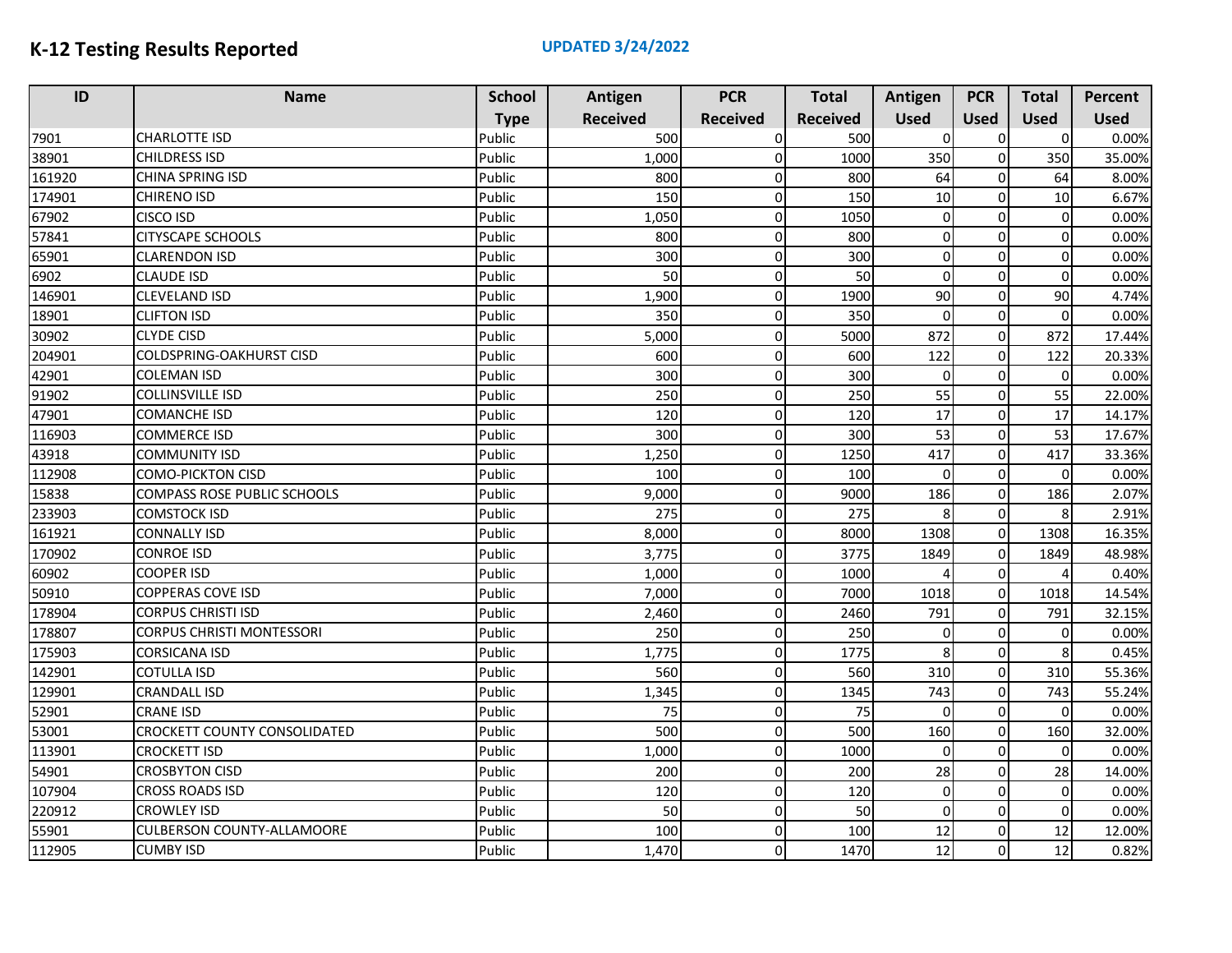| ID     | <b>Name</b>                  | <b>School</b> | Antigen         | <b>PCR</b>      | <b>Total</b>    | Antigen        | <b>PCR</b>    | <b>Total</b> | Percent     |
|--------|------------------------------|---------------|-----------------|-----------------|-----------------|----------------|---------------|--------------|-------------|
|        |                              | <b>Type</b>   | <b>Received</b> | <b>Received</b> | <b>Received</b> | <b>Used</b>    | <b>Used</b>   | <b>Used</b>  | <b>Used</b> |
| 174902 | <b>CUSHING ISD</b>           | Public        | 600             | $\Omega$        | 600             | 87             | $\Omega$      | 87           | 14.50%      |
| 101907 | <b>CYPRESS-FAIRBANKS ISD</b> | Public        | 12,450          | 4,728           | 17178           | 6550           | 4842          | 11392        | 66.32%      |
| 172902 | DAINGERFIELD-LONE STAR ISD   | Public        | 125             |                 | 125             | 0              | $\mathbf 0$   | $\Omega$     | 0.00%       |
| 56901  | <b>DALHART ISD</b>           | Public        | 125             |                 | 125             | $\Omega$       | $\Omega$      | $\Omega$     | 0.00%       |
| 57905  | <b>DALLAS ISD</b>            | Public        | 30,945          | 2,500           | 33445           | 12386          | 73            | 12459        | 37.25%      |
| 20910  | <b>DAMON ISD</b>             | Public        | 200             | $\Omega$        | 200             | 77             | $\mathbf 0$   | 77           | 38.50%      |
| 20904  | <b>DANBURY ISD</b>           | Public        | 500             | $\Omega$        | 500             | $\overline{0}$ | $\Omega$      | $\Omega$     | 0.00%       |
| 175904 | <b>DAWSON ISD</b>            | Public        | 250             | $\Omega$        | 250             | $\mathbf 0$    | $\Omega$      | $\Omega$     | 0.00%       |
| 58902  | <b>DAWSON ISD</b>            | Public        | 75              | $\Omega$        | 75              | $\mathbf 0$    | $\Omega$      | $\Omega$     | 0.00%       |
| 146902 | <b>DAYTON ISD</b>            | Public        | 1,120           | 600             | 1720            | 1              | $\Omega$      |              | 0.06%       |
| 249905 | <b>DECATUR ISD</b>           | Public        | 170             | $\Omega$        | 170             | 4              | $\Omega$      | 4            | 2.35%       |
| 101908 | <b>DEER PARK ISD</b>         | Public        | 3,000           | $\Omega$        | 3000            | 278            | $\mathbf 0$   | 278          | 9.27%       |
| 227910 | DEL VALLE ISD                | Public        | 4,800           | $\Omega$        | 4800            | 330            | $\mathbf 0$   | 330          | 6.88%       |
| 91903  | <b>DENISON ISD</b>           | Public        | 1,360           | $\Omega$        | 1360            | 310            | $\Omega$      | 310          | 22.79%      |
| 61901  | <b>DENTON ISD</b>            | Public        | 9,000           | $\Omega$        | 9000            | 2897           | $\Omega$      | 2897         | 32.19%      |
| 163901 | <b>DEVINE ISD</b>            | Public        | 550             | $\Omega$        | 550             | 76             | $\Omega$      | 76           | 13.82%      |
| 81906  | <b>DEW ISD</b>               | Public        | 200             | $\Omega$        | 200             | $\overline{3}$ | $\Omega$      | 3            | 1.50%       |
| 176903 | <b>DEWEYVILLE ISD</b>        | Public        | 100             | $\Omega$        | 100             | $\overline{2}$ | $\Omega$      |              | 2.00%       |
| 3905   | <b>DIBOLL ISD</b>            | Public        | 3,020           | $\Omega$        | 3020            | 677            | $\Omega$      | 677          | 22.42%      |
| 84901  | <b>DICKINSON ISD</b>         | Public        | 3,000           | $\Omega$        | 3000            | $\mathbf 0$    | $\Omega$      | $\Omega$     | 0.00%       |
| 82902  | <b>DILLEY ISD</b>            | Public        | 1,700           | $\Omega$        | 1700            | 199            | $\Omega$      | 199          | 11.71%      |
| 144903 | <b>DIME BOX ISD</b>          | Public        | 200             | $\Omega$        | 200             | $\Omega$       | $\mathbf 0$   | $\Omega$     | 0.00%       |
| 108902 | <b>DONNA ISD</b>             | Public        | 75,420          | $\Omega$        | 75420           | 4494           |               | 4495         | 5.96%       |
| 105904 | <b>DRIPPING SPRINGS ISD</b>  | Public        | 450             | $\Omega$        | 450             | $\mathbf 0$    | $\Omega$      | $\Omega$     | 0.00%       |
| 178905 | <b>DRISCOLL ISD</b>          | Public        | 300             | $\Omega$        | 300             | 20             | $\Omega$      | 20           | 6.67%       |
| 72902  | <b>DUBLIN ISD</b>            | Public        | 600             | $\Omega$        | 600             | 58             | $\Omega$      | 58           | 9.67%       |
| 57907  | <b>DUNCANVILLE ISD</b>       | Public        | 3,700           | 2,000           | 5700            | 191            |               | 192          | 3.37%       |
| 220918 | <b>EAGLE MT-SAGINAW ISD</b>  | Public        | 1,875           | $\Omega$        | 1875            | 72             | $\Omega$      | 72           | 3.84%       |
| 159901 | <b>EAGLE PASS ISD</b>        | Public        | 4,750           | 0               | 4750            | 302            | $\Omega$      | 302          | 6.36%       |
| 227909 | <b>EANES ISD</b>             | Public        | 475             | 200             | 675             | 31             | $\Omega$      | 31           | 4.59%       |
| 241902 | <b>EAST BERNARD ISD</b>      | Public        | 100             | $\Omega$        | 100             | $\mathbf 0$    | $\Omega$      | $\Omega$     | 0.00%       |
| 15911  | <b>EAST CENTRAL ISD</b>      | Public        | 50              | $\Omega$        | 50              | $\mathbf 0$    | $\mathbf 0$   | $\Omega$     | 0.00%       |
| 36903  | <b>EAST CHAMBERS ISD</b>     | Public        | 450             | $\Omega$        | 450             | 35             | $\Omega$      | 35           | 7.78%       |
| 67903  | <b>EASTLAND ISD</b>          | Public        | 3,500           | $\Omega$        | 3500            | 60             | $\Omega$      | 60           | 1.71%       |
| 68901  | <b>ECTOR COUNTY ISD</b>      | Public        | 5,725           | 3,000           | 8725            | 2080           | 145           | 2225         | 25.50%      |
| 108903 | EDCOUCH-ELSA ISD             | Public        | 3,600           | $\Omega$        | 3600            | 1019           | $\Omega$      | 1019         | 28.31%      |
| 48901  | <b>EDEN CISD</b>             | Public        | 400             | $\Omega$        | 400             | 54             | $\mathcal{P}$ | 56           | 14.00%      |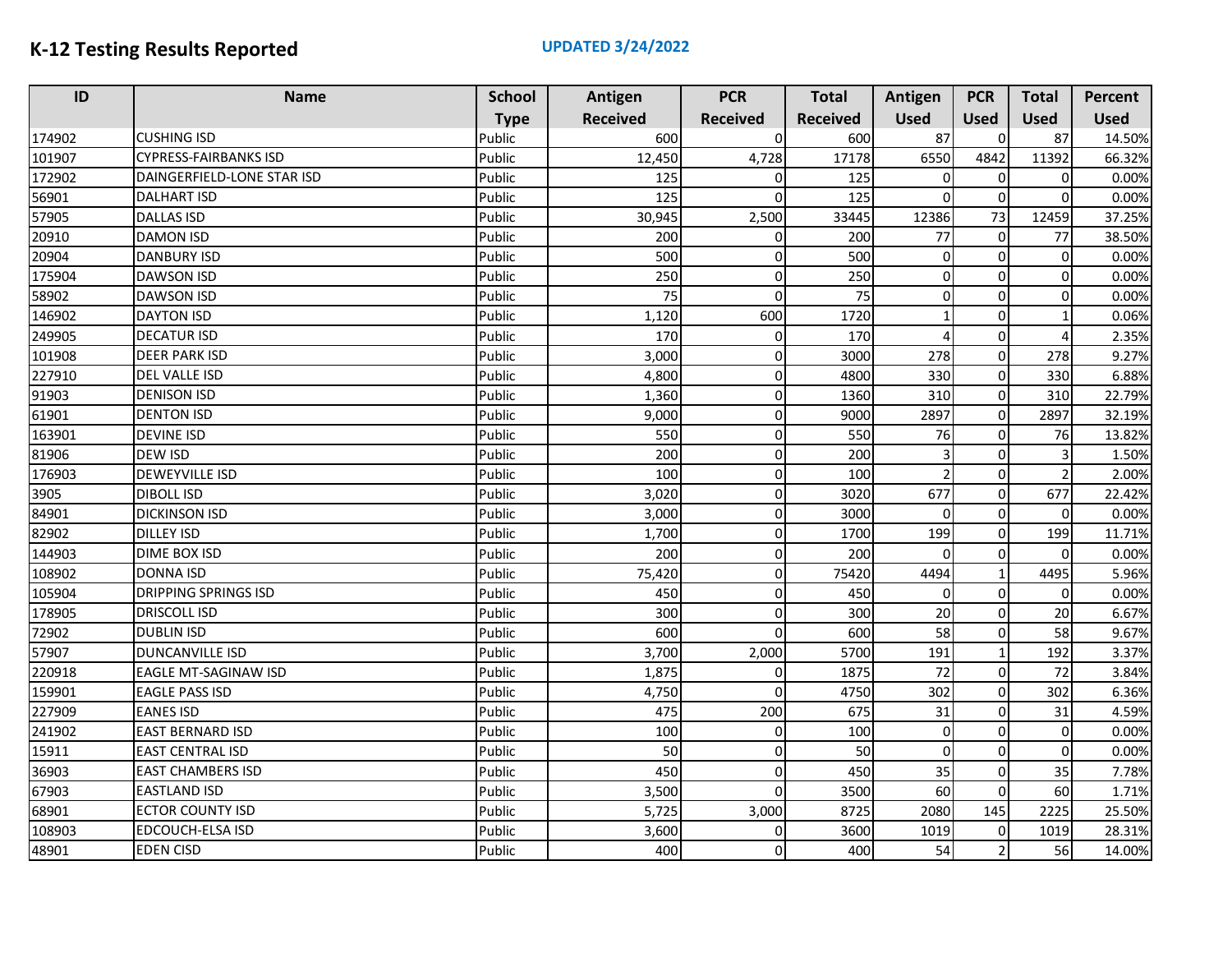| ID     | <b>Name</b>                     | <b>School</b> | Antigen         | <b>PCR</b>      | <b>Total</b>    | Antigen        | <b>PCR</b>  | <b>Total</b> | <b>Percent</b> |
|--------|---------------------------------|---------------|-----------------|-----------------|-----------------|----------------|-------------|--------------|----------------|
|        |                                 | <b>Type</b>   | <b>Received</b> | <b>Received</b> | <b>Received</b> | <b>Used</b>    | <b>Used</b> | <b>Used</b>  | <b>Used</b>    |
| 234903 | EDGEWOOD ISD                    | Public        | 150             | $\Omega$        | 150             | 20             | 0           | 20           | 13.33%         |
| 108904 | <b>EDINBURG CISD</b>            | Public        | 28,060          | $\Omega$        | 28060           | 5445           | 23          | 5468         | 19.49%         |
| 123805 | <b>EHRHART SCHOOL</b>           | Public        | 100             | n               | 100             | $\overline{0}$ | $\mathbf 0$ | $\Omega$     | 0.00%          |
| 71804  | EL PASO ACADEMY                 | Public        | 50              |                 | 50              | $\Omega$       | $\Omega$    | $\Omega$     | 0.00%          |
| 71902  | <b>EL PASO ISD</b>              | Public        | 32,500          | 10,000          | 42500           | 840            | 56          | 896          | 2.11%          |
| 71810  | EL PASO LEADERSHIP ACADEMY      | Public        | 400             |                 | 400             | 0              | $\mathbf 0$ | $\mathbf 0$  | 0.00%          |
| 11902  | <b>ELGIN ISD</b>                | Public        | 2,475           | <sup>0</sup>    | 2475            | 477            | $\Omega$    | 477          | 19.27%         |
| 49906  | ERA ISD                         | Public        | 100             | $\Omega$        | 100             | $\overline{0}$ | $\Omega$    | $\Omega$     | 0.00%          |
| 72802  | ERATH EXCELS ACADEMY INC        | Public        | 200             | $\Omega$        | 200             | 3              | $\Omega$    | 3            | 1.50%          |
| 101872 | ETOILE ACADEMY CHARTER          | Public        | 350             | $\Omega$        | 350             | 37             | $\Omega$    | 37           | 10.57%         |
| 174910 | <b>ETOILE ISD</b>               | Public        | 200             | 0               | 200             | $\mathbf 0$    | $\Omega$    | $\Omega$     | 0.00%          |
| 107905 | <b>EUSTACE ISD</b>              | Public        | 3,100           | $\Omega$        | 3100            | 517            | $\Omega$    | 517          | 16.68%         |
| 220904 | <b>EVERMAN ISD</b>              | Public        | 2,500           | 1,000           | 3500            | 202            | 9           | 211          | 6.03%          |
| 108809 | <b>EXCELLENCE IN LEADERSHIP</b> | Public        | 650             |                 | 650             | 209            | $\mathbf 0$ | 209          | 32.15%         |
| 210906 | <b>EXCELSIOR ISD</b>            | Public        | 300             |                 | 300             | 79             | $\Omega$    | 79           | 26.33%         |
| 71903  | <b>FABENS ISD</b>               | Public        | 4,000           | 0               | 4000            | 439            | $\Omega$    | 439          | 10.98%         |
| 81902  | <b>FAIRFIELD ISD</b>            | Public        | 625             | $\Omega$        | 625             | $\Omega$       | $\Omega$    | $\Omega$     | 0.00%          |
| 128904 | <b>FALLS CITY ISD</b>           | Public        | 100             | $\Omega$        | 100             | $\overline{0}$ | $\Omega$    | $\Omega$     | 0.00%          |
| 75906  | <b>FAYETTEVILLE ISD</b>         | Public        | 1,200           | $\Omega$        | 1200            | 110            | $\mathbf 0$ | 110          | 9.17%          |
| 70905  | FERRIS ISD                      | Public        | 680             | 0               | 680             | 320            |             | 321          | 47.21%         |
| 75901  | <b>FLATONIA ISD</b>             | Public        | 60              | $\Omega$        | 60              | 27             | $\mathbf 0$ | 27           | 45.00%         |
| 246902 | <b>FLORENCE ISD</b>             | Public        | 500             | $\Omega$        | 500             | $\Omega$       | $\Omega$    | $\Omega$     | 0.00%          |
| 247901 | <b>FLORESVILLE ISD</b>          | Public        | 2,000           | $\Omega$        | 2000            | 462            | $\mathbf 0$ | 462          | 23.10%         |
| 178914 | <b>FLOUR BLUFF ISD</b>          | Public        | 7,000           | $\Omega$        | 7000            | 1207           | $\mathbf 0$ | 1207         | 17.24%         |
| 79907  | <b>FORT BEND ISD</b>            | Public        | 3,650           | O               | 3650            | 1902           | $\Omega$    | 1902         | 52.11%         |
| 186902 | <b>FORT STOCKTON ISD</b>        | Public        | 200             | $\Omega$        | 200             | $\Omega$       | $\Omega$    | $\Omega$     | 0.00%          |
| 220809 | FORT WORTH ACADEMY OF FINE      | Public        | 1,120           | 0               | 1120            | $\Omega$       | $\Omega$    | $\Omega$     | 0.00%          |
| 220905 | <b>FORT WORTH ISD</b>           | Public        | 1,000           | $\Omega$        | 1000            | 177            | $\Omega$    | 177          | 17.70%         |
| 198903 | <b>FRANKLIN ISD</b>             | Public        | 100             | $\Omega$        | 100             | $\overline{0}$ | $\Omega$    | $\Omega$     | 0.00%          |
| 86901  | FREDERICKSBURG ISD              | Public        | 1,000           | 0               | 1000            | 20             | $\Omega$    | 20           | 2.00%          |
| 66903  | <b>FREER ISD</b>                | Public        | 250             | $\Omega$        | 250             | 0              | $\Omega$    | $\Omega$     | 0.00%          |
| 152907 | FRENSHIP ISD                    | Public        | 3,500           | $\Omega$        | 3500            | 14             | $\Omega$    | 14           | 0.40%          |
| 84911  | FRIENDSWOOD ISD                 | Public        | 300             | 0               | 300             | 317            | $\mathbf 0$ | 317          | 105.67%        |
| 175905 | <b>FROST ISD</b>                | Public        | 275             | $\Omega$        | 275             | $\overline{2}$ | $\Omega$    |              | 0.73%          |
| 115901 | FT HANCOCK ISD                  | Public        | 500             | $\Omega$        | 500             | 11             | $\Omega$    | 11           | 2.20%          |
| 49901  | <b>GAINESVILLE ISD</b>          | Public        | 2,000           | $\Omega$        | 2000            | $\Omega$       | $\Omega$    | $\Omega$     | 0.00%          |
| 84902  | <b>GALVESTON ISD</b>            | Public        | 1,375           | $\Omega$        | 1375            | 352            | $\Omega$    | 352          | 25.60%         |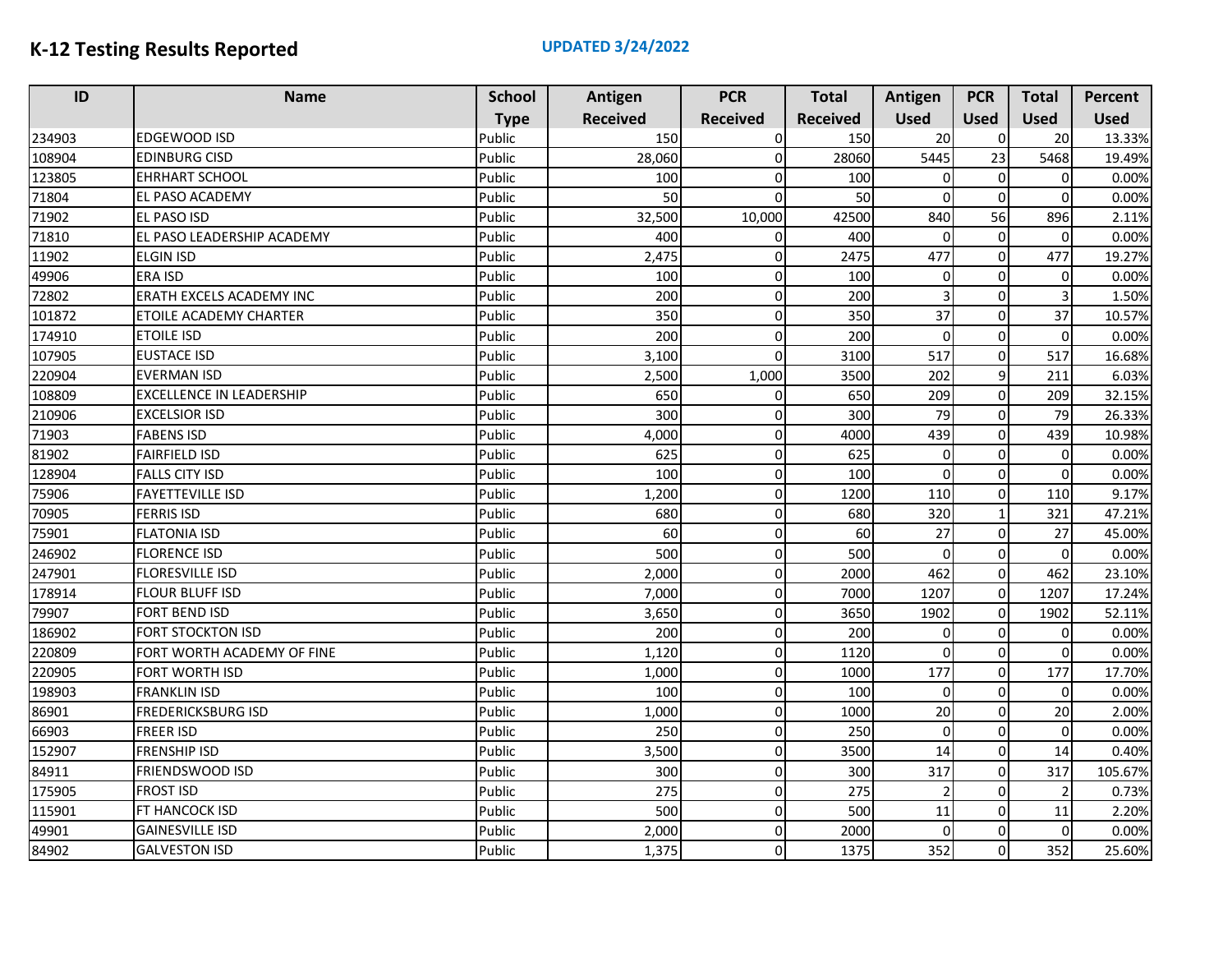| ID     | <b>Name</b>                          | <b>School</b> | Antigen         | <b>PCR</b>      | <b>Total</b>    | Antigen        | <b>PCR</b>   | <b>Total</b>     | <b>Percent</b> |
|--------|--------------------------------------|---------------|-----------------|-----------------|-----------------|----------------|--------------|------------------|----------------|
|        |                                      | <b>Type</b>   | <b>Received</b> | <b>Received</b> | <b>Received</b> | <b>Used</b>    | <b>Used</b>  | <b>Used</b>      | <b>Used</b>    |
| 120902 | <b>GANADO ISD</b>                    | Public        | 25              | $\Omega$        | 25              | $\Omega$       | $\Omega$     | $\Omega$         | 0.00%          |
| 57909  | <b>GARLAND ISD</b>                   | Public        | 8,100           | 3,826           | 11926           | 2757           | 3394         | 6151             | 51.58%         |
| 174903 | <b>GARRISON ISD</b>                  | Public        | 250             |                 | 250             | 51             | $\sqrt{ }$   | 51               | 20.40%         |
| 183904 | <b>GARY ISD</b>                      | Public        | 600             | $\Omega$        | 600             | $\mathbf 0$    | $\mathsf{C}$ | $\Omega$         | 0.00%          |
| 166902 | <b>GAUSE ISD</b>                     | Public        | 200             | $\Omega$        | 200             | $\mathbf 0$    | $\Omega$     | $\Omega$         | 0.00%          |
| 101804 | <b>GEORGE I SANCHEZ CHARTER</b>      | Public        | 500             | $\Omega$        | 500             | 8              | $\mathbf 0$  | 8                | 1.60%          |
| 149901 | <b>GEORGE WEST ISD</b>               | Public        | 750             | $\Omega$        | 750             | 181            | $\Omega$     | 181              | 24.13%         |
| 246904 | <b>GEORGETOWN ISD</b>                | Public        | 6,000           | 0               | 6000            | 1874           | $\Omega$     | 1874             | 31.23%         |
| 144901 | <b>GIDDINGS ISD</b>                  | Public        | 1,800           | $\Omega$        | 1800            | 138            | $\mathbf 0$  | 138              | 7.67%          |
| 92901  | <b>GLADEWATER ISD</b>                | Public        | 490             | $\Omega$        | 490             | 173            | $\Omega$     | 173              | 35.31%         |
| 126911 | <b>GODLEY ISD</b>                    | Public        | 1,000           | $\overline{0}$  | 1000            | $\mathbf 0$    | $\Omega$     | 0                | 0.00%          |
| 57835  | <b>GOLDEN RULE CHARTER SCHOOL</b>    | Public        | 7,000           | $\Omega$        | 7000            | 425            | $\Omega$     | 425              | 6.07%          |
| 156905 | <b>GRADY ISD</b>                     | Public        | 100             | $\Omega$        | 100             | $\mathbf 0$    | $\Omega$     | $\Omega$         | 0.00%          |
| 111901 | <b>GRANBURY ISD</b>                  | Public        | 7,000           | $\Omega$        | 7000            | 954            | $\Omega$     | 954              | 13.63%         |
| 57910  | <b>GRAND PRAIRIE ISD</b>             | Public        | 510             | 3,000           | 3510            | 81             | 183          | 264              | 7.52%          |
| 246905 | <b>GRANGER ISD</b>                   | Public        | 100             | $\Omega$        | 100             | $\mathbf 0$    | $\Omega$     | $\Omega$         | 0.00%          |
| 220906 | <b>GRAPEVINE-COLLEYVILLE ISD</b>     | Public        | 3,980           | $\Omega$        | 3980            | 222            | $\Omega$     | 222              | 5.58%          |
| 15835  | <b>GREAT HEARTS TEXAS</b>            | Public        | 3,000           | $\Omega$        | 3000            | 52             | $\Omega$     | 52               | 1.73%          |
| 116905 | <b>GREENVILLE ISD</b>                | Public        | 240             | $\Omega$        | 240             | $\overline{3}$ | $\Omega$     | 3                | 1.25%          |
| 165902 | <b>GREENWOOD ISD</b>                 | Public        | 400             | $\Omega$        | 400             | 94             | $\mathbf 0$  | 94               | 23.50%         |
| 205902 | <b>GREGORY-PORTLAND ISD</b>          | Public        | 1,070           | $\Omega$        | 1070            | 531            | $\mathbf 0$  | 531              | 49.63%         |
| 147902 | <b>GROESBECK ISD</b>                 | Public        | 75              | $\Omega$        | 75              | $\mathbf 0$    | $\Omega$     | $\Omega$         | 0.00%          |
| 228901 | <b>GROVETON ISD</b>                  | Public        | 125             | $\Omega$        | 125             | $\mathbf 0$    | $\mathbf 0$  | $\Omega$         | 0.00%          |
| 98901  | <b>GRUVER ISD</b>                    | Public        | 120             | $\Omega$        | 120             | 20             | $\mathbf 0$  | 20               | 16.67%         |
| 47903  | <b>GUSTINE ISD</b>                   | Public        | 125             | $\Omega$        | 125             | $\mathbf 0$    | $\Omega$     | $\Omega$         | 0.00%          |
| 161924 | <b>HALLSBURG ISD</b>                 | Public        | 50              | $\Omega$        | 50              | 6              | $\Omega$     | $6 \overline{6}$ | 12.00%         |
| 102904 | <b>HALLSVILLE ISD</b>                | Public        | 1,000           | $\Omega$        | 1000            | $\Omega$       | $\Omega$     | $\Omega$         | 0.00%          |
| 97902  | <b>HAMILTON ISD</b>                  | Public        | 635             | $\Omega$        | 635             | 330            | $\mathbf 0$  | 330              | 51.97%         |
| 127903 | HAMLIN COLLEGIATE ISD                | Public        | 80              | $\Omega$        | 80              | $\mathbf 0$    | $\Omega$     | $\Omega$         | 0.00%          |
| 123914 | HAMSHIRE-FANNETT ISD                 | Public        | 920             | $\Omega$        | 920             | 35             | $\Omega$     | 35               | 3.80%          |
| 100905 | <b>HARDIN-JEFFERSON ISD</b>          | Public        | 500             | $\Omega$        | 500             | $\Omega$       | $\Omega$     | $\Omega$         | 0.00%          |
| 31903  | <b>HARLINGEN CISD</b>                | Public        | 4,000           | $\Omega$        | 4000            | 413            | $\mathbf 0$  | 413              | 10.33%         |
| 71806  | <b>HARMONY PUBLIC SCHOOLS - WEST</b> | Public        | 6,000           | $\Omega$        | 6000            | 234            | $\Omega$     | 234              | 3.90%          |
| 227816 | HARMONY PUBLIC SCHOOLS -             | Public        | 5,500           | 20              | 5520            | 212            | $\mathbf 0$  | 212              | 3.84%          |
| 101858 | HARMONY PUBLIC SCHOOLS -             | Public        | 5,650           | $\Omega$        | 5650            | 254            | 4            | 258              | 4.57%          |
| 101846 | <b>HARMONY PUBLIC SCHOOLS -</b>      | Public        | 3,600           | $\Omega$        | 3600            | 234            | $\Omega$     | 234              | 6.50%          |
| 101862 | HARMONY PUBLIC SCHOOLS -             | Public        | 3,375           | $\Omega$        | 3375            | 138            | $\Omega$     | 138              | 4.09%          |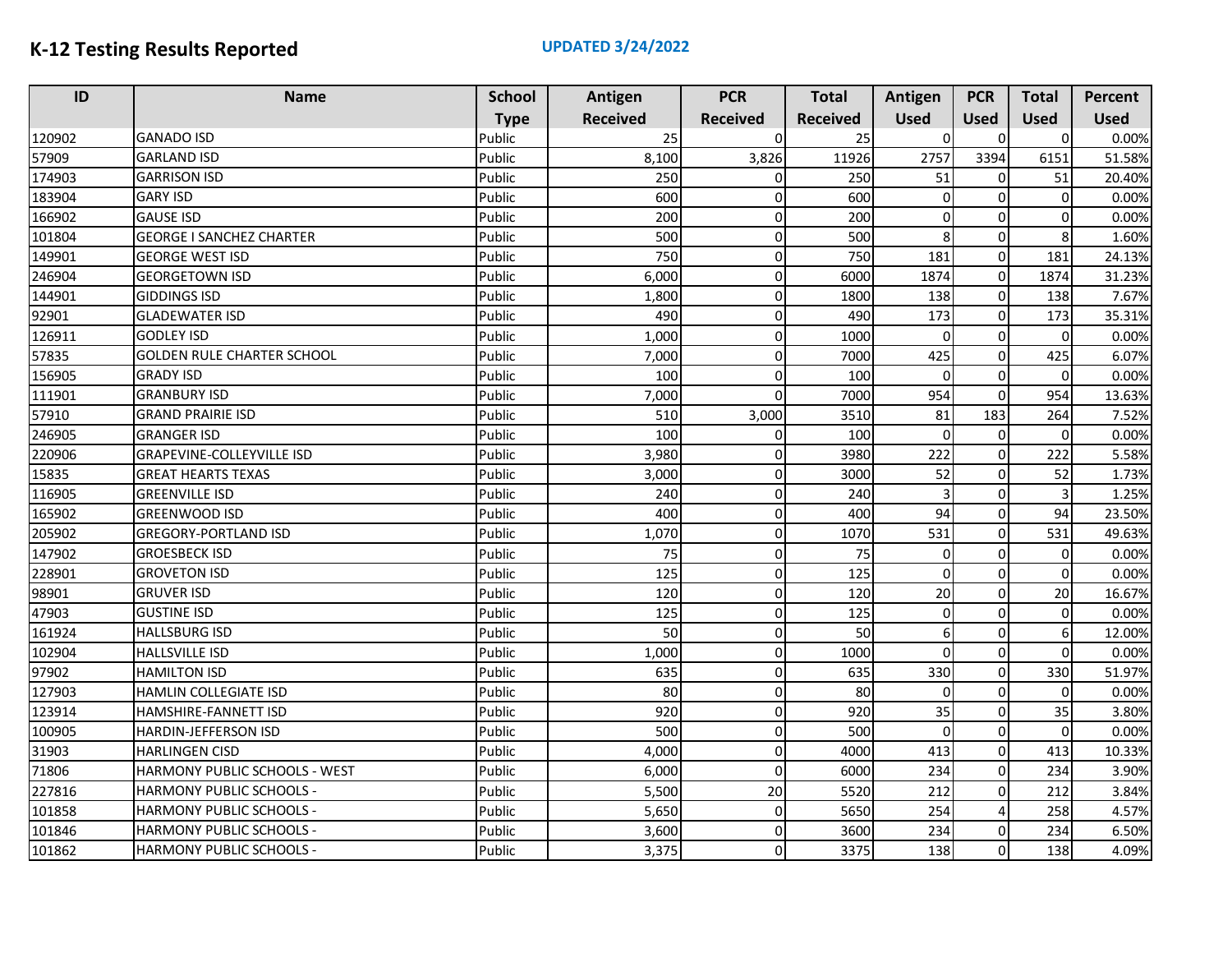| ID     | <b>Name</b>                          | <b>School</b> | Antigen         | <b>PCR</b>      | <b>Total</b>    | Antigen                  | <b>PCR</b>     | <b>Total</b>   | <b>Percent</b> |
|--------|--------------------------------------|---------------|-----------------|-----------------|-----------------|--------------------------|----------------|----------------|----------------|
|        |                                      | <b>Type</b>   | <b>Received</b> | <b>Received</b> | <b>Received</b> | <b>Used</b>              | <b>Used</b>    | <b>Used</b>    | <b>Used</b>    |
| 161807 | <b>HARMONY PUBLIC SCHOOLS -</b>      | Public        | 9,700           | 48              | 9748            | 1258                     | $\Omega$       | 1258           | 12.91%         |
| 15828  | <b>HARMONY PUBLIC SCHOOLS -</b>      | Public        | 10,000          | $\Omega$        | 10000           | 328                      | $\mathbf 0$    | 328            | 3.28%          |
| 101000 | HARRIS COUNTY DEPT OF ED             | Public        | 500             |                 | 500             | 11                       | $\Omega$       | 11             | 2.20%          |
| 35902  | <b>HART ISD</b>                      | Public        | 200             | $\Omega$        | 200             | $\mathbf 0$              | $\Omega$       | $\Omega$       | 0.00%          |
| 225907 | HARTS BLUFF ISD                      | Public        | 375             | $\Omega$        | 375             | $\mathbf 0$              | $\Omega$       | $\mathbf 0$    | 0.00%          |
| 250902 | <b>HAWKINS ISD</b>                   | Public        | 450             | $\Omega$        | 450             | 182                      | $\Omega$       | 182            | 40.44%         |
| 127904 | <b>HAWLEY ISD</b>                    | Public        | 2,500           | $\Omega$        | 2500            | 141                      | $\Omega$       | 141            | 5.64%          |
| 237902 | <b>HEMPSTEAD ISD</b>                 | Public        | 600             | 0               | 600             | 443                      | $\Omega$       | 443            | 73.83%         |
| 201902 | <b>HENDERSON ISD</b>                 | Public        | 3,000           | $\Omega$        | 3000            | 131                      | $\mathbf 0$    | 131            | 4.37%          |
| 39902  | <b>HENRIETTA ISD</b>                 | Public        | 1,000           | $\Omega$        | 1000            | $\boldsymbol{6}$         | $\Omega$       | 6              | 0.60%          |
| 59901  | <b>HEREFORD ISD</b>                  | Public        | 710             | $\Omega$        | 710             | 177                      | $\mathbf 0$    | 177            | 24.93%         |
| 15815  | <b>HERITAGE ACADEMY</b>              | Public        | 1,450           | $\Omega$        | 1450            | 145                      | $\Omega$       | 145            | 10.00%         |
| 108905 | <b>HIDALGO ISD</b>                   | Public        | 6,500           | 600             | 7100            | 1935                     | $\Omega$       | 1935           | 27.25%         |
| 220819 | <b>HIGH POINT ACADEMY</b>            | Public        | 400             | $\Omega$        | 400             | $\mathbf 0$              | $\Omega$       | $\Omega$       | 0.00%          |
| 177905 | <b>HIGHLAND ISD</b>                  | Public        | 100             | $\Omega$        | 100             | 34                       | $\overline{1}$ | 35             | 35.00%         |
| 57911  | <b>HIGHLAND PARK ISD</b>             | Public        | 700             | 300             | 1000            | 116                      | 13             | 129            | 12.90%         |
| 109904 | <b>HILLSBORO ISD</b>                 | Public        | 400             | $\Omega$        | 400             | $\overline{\mathbf{c}}$  | $\Omega$       | $\mathcal{P}$  | 0.50%          |
| 84908  | <b>HITCHCOCK ISD</b>                 | Public        | 300             | $\Omega$        | 300             | $\overline{7}$           | $\Omega$       |                | 2.33%          |
| 163904 | <b>HONDO ISD</b>                     | Public        | 1,000           | $\Omega$        | 1000            | 13                       | $\Omega$       | 13             | 1.30%          |
| 74907  | <b>HONEY GROVE ISD</b>               | Public        | 870             | $\Omega$        | 870             | 330                      | $\mathbf 0$    | 330            | 37.93%         |
| 19902  | <b>HOOKS ISD</b>                     | Public        | 200             | $\Omega$        | 200             | $\mathbf 0$              | $\mathbf 0$    | $\Omega$       | 0.00%          |
| 101878 | <b>HOUSTON CLASSICAL CHARTER</b>     | Public        | 100             | $\Omega$        | 100             | $\overline{\phantom{a}}$ | $\Omega$       |                | 2.00%          |
| 101821 | <b>HOUSTON HEIGHTS HIGH SCHOOL</b>   | Public        | 240             | $\Omega$        | 240             | 14                       | $\mathbf 0$    | 14             | 5.83%          |
| 101912 | <b>HOUSTON ISD</b>                   | Public        | $\Omega$        | $\Omega$        | $\sqrt{ }$      | $\overline{2}$           | $\mathbf 0$    | $\overline{2}$ |                |
| 101925 | <b>HUFFMAN ISD</b>                   | Public        | 250             | $\Omega$        | 250             | $\mathbf 0$              | $\Omega$       | $\Omega$       | 0.00%          |
| 34903  | <b>HUGHES SPRINGS ISD</b>            | Public        | 1,120           | $\Omega$        | 1120            | 498                      | $\Omega$       | 498            | 44.46%         |
| 101913 | <b>HUMBLE ISD</b>                    | Public        | 6,600           | $\Omega$        | 6600            | 72                       | $\Omega$       | 72             | 1.09%          |
| 133902 | <b>HUNT ISD</b>                      | Public        | 400             | $\Omega$        | 400             | 218                      | 0              | 218            | 54.50%         |
| 236902 | <b>HUNTSVILLE ISD</b>                | Public        | 400             | $\Omega$        | 400             | $\Omega$                 | $\sqrt{ }$     | $\Omega$       | 0.00%          |
| 220916 | HURST-EULESS-BEDFORD ISD             | Public        | 6,840           | 100             | 6940            | 5308                     | $\mathbf 0$    | 5308           | 76.48%         |
| 246906 | <b>HUTTO ISD</b>                     | Public        | 3,500           | $\Omega$        | 3500            | 636                      | $\Omega$       | 636            | 18.17%         |
| 108807 | <b>IDEA PUBLIC SCHOOLS</b>           | Public        | 39,880          | 24,350          | 64230           | 460                      | 3361           | 3821           | 5.95%          |
| 43801  | <b>IMAGINE INTERNATIONAL ACADEMY</b> | Public        | 200             | $\Omega$        | 200             | 85                       | 0              | 85             | 42.50%         |
| 205903 | <b>INGLESIDE ISD</b>                 | Public        | 3,000           | $\Omega$        | 3000            | 85                       | $\mathbf 0$    | 85             | 2.83%          |
| 133904 | <b>INGRAM ISD</b>                    | Public        | 1,600           | $\Omega$        | 1600            | 121                      | $\Omega$       | 121            | 7.56%          |
| 57830  | <b>INSPIRED VISION ACADEMY</b>       | Public        | 800             | $\Omega$        | 800             | 10                       | $\Omega$       | 10             | 1.25%          |
| 57848  | INTERNATIONAL LEADERSHIP OF          | Public        | 14,000          | $\Omega$        | 14000           | 2016                     | $\Delta$       | 2020           | 14.43%         |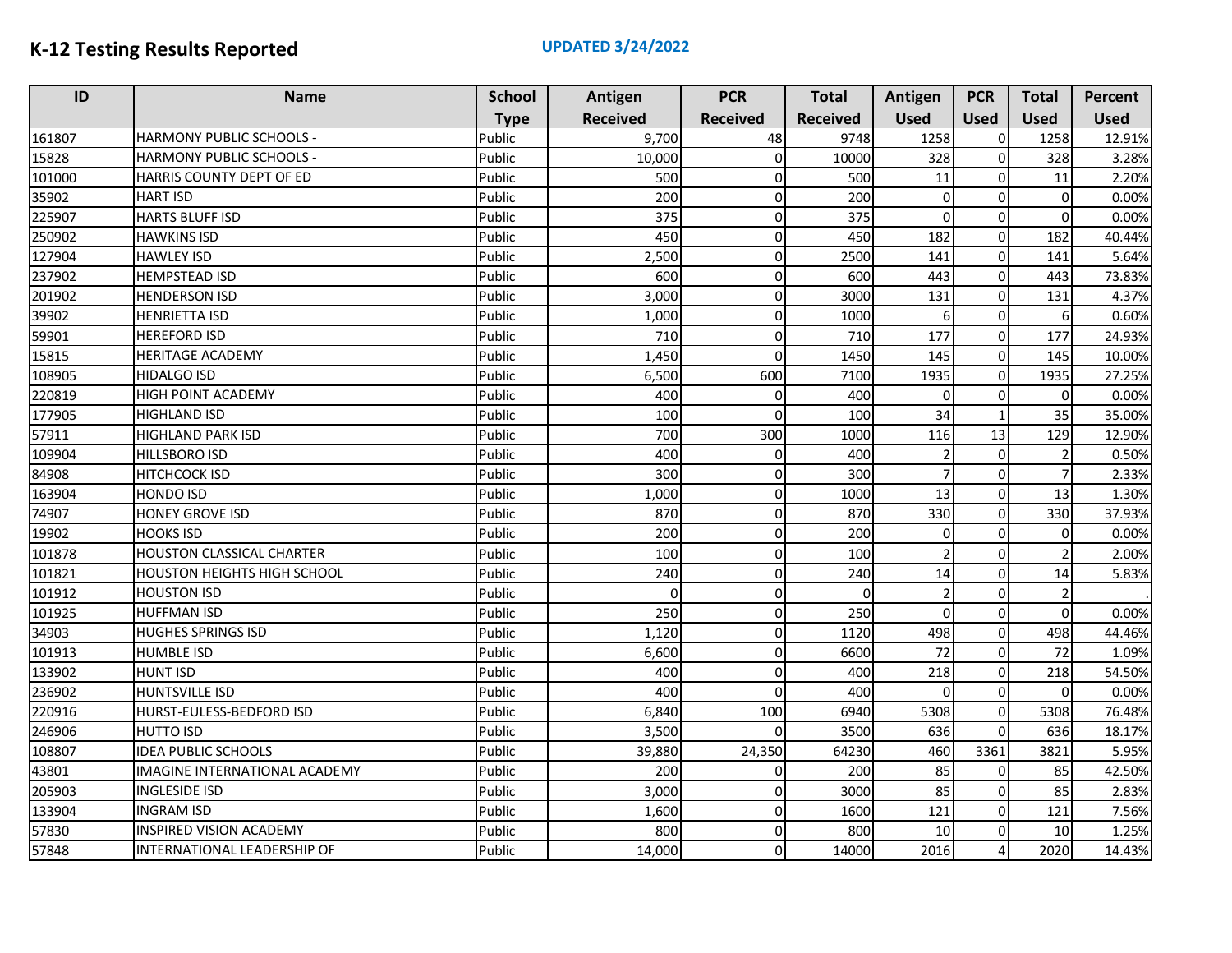| ID     | <b>Name</b>                      | <b>School</b> | Antigen         | <b>PCR</b>      | <b>Total</b>    | Antigen        | <b>PCR</b>          | <b>Total</b>   | Percent     |
|--------|----------------------------------|---------------|-----------------|-----------------|-----------------|----------------|---------------------|----------------|-------------|
|        |                                  | <b>Type</b>   | <b>Received</b> | <b>Received</b> | <b>Received</b> | <b>Used</b>    | <b>Used</b>         | <b>Used</b>    | <b>Used</b> |
| 243903 | <b>IOWA PARK CISD</b>            | Public        | 50              | $\Omega$        | 50              | $\Omega$       | 0                   | $\overline{0}$ | 0.00%       |
| 186903 | IRAAN-SHEFFIELD COLLEGIATE ISD   | Public        | 200             | $\Omega$        | 200             | $\Omega$       | $\mathbf 0$         | $\Omega$       | 0.00%       |
| 57912  | <b>IRVING ISD</b>                | Public        | 17,500          | 0               | 17500           | 825            | $\mathbf 0$         | 825            | 4.71%       |
| 109907 | <b>ITASCA ISD</b>                | Public        | 500             | O               | 500             | 105            | $\pmb{0}$           | 105            | 21.00%      |
| 37904  | <b>JACKSONVILLE ISD</b>          | Public        | 2,400           | $\Omega$        | 2400            | 1658           | $\mathbf 0$         | 1658           | 69.08%      |
| 155901 | JEFFERSON ISD                    | Public        | 1,200           | n               | 1200            | 154            | $\mathsf{O}\xspace$ | 154            | 12.83%      |
| 124901 | JIM HOGG COUNTY ISD              | Public        | 7,500           | $\Omega$        | 7500            | $\Omega$       | $\mathbf 0$         | $\Omega$       | 0.00%       |
| 16901  | JOHNSON CITY ISD                 | Public        | 590             | $\Omega$        | 590             | 366            | $\mathbf 0$         | 366            | 62.03%      |
| 126905 | <b>JOSHUA ISD</b>                | Public        | 3,500           | $\Omega$        | 3500            | 24             | $\Omega$            | 24             | 0.69%       |
| 7902   | <b>JOURDANTON ISD</b>            | Public        | 350             | $\Omega$        | 350             | $\mathbf 0$    | $\mathbf 0$         | $\Omega$       | 0.00%       |
| 15822  | <b>JUBILEE ACADEMIES</b>         | Public        | 3,000           | $\Omega$        | 3000            | 197            | $\pmb{0}$           | 197            | 6.57%       |
| 15916  | <b>JUDSON ISD</b>                | Public        | 20,000          | $\Omega$        | 20000           | 807            | $\mathbf 0$         | 807            | 4.04%       |
| 128901 | <b>KARNES CITY ISD</b>           | Public        | 300             | 0               | 300             | $\mathbf 1$    | $\mathbf 0$         |                | 0.33%       |
| 101914 | <b>KATY ISD</b>                  | Public        | 20,000          | $\Omega$        | 20000           | 17             | $\mathbf 0$         | 17             | 0.09%       |
| 129903 | <b>KAUFMAN ISD</b>               | Public        | 4,000           |                 | 4000            | 853            | $\mathbf 0$         | 853            | 21.33%      |
| 126906 | <b>KEENE ISD</b>                 | Public        | 440             | n               | 440             | 133            | $\Omega$            | 133            | 30.23%      |
| 220907 | <b>KELLER ISD</b>                | Public        | 700             | 2,250           | 2950            | 697            | 1191                | 1888           | 64.00%      |
| 242905 | <b>KELTON ISD</b>                | Public        | 75              |                 | 75              | $\Omega$       | $\mathbf 0$         | $\Omega$       | 0.00%       |
| 129904 | <b>KEMP ISD</b>                  | Public        | 1,300           | n               | 1300            | 133            | $\Omega$            | 133            | 10.23%      |
| 113906 | <b>KENNARD ISD</b>               | Public        | 75              | 0               | 75              | $\overline{0}$ | $\Omega$            | $\Omega$       | 0.00%       |
| 133903 | <b>KERRVILLE ISD</b>             | Public        | 3,000           | $\Omega$        | 3000            | 0              | $\mathbf 0$         | $\Omega$       | 0.00%       |
| 92902  | <b>KILGORE ISD</b>               | Public        | 600             | 0               | 600             | $\Omega$       | $\mathbf 0$         | $\Omega$       | 0.00%       |
| 14906  | <b>KILLEEN ISD</b>               | Public        | 4,500           | $\Omega$        | 4500            | 177            | $\mathbf 0$         | 177            | 3.93%       |
| 227820 | <b>KIPP TEXAS PUBLIC SCHOOLS</b> | Public        | 55,200          | $\Omega$        | 55200           | 0              | $\mathbf 0$         | $\Omega$       | 0.00%       |
| 121905 | KIRBYVILLE CISD                  | Public        | 1,500           | O               | 1500            | 420            | $\mathbf 0$         | 420            | 28.00%      |
| 101915 | <b>KLEIN ISD</b>                 | Public        | 1,920           | $\Omega$        | 1920            | 786            | $\mathbf 0$         | 786            | 40.94%      |
| 57839  | LA ACADEMIA DE ESTRELLAS         | Public        | 200             | $\Omega$        | 200             | $\overline{0}$ | $\mathbf 0$         | $\Omega$       | 0.00%       |
| 31905  | LA FERIA ISD                     | Public        | 1,530           | $\Omega$        | 1530            | 455            | $\Omega$            | 455            | 29.74%      |
| 75902  | LA GRANGE ISD                    | Public        | 500             | 0               | 500             | 17             | $\Omega$            | 17             | 3.40%       |
| 108912 | LA JOYA ISD                      | Public        | 69,800          | 0               | 69800           | 4932           | $\mathbf 0$         | 4932           | 7.07%       |
| 101916 | LA PORTE ISD                     | Public        | 1,500           | 0               | 1500            | 176            | $\Omega$            | 176            | 11.73%      |
| 254902 | <b>LA PRYOR ISD</b>              | Public        | 1,200           | $\Omega$        | 1200            | 12             | 0                   | 12             | 1.00%       |
| 161906 | LA VEGA ISD                      | Public        | 4,750           | O               | 4750            | 4              | $\Omega$            | 4              | 0.08%       |
| 108914 | LA VILLA ISD                     | Public        | 900             |                 | 900             | 39             | $\mathbf 0$         | 39             | 4.33%       |
| 15913  | <b>LACKLAND ISD</b>              | Public        | 1,020           | 925             | 1945            | 609            | 368                 | 977            | 50.23%      |
| 227912 | <b>LAGO VISTA ISD</b>            | Public        | 850             | $\Omega$        | 850             | 19             | $\mathbf 0$         | 19             | 2.24%       |
| 227913 | <b>LAKE TRAVIS ISD</b>           | Public        | 6,040           | $\Omega$        | 6040            | 742            | $\Omega$            | 742            | 12.28%      |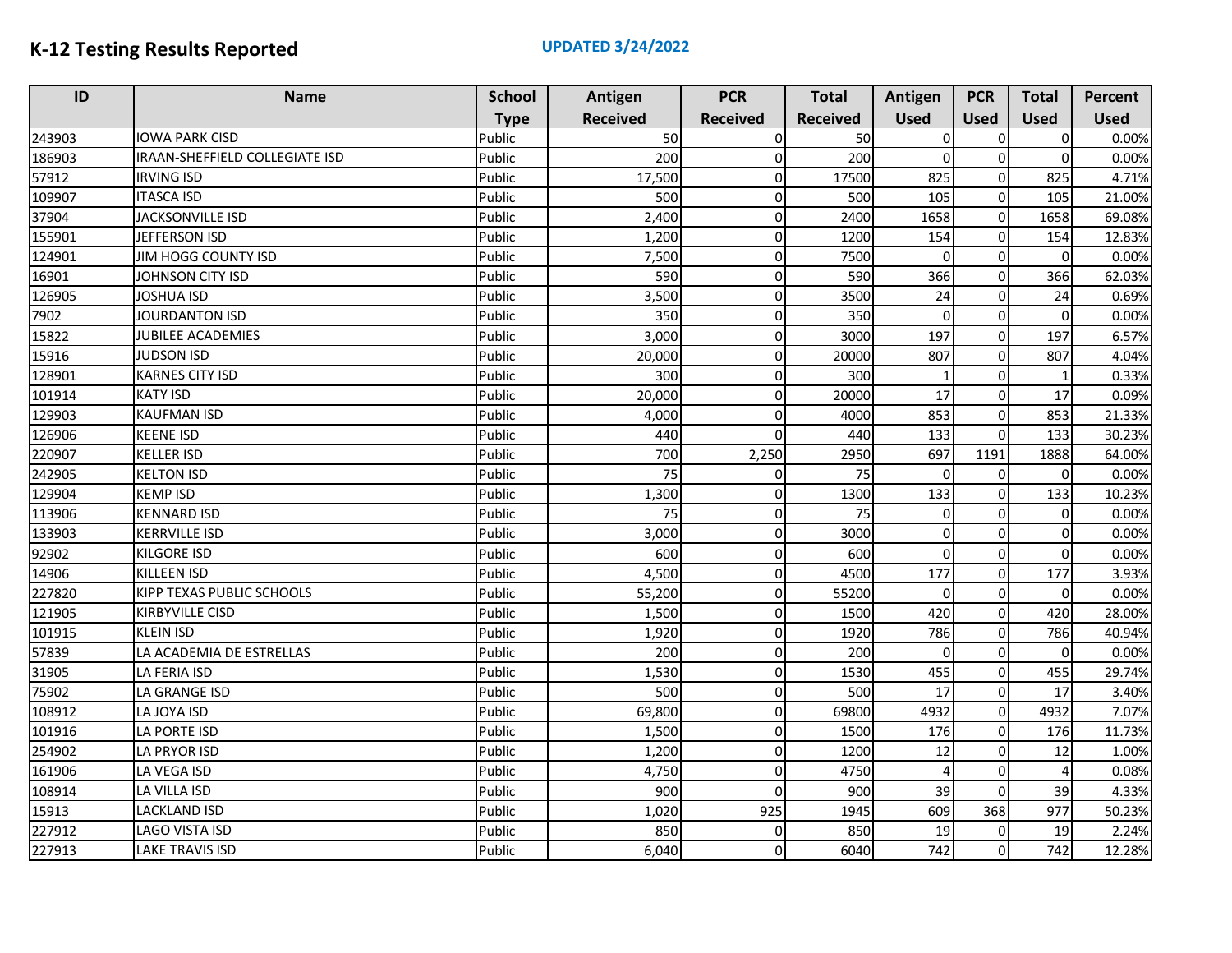| ID     | <b>Name</b>                 | <b>School</b> | Antigen         | <b>PCR</b>      | <b>Total</b>    | Antigen                  | <b>PCR</b>  | <b>Total</b> | Percent     |
|--------|-----------------------------|---------------|-----------------|-----------------|-----------------|--------------------------|-------------|--------------|-------------|
|        |                             | <b>Type</b>   | <b>Received</b> | <b>Received</b> | <b>Received</b> | <b>Used</b>              | <b>Used</b> | <b>Used</b>  | <b>Used</b> |
| 220910 | <b>LAKE WORTH ISD</b>       | Public        | 600             | $\Omega$        | 600             | 97                       | $\Omega$    | 97           | 16.17%      |
| 201903 | <b>LANEVILLE ISD</b>        | Public        | 50              | $\Omega$        | 50              | $\Omega$                 | $\mathbf 0$ | $\Omega$     | 0.00%       |
| 240901 | <b>LAREDO ISD</b>           | Public        | 4,440           | <sub>0</sub>    | 4440            | 22                       | $\sqrt{ }$  | 22           | 0.50%       |
| 245901 | <b>LASARA ISD</b>           | Public        | 600             | $\Omega$        | 600             | 213                      | $\mathbf 0$ | 213          | 35.50%      |
| 246913 | <b>LEANDER ISD</b>          | Public        | 3,000           | $\Omega$        | 3000            | $\mathbf 0$              | $\Omega$    | $\Omega$     | 0.00%       |
| 19914  | <b>LEARY ISD</b>            | Public        | 175             | $\overline{0}$  | 175             | 43                       | $\Omega$    | 43           | 24.57%      |
| 57846  | <b>LEGACY PREPARATORY</b>   | Public        | 250             | $\Omega$        | 250             | 19                       | $\Omega$    | 19           | 7.60%       |
| 145911 | <b>LEON ISD</b>             | Public        | 245             | 50              | 295             | 33                       | $\Omega$    | 33           | 11.19%      |
| 74909  | <b>LEONARD ISD</b>          | Public        | 160             | $\Omega$        | 160             | 104                      | $\Omega$    | 104          | 65.00%      |
| 110902 | LEVELLAND ISD               | Public        | 350             | $\Omega$        | 350             | 0                        | $\Omega$    | $\Omega$     | 0.00%       |
| 201904 | LEVERETTS CHAPEL ISD        | Public        | 100             | $\Omega$        | 100             | $\mathbf{q}$             | $\Omega$    | 9            | 9.00%       |
| 61902  | LEWISVILLE ISD              | Public        | 2,420           | $\Omega$        | 2420            | 1068                     | $\mathbf 0$ | 1068         | 44.13%      |
| 144902 | LEXINGTON ISD               | Public        | 300             | $\Omega$        | 300             | $\Omega$                 | $\Omega$    | $\Omega$     | 0.00%       |
| 246908 | LIBERTY HILL ISD            | Public        | 2,000           | $\Omega$        | 2000            | $\overline{\phantom{0}}$ | $\mathbf 0$ |              | 0.10%       |
| 146906 | <b>LIBERTY ISD</b>          | Public        | 1,600           | $\Omega$        | 1600            | 36                       | $\Omega$    | 36           | 2.25%       |
| 57807  | LIFE SCHOOL                 | Public        | 2,000           | $\Omega$        | 2000            | 263                      | $\Omega$    | 263          | 13.15%      |
| 15825  | LIGHTHOUSE PUBLIC SCHOOLS   | Public        | 500             | $\Omega$        | 500             | $\Omega$                 | $\Omega$    | $\Omega$     | 0.00%       |
| 72909  | LINGLEVILLE ISD             | Public        | 200             | $\Omega$        | 200             | 23                       | $\Omega$    | 23           | 11.50%      |
| 181908 | LITTLE CYPRESS-MAURICEVILLE | Public        | 200             | $\Omega$        | 200             | 0                        | $\mathbf 0$ | $\Omega$     | 0.00%       |
| 140904 | LITTLEFIELD ISD             | Public        | 500             | $\Omega$        | 500             | $\mathbf 0$              |             |              | 0.20%       |
| 187907 | <b>LIVINGSTON ISD</b>       | Public        | 2,100           | $\overline{0}$  | 2100            | 667                      | $\mathbf 0$ | 667          | 31.76%      |
| 160905 | LOHN ISD                    | Public        | 100             | $\Omega$        | 100             | $\mathbf 0$              | $\Omega$    | $\Omega$     | 0.00%       |
| 141902 | <b>LOMETA ISD</b>           | Public        | $\overline{75}$ | $\Omega$        | $\overline{75}$ | $\overline{\mathbf{3}}$  | $\Omega$    |              | 4.00%       |
| 92903  | LONGVIEW ISD                | Public        | 2,000           | $\Omega$        | 2000            | $\Omega$                 | $\Omega$    | $\Omega$     | 0.00%       |
| 161907 | <b>LORENA ISD</b>           | Public        | 300             | $\Omega$        | 300             | 30                       | $\mathbf 0$ | 30           | 10.00%      |
| 54902  | <b>LORENZO ISD</b>          | Public        | 390             | $\Omega$        | 390             | $\mathbf{1}$             | $\mathbf 0$ |              | 0.26%       |
| 241906 | <b>LOUISE ISD</b>           | Public        | 300             | $\Omega$        | 300             | $\mathbf 0$              | $\Omega$    | $\Omega$     | 0.00%       |
| 43919  | LOVEJOY ISD                 | Public        | 240             | $\Omega$        | 240             | $\mathbf 0$              | $\Omega$    | $\Omega$     | 0.00%       |
| 152901 | <b>LUBBOCK ISD</b>          | Public        | 5,120           | $\Omega$        | 5120            | 77                       | $\mathbf 0$ | 77           | 1.50%       |
| 152906 | LUBBOCK-COOPER ISD          | Public        | 500             | $\Omega$        | 500             | 101                      | $\Omega$    | 101          | 20.20%      |
| 3903   | <b>LUFKIN ISD</b>           | Public        | 2,190           | $\overline{0}$  | 2190            | 795                      | $\mathbf 0$ | 795          | 36.30%      |
| 28903  | LULING ISD                  | Public        | 950             | $\Omega$        | 950             | 11                       | $\Omega$    | 11           | 1.16%       |
| 245902 | <b>LYFORD CISD</b>          | Public        | 3,000           | $\Omega$        | 3000            | 22                       | $\Omega$    | 22           | 0.73%       |
| 7904   | <b>LYTLE ISD</b>            | Public        | 1,000           | $\Omega$        | 1000            | $\mathbf 0$              | $\Omega$    | $\Omega$     | 0.00%       |
| 154901 | <b>MADISONVILLE CISD</b>    | Public        | 600             | $\Omega$        | 600             | 223                      | $\mathbf 0$ | 223          | 37.17%      |
| 170906 | <b>MAGNOLIA ISD</b>         | Public        | 300             | $\Omega$        | 300             | 109                      | $\mathbf 0$ | 109          | 36.33%      |
| 107906 | <b>MALAKOFF ISD</b>         | Public        | 1,520           | $\Omega$        | 1520            | 99                       | $\Omega$    | 99           | 6.51%       |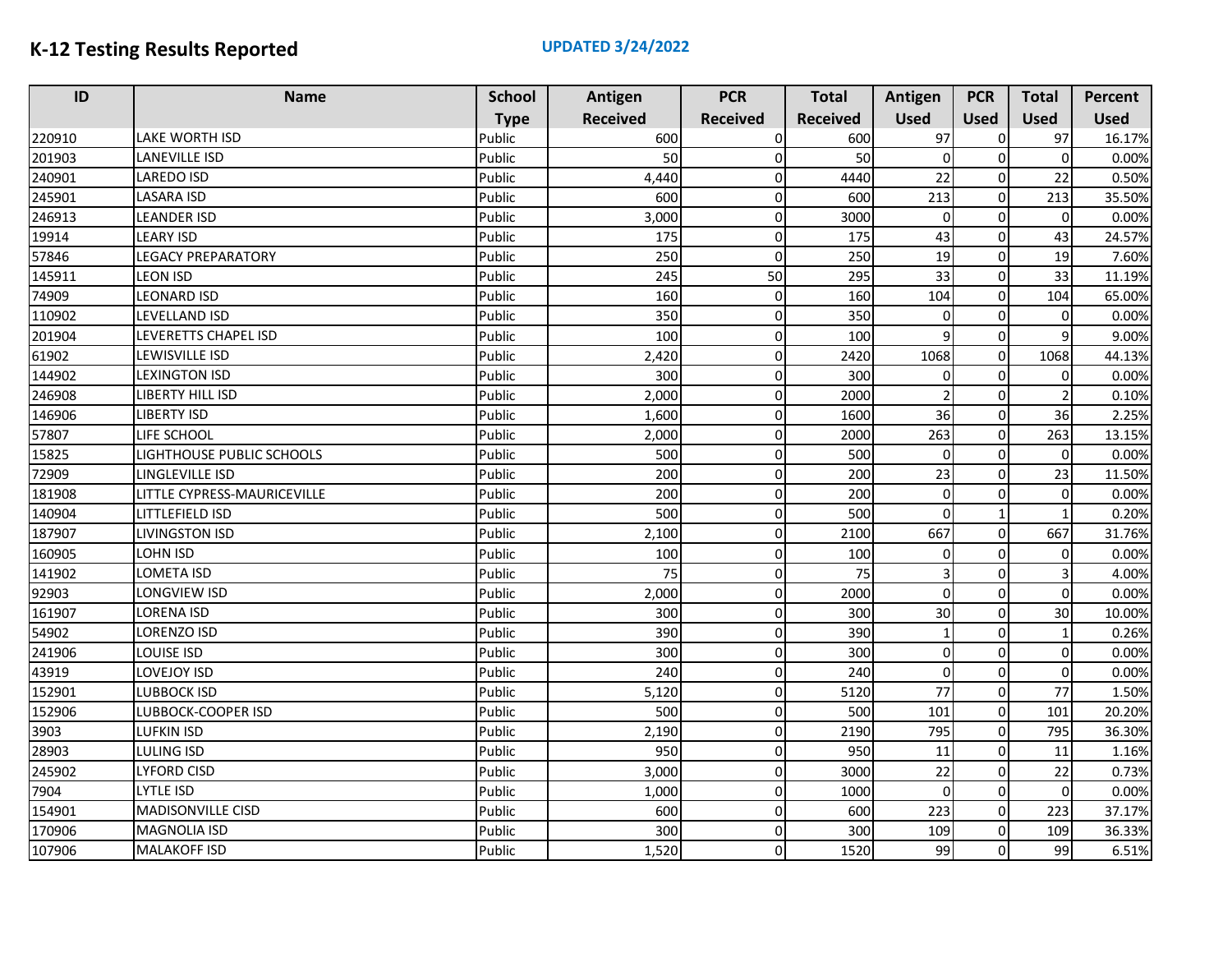| ID     | <b>Name</b>                        | <b>School</b> | Antigen         | <b>PCR</b>      | <b>Total</b>    | Antigen     | <b>PCR</b>     | <b>Total</b> | Percent     |
|--------|------------------------------------|---------------|-----------------|-----------------|-----------------|-------------|----------------|--------------|-------------|
|        |                                    | <b>Type</b>   | <b>Received</b> | <b>Received</b> | <b>Received</b> | <b>Used</b> | <b>Used</b>    | <b>Used</b>  | <b>Used</b> |
| 19910  | <b>MALTA ISD</b>                   | Public        | 50              | $\Omega$        | 50              | $\Omega$    | $\Omega$       | $\Omega$     | 0.00%       |
| 227907 | <b>MANOR ISD</b>                   | Public        | 1,000           | 2,000           | 3000            | 46          | 291            | 337          | 11.23%      |
| 22902  | <b>MARATHON ISD</b>                | Public        | 75              |                 | 75              | 0           | $\Omega$       | $\Omega$     | 0.00%       |
| 27904  | <b>MARBLE FALLS ISD</b>            | Public        | 3,000           | $\Omega$        | 3000            | 626         | $\mathbf 0$    | 626          | 20.87%      |
| 189901 | <b>MARFA ISD</b>                   | Public        | 300             | $\Omega$        | 300             | $\mathbf 0$ | $\Omega$       | $\Omega$     | 0.00%       |
| 73903  | <b>MARLIN ISD</b>                  | Public        | 250             | $\Omega$        | 250             | 14          | $\Omega$       | 14           | 5.60%       |
| 161908 | <b>MART ISD</b>                    | Public        | 350             | $\Omega$        | 350             | 181         | $\Omega$       | 181          | 51.71%      |
| 174909 | <b>MARTINSVILLE ISD</b>            | Public        | 500             | $\Omega$        | 500             | 133         | $\Omega$       | 133          | 26.60%      |
| 205904 | <b>MATHIS ISD</b>                  | Public        | 2,000           | $\Omega$        | 2000            | 216         | $\Omega$       | 216          | 10.80%      |
| 19903  | <b>MAUD ISD</b>                    | Public        | 300             | $\Omega$        | 300             | 9           | $\Omega$       | 9            | 3.00%       |
| 25905  | <b>MAY ISD</b>                     | Public        | 175             | $\Omega$        | 175             | 17          | $\mathbf 0$    | 17           | 9.71%       |
| 108906 | <b>MCALLEN ISD</b>                 | Public        | 7,500           | 1,500           | 9000            | 1373        | $\overline{2}$ | 1375         | 15.28%      |
| 11905  | <b>MCDADE ISD</b>                  | Public        | 150             | $\Omega$        | 150             | 0           | $\Omega$       | 0            | 0.00%       |
| 161909 | <b>MCGREGOR ISD</b>                | Public        | 4,500           | $\Omega$        | 4500            | $\mathbf 0$ | $\Omega$       | $\Omega$     | 0.00%       |
| 34906  | <b>MCLEOD ISD</b>                  | Public        | 300             | $\Omega$        | 300             | 0           | $\Omega$       | $\Omega$     | 0.00%       |
| 162904 | MCMULLEN COUNTY ISD                | Public        | 75              | $\Omega$        | 75              | $\mathbf 0$ | $\Omega$       | $\Omega$     | 0.00%       |
| 130801 | <b>MEADOWLAND CHARTER DISTRICT</b> | Public        | 400             | $\Omega$        | 400             | 0           | $\Omega$       | $\Omega$     | 0.00%       |
| 10901  | <b>MEDINA ISD</b>                  | Public        | 1,200           | $\Omega$        | 1200            | 110         | $\Omega$       | 110          | 9.17%       |
| 43908  | <b>MELISSA ISD</b>                 | Public        | 7,000           | $\Omega$        | 7000            | 0           | $\Omega$       | $\Omega$     | 0.00%       |
| 96904  | <b>MEMPHIS ISD</b>                 | Public        | 325             | $\Omega$        | 325             | 4           | $\Omega$       |              | 1.23%       |
| 108907 | <b>MERCEDES ISD</b>                | Public        | 3,350           | 1,500           | 4850            | 814         | 358            | 1172         | 24.16%      |
| 18902  | <b>MERIDIAN ISD</b>                | Public        | 250             | 0               | 250             | 0           | $\mathbf 0$    | $\Omega$     | 0.00%       |
| 246801 | MERIDIAN WORLD SCHOOL LLC          | Public        | 2,000           | $\Omega$        | 2000            | 123         | $\Omega$       | 123          | 6.15%       |
| 165901 | MIDLAND ISD                        | Public        | 3,375           | $\Omega$        | 3375            | $\mathbf 0$ | $\Omega$       | $\Omega$     | 0.00%       |
| 161903 | <b>MIDWAY ISD</b>                  | Public        | 750             | $\Omega$        | 750             | 168         | $\Omega$       | 168          | 22.40%      |
| 166903 | <b>MILANO ISD</b>                  | Public        | 800             | $\Omega$        | 800             | 0           | $\Omega$       | $\Omega$     | 0.00%       |
| 70909  | <b>MILFORD ISD</b>                 | Public        | 25              | $\Omega$        | 25              | 1           | $\Omega$       |              | 4.00%       |
| 184904 | MILLSAP ISD                        | Public        | 1,000           | $\Omega$        | 1000            | 10          | $\Omega$       | 10           | 1.00%       |
| 250903 | MINEOLA ISD                        | Public        | 550             | $\Omega$        | 550             | 149         | $\Omega$       | 149          | 27.09%      |
| 108908 | <b>MISSION CISD</b>                | Public        | 12,845          | 5,000           | 17845           | 587         | 1040           | 1627         | 9.12%       |
| 238902 | MONAHANS-WICKETT-PYOTE ISD         | Public        | 360             | $\Omega$        | 360             | 139         | $\mathbf 0$    | 139          | 38.61%      |
| 169908 | <b>MONTAGUE ISD</b>                | Public        | 50              | Οl              | 50              | 0           | $\Omega$       | $\Omega$     | 0.00%       |
| 108915 | MONTE ALTO ISD                     | Public        | 2,000           | οI              | 2000            | 476         | 0              | 476          | 23.80%      |
| 227826 | <b>MONTESSORI FOR ALL</b>          | Public        | 550             | $\Omega$        | 550             | 34          | $\Omega$       | 34           | 6.18%       |
| 170903 | MONTGOMERY ISD                     | Public        | 2,400           | $\overline{0}$  | 2400            | 323         | $\Omega$       | 323          | 13.46%      |
| 161910 | MOODY ISD                          | Public        | 100             | $\Omega$        | 100             | 0           | $\Omega$       | $\Omega$     | 0.00%       |
| 40901  | <b>MORTON ISD</b>                  | Public        | 2,000           | $\Omega$        | 2000            | 1           | $\Omega$       |              | 0.05%       |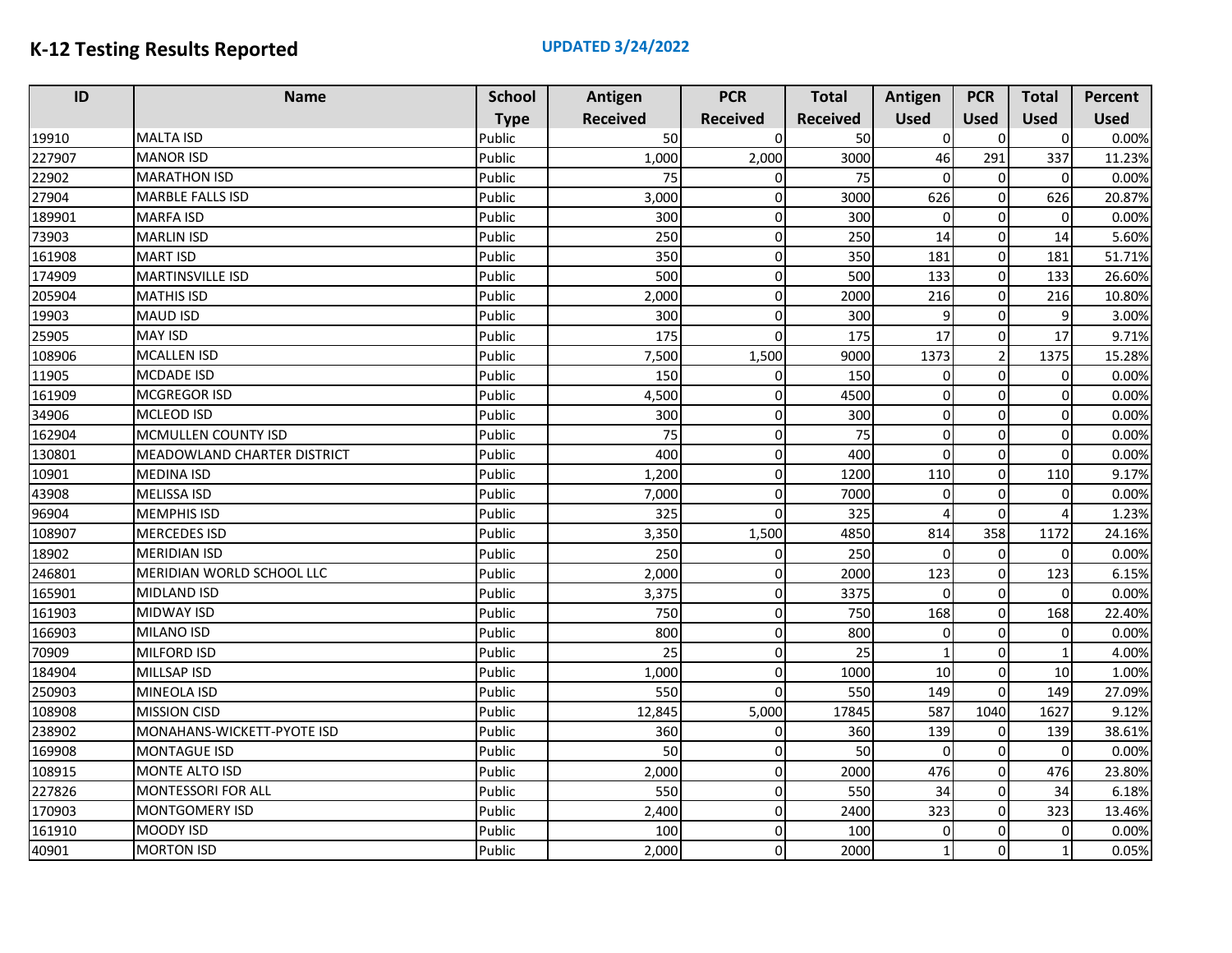| ID     | <b>Name</b>                   | <b>School</b> | Antigen         | <b>PCR</b>      | <b>Total</b>    | Antigen        | <b>PCR</b>  | <b>Total</b> | Percent     |
|--------|-------------------------------|---------------|-----------------|-----------------|-----------------|----------------|-------------|--------------|-------------|
|        |                               | <b>Type</b>   | <b>Received</b> | <b>Received</b> | <b>Received</b> | <b>Used</b>    | <b>Used</b> | <b>Used</b>  | <b>Used</b> |
| 173901 | <b>MOTLEY COUNTY ISD</b>      | Public        | 600             | $\Omega$        | 600             | 17             | $\sqrt{ }$  | 17           | 2.83%       |
| 109910 | <b>MOUNT CALM ISD</b>         | Public        | 200             | $\Omega$        | 200             |                | $\Omega$    |              | 2.50%       |
| 80901  | <b>MOUNT VERNON ISD</b>       | Public        | 40              |                 | 40              | $\overline{0}$ | O           | $\Omega$     | 0.00%       |
| 9901   | <b>MULESHOE ISD</b>           | Public        | 500             | $\Omega$        | 500             | 5              | $\Omega$    | 5            | 1.00%       |
| 167902 | <b>MULLIN ISD</b>             | Public        | 600             | $\Omega$        | 600             | 44             | $\Omega$    | 44           | 7.33%       |
| 198906 | <b>MUMFORD ISD</b>            | Public        | 1,000           | $\Omega$        | 1000            | 84             | $\Omega$    | 84           | 8.40%       |
| 107908 | <b>MURCHISON ISD</b>          | Public        | 100             | $\Omega$        | 100             | $\Omega$       | $\Omega$    | $\Omega$     | 0.00%       |
| 174904 | NACOGDOCHES ISD               | Public        | 5,250           | $\Omega$        | 5250            | 994            | $\Omega$    | 994          | 18.93%      |
| 163903 | <b>NATALIA ISD</b>            | Public        | 250             | $\Omega$        | 250             | 0              | $\Omega$    | $\Omega$     | 0.00%       |
| 94903  | <b>NAVARRO ISD</b>            | Public        | 500             | $\Omega$        | 500             | 4              | $\Omega$    |              | 0.80%       |
| 93904  | NAVASOTA ISD                  | Public        | 540             | $\Omega$        | 540             | 110            | $\mathbf 0$ | 110          | 20.37%      |
| 35903  | <b>NAZARETH ISD</b>           | Public        | 40              | $\Omega$        | 40              | $\mathbf{1}$   | $\Omega$    |              | 2.50%       |
| 1906   | <b>NECHES ISD</b>             | Public        | 150             | $\Omega$        | 150             | 36             | $\Omega$    | 36           | 24.00%      |
| 19905  | <b>NEW BOSTON ISD</b>         | Public        | 600             | $\Omega$        | 600             | $\mathbf{1}$   | $\Omega$    |              | 0.17%       |
| 170908 | <b>NEW CANEY ISD</b>          | Public        | 2,600           | 0               | 2600            | 183            | $\Omega$    | 183          | 7.04%       |
| 153905 | <b>NEW HOME ISD</b>           | Public        | 250             | $\Omega$        | 250             | 51             | $\Omega$    | 51           | 20.40%      |
| 37908  | NEW SUMMERFIELD ISD           | Public        | 1,200           | $\Omega$        | 1200            | 73             | $\Omega$    | 73           | 6.08%       |
| 169902 | <b>NOCONA ISD</b>             | Public        | 2,000           | $\Omega$        | 2000            | $\Omega$       | $\Omega$    | $\Omega$     | 0.00%       |
| 145906 | <b>NORMANGEE ISD</b>          | Public        | 150             | $\Omega$        | 150             | $\Omega$       | $\Omega$    | $\Omega$     | 0.00%       |
| 15910  | <b>NORTH EAST ISD</b>         | Public        | 28,000          | 0               | 28000           | 1447           | $\mathbf 0$ | 1447         | 5.17%       |
| 61802  | <b>NORTH TEXAS COLLEGIATE</b> | Public        | 850             | $\Omega$        | 850             | 17             | $\Omega$    | 17           | 2.00%       |
| 15915  | <b>NORTHSIDE ISD</b>          | Public        | 8,000           | $\Omega$        | 8000            | 308            | $\mathbf 0$ | 308          | 3.85%       |
| 61911  | <b>NORTHWEST ISD</b>          | Public        | 3,840           | 100             | 3940            | 1718           | $\mathbf 0$ | 1718         | 43.60%      |
| 57827  | NOVA ACADEMY SOUTHEAST        | Public        | 225             | <sup>n</sup>    | 225             | $\mathbf 0$    | $\Omega$    | $\Omega$     | 0.00%       |
| 69902  | <b>NUECES CANYON CISD</b>     | Public        | 1,000           | 0               | 1000            | 14             | $\Delta$    | 18           | 1.80%       |
| 235904 | <b>NURSERY ISD</b>            | Public        | 75              | $\Omega$        | 75              | 9              | $\Omega$    | 9            | 12.00%      |
| 227804 | <b>NYOS CHARTER SCHOOL</b>    | Public        | 90              | 100             | 190             | $\Omega$       | $\Omega$    | $\Omega$     | 0.00%       |
| 145907 | <b>OAKWOOD ISD</b>            | Public        | 400             | ∩               | 400             | 17             | $\Omega$    | 17           | 4.25%       |
| 205905 | <b>ODEM-EDROY ISD</b>         | Public        | 690             | 225             | 915             | 5              | 22          | 27           | 2.95%       |
| 153903 | O'DONNELL ISD                 | Public        | 200             | $\Omega$        | 200             | $\mathbf 0$    | $\Omega$    | $\Omega$     | 0.00%       |
| 187910 | ONALASKA ISD                  | Public        | 1,350           | $\Omega$        | 1350            | 373            | $\mathbf 0$ | 373          | 27.63%      |
| 181905 | <b>ORANGEFIELD ISD</b>        | Public        | 75              | $\Omega$        | 75              | $\Omega$       | $\Omega$    | $\Omega$     | 0.00%       |
| 14804  | ORENDA CHARTER SCHOOL         | Public        | 1,840           | $\Omega$        | 1840            | 154            | $\mathbf 0$ | 154          | 8.37%       |
| 201908 | <b>OVERTON ISD</b>            | Public        | 350             | $\Omega$        | 350             | 110            | $\Omega$    | 110          | 31.43%      |
| 51901  | PADUCAH ISD                   | Public        | 200             | $\Omega$        | 200             | $\Omega$       | $\Omega$    | $\Omega$     | 0.00%       |
| 48903  | PAINT ROCK ISD                | Public        | 200             | $\Omega$        | 200             | $\Omega$       | $\Omega$    | $\Omega$     | 0.00%       |
| 158905 | PALACIOS ISD                  | Public        | 2,000           | $\Omega$        | 2000            | 0              | $\Omega$    | $\Omega$     | 0.00%       |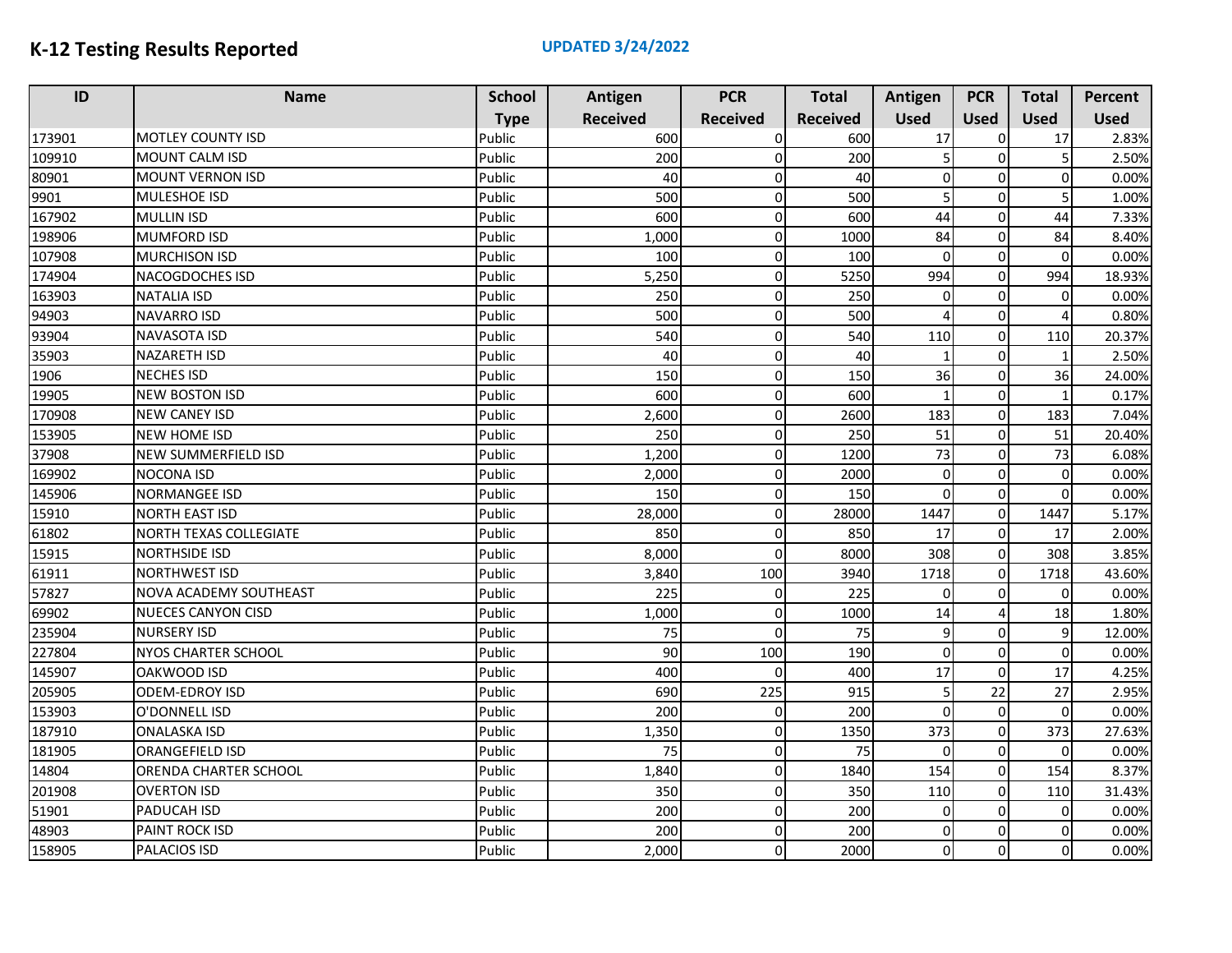| ID     | <b>Name</b>                | <b>School</b> | Antigen         | <b>PCR</b>      | <b>Total</b>    | Antigen        | <b>PCR</b>       | <b>Total</b>   | <b>Percent</b> |
|--------|----------------------------|---------------|-----------------|-----------------|-----------------|----------------|------------------|----------------|----------------|
|        |                            | <b>Type</b>   | <b>Received</b> | <b>Received</b> | <b>Received</b> | <b>Used</b>    | <b>Used</b>      | <b>Used</b>    | <b>Used</b>    |
| 70910  | <b>PALMER ISD</b>          | Public        | 425             | $\Omega$        | 425             | $\Omega$       | $\Omega$         | $\Omega$       | 0.00%          |
| 33902  | <b>PANHANDLE ISD</b>       | Public        | 275             | 0               | 275             | 65             | $\mathbf 0$      | 65             | 23.64%         |
| 183801 | PANOLA CHARTER SCHOOL      | Public        | 200             | $\Omega$        | 200             | $\Omega$       | 0                | $\Omega$       | 0.00%          |
| 101917 | PASADENA ISD               | Public        | 26,300          | $\Omega$        | 26300           | 577            | $\mathbf 0$      | 577            | 2.19%          |
| 20908  | <b>PEARLAND ISD</b>        | Public        | 5,460           | 250             | 5710            | 2970           | $\boldsymbol{6}$ | 2976           | 52.12%         |
| 82903  | <b>PEARSALL ISD</b>        | Public        | 300             | $\Omega$        | 300             |                | $\mathbf 0$      | 1              | 0.33%          |
| 195901 | PECOS-BARSTOW-TOYAH ISD    | Public        | 2,000           | O               | 2000            | <sub>0</sub>   | $\mathbf 0$      | $\Omega$       | 0.00%          |
| 179901 | <b>PERRYTON ISD</b>        | Public        | 125             | 0               | 125             | 30             | $\Omega$         | 30             | 24.00%         |
| 95904  | PETERSBURG ISD             | Public        | 50              | $\Omega$        | 50              | $\overline{0}$ | $\mathbf 0$      | $\Omega$       | 0.00%          |
| 13903  | PETTUS ISD                 | Public        | 25              | $\Omega$        | 25              | 2              | 0                | $\mathcal{P}$  | 8.00%          |
| 172905 | PEWITT CISD                | Public        | 8,000           | 0               | 8000            | $\overline{0}$ | $\mathbf 0$      | $\Omega$       | 0.00%          |
| 227904 | PFLUGERVILLE ISD           | Public        | 12,500          | 0               | 12500           | 846            | $\mathbf 0$      | 846            | 6.77%          |
| 108909 | PHARR-SAN JUAN-ALAMO ISD   | Public        | 75,200          | 0               | 75200           | 7083           | $\mathbf 0$      | 7083           | 9.42%          |
| 92904  | PINE TREE ISD              | Public        | 1,200           | 0               | 1200            | 64             | 0                | 64             | 5.33%          |
| 3801   | PINEYWOODS COMMUNITY       | Public        | 250             | $\Omega$        | 250             | 66             | $\mathbf 0$      | 66             | 26.40%         |
| 32902  | PITTSBURG ISD              | Public        | 1,450           | 25              | 1475            | 176            | $\mathbf 0$      | 176            | 11.93%         |
| 251902 | <b>PLAINS ISD</b>          | Public        | 800             | $\Omega$        | 800             | $\overline{0}$ | $\Omega$         | $\Omega$       | 0.00%          |
| 43910  | PLANO ISD                  | Public        | $\Omega$        | 500             | 500             | <sub>0</sub>   | 240              | 240            | 48.00%         |
| 31909  | POINT ISABEL ISD           | Public        | 360             | $\Omega$        | 360             | 17             | 0                | 17             | 4.72%          |
| 15801  | POR VIDA ACADEMY           | Public        | 150             | $\Omega$        | 150             | $\overline{0}$ | $\mathbf 0$      | $\Omega$       | 0.00%          |
| 178908 | PORT ARANSAS ISD           | Public        | 50              | 0               | 50              | $\overline{0}$ | $\mathbf 0$      | $\Omega$       | 0.00%          |
| 123907 | <b>PORT ARTHUR ISD</b>     | Public        | 2,560           | $\Omega$        | 2560            | 1198           | $\overline{0}$   | 1198           | 46.80%         |
| 15814  | POSITIVE SOLUTIONS CHARTER | Public        | 250             | 0               | 250             | 156            | $\pmb{0}$        | 156            | 62.40%         |
| 7906   | POTEET ISD                 | Public        | 1,125           | 0               | 1125            | 163            | 0                | 163            | 14.49%         |
| 28906  | PRAIRIE LEA ISD            | Public        | 500             |                 | 500             | $\Omega$       | $\mathbf 0$      | $\Omega$       | 0.00%          |
| 72801  | PREMIER HIGH SCHOOLS       | Public        | 9,300           | 2,073           | 11373           | 444            | 166              | 610            | 5.36%          |
| 125905 | <b>PREMONT ISD</b>         | Public        | 2,000           | O               | 2000            | 888            | $\Omega$         | 888            | 44.40%         |
| 189902 | PRESIDIO ISD               | Public        | 1,000           | n               | 1000            | 82             | $\mathbf 0$      | 82             | 8.20%          |
| 43911  | <b>PRINCETON ISD</b>       | Public        | 2,000           | $\Omega$        | 2000            | 553            | $\Omega$         | 553            | 27.65%         |
| 98903  | PRINGLE-MORSE CISD         | Public        | 30              | 0               | 30              | $\overline{7}$ | $\Omega$         | $\overline{7}$ | 23.33%         |
| 108910 | <b>PROGRESO ISD</b>        | Public        | 1,350           | 0               | 1350            | $\overline{0}$ | $\mathbf 0$      | $\Omega$       | 0.00%          |
| 15839  | PROMESA ACADEMY CHARTER    | Public        | 1,200           | $\Omega$        | 1200            | 26             | $\mathbf 0$      | 26             | 2.17%          |
| 101853 | PROMISE COMMUNITY SCHOOL   | Public        | 1,000           | 0               | 1000            | <sub>0</sub>   | $\mathbf 0$      | $\Omega$       | 0.00%          |
| 99903  | <b>QUANAH ISD</b>          | Public        | 120             | 0               | 120             | <sub>0</sub>   | $\Omega$         | $\Omega$       | 0.00%          |
| 34907  | <b>QUEEN CITY ISD</b>      | Public        | 300             | 0               | 300             | 1              | $\mathbf 0$      |                | 0.33%          |
| 116908 | <b>QUINLAN ISD</b>         | Public        | 250             | $\Omega$        | 250             | <sub>0</sub>   | $\mathbf 0$      | $\Omega$       | 0.00%          |
| 250904 | <b>QUITMAN ISD</b>         | Public        | 2,000           | $\Omega$        | 2000            | $\Omega$       | $\Omega$         | $\Omega$       | 0.00%          |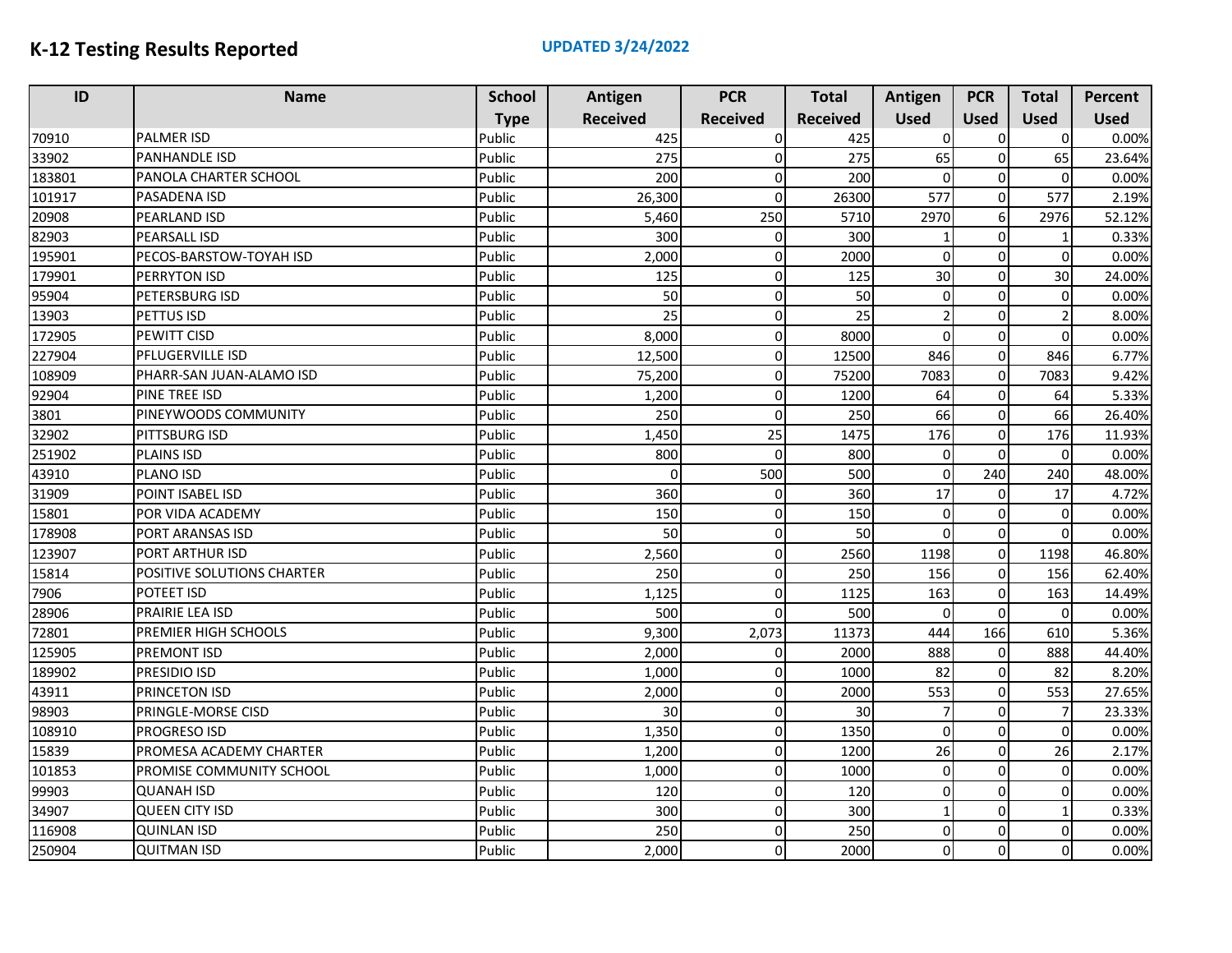| ID     | <b>Name</b>                | <b>School</b> | Antigen         | <b>PCR</b>      | <b>Total</b>    | Antigen        | <b>PCR</b>  | <b>Total</b> | Percent     |
|--------|----------------------------|---------------|-----------------|-----------------|-----------------|----------------|-------------|--------------|-------------|
|        |                            | <b>Type</b>   | <b>Received</b> | <b>Received</b> | <b>Received</b> | <b>Used</b>    | <b>Used</b> | <b>Used</b>  | <b>Used</b> |
| 190903 | <b>RAINS ISD</b>           | Public        | 570             | $\Omega$        | 570             | 283            | 0           | 283          | 49.65%      |
| 234801 | <b>RANCH ACADEMY</b>       | Public        | 100             | $\Omega$        | 100             | $\Omega$       | $\mathbf 0$ | $\Omega$     | 0.00%       |
| 67907  | <b>RANGER ISD</b>          | Public        | 300             | $\Omega$        | 300             | $\Omega$       | $\Omega$    | $\Omega$     | 0.00%       |
| 161802 | RAPOPORT ACADEMY PUBLIC    | Public        | 1,070           | 0               | 1070            | 324            | $\mathbf 0$ | 324          | 30.28%      |
| 245903 | RAYMONDVILLE ISD           | Public        | 250             | $\Omega$        | 250             | $\Omega$       | $\mathbf 0$ | $\Omega$     | 0.00%       |
| 19911  | <b>RED LICK ISD</b>        | Public        | 350             | 0               | 350             | $\mathfrak{p}$ | $\mathbf 0$ |              | 0.57%       |
| 19906  | <b>REDWATER ISD</b>        | Public        | 1,800           | $\Omega$        | 1800            | $\Omega$       | $\mathbf 0$ | $\Omega$     | 0.00%       |
| 196903 | <b>REFUGIO ISD</b>         | Public        | 300             | $\Omega$        | 300             | 46             | $\Omega$    | 46           | 15.33%      |
| 101876 | REVE PREPARATORY CHARTER   | Public        | 150             | $\Omega$        | 150             | $\Omega$       | $\Omega$    | $\Omega$     | 0.00%       |
| 137902 | <b>RICARDO ISD</b>         | Public        | 725             | $\Omega$        | 725             | $\Omega$       | $\Omega$    | $\Omega$     | 0.00%       |
| 14801  | RICHARD MILBURN ALTER HIGH | Public        | 1,000           | $\mathbf 0$     | 1000            |                | $\mathbf 0$ |              | 0.10%       |
| 161912 | <b>RIESEL ISD</b>          | Public        | 395             | $\Omega$        | 395             | 233            | $\mathbf 0$ | 233          | 58.99%      |
| 214901 | RIO GRANDE CITY GRULLA ISD | Public        | 25,000          | $\Omega$        | 25000           | 1847           | $\mathbf 0$ | 1847         | 7.39%       |
| 31911  | RIO HONDO ISD              | Public        | 2,600           | 400             | 3000            | 235            | 20          | 255          | 8.50%       |
| 126907 | <b>RIO VISTA ISD</b>       | Public        | 500             | $\Omega$        | 500             | $\Omega$       | $\Omega$    | $\Omega$     | 0.00%       |
| 152802 | <b>RISE ACADEMY</b>        | Public        | 200             | $\Omega$        | 200             | $\overline{7}$ | $\mathbf 0$ |              | 3.50%       |
| 188902 | <b>RIVER ROAD ISD</b>      | Public        | 600             | 0               | 600             | 124            | $\mathbf 0$ | 124          | 20.67%      |
| 166904 | <b>ROCKDALE ISD</b>        | Public        | 2,050           | $\Omega$        | 2050            | 358            | $\mathbf 0$ | 358          | 17.46%      |
| 69901  | <b>ROCKSPRINGS ISD</b>     | Public        | 400             | $\Omega$        | 400             | 0              | $\mathbf 0$ | $\Omega$     | 0.00%       |
| 199901 | ROCKWALL ISD               | Public        | 1,730           | 50              | 1780            | 1011           | $\Omega$    | 1011         | 56.80%      |
| 214903 | ROMA ISD                   | Public        | 57,000          | $\mathbf 0$     | 57000           | 14381          | $\mathbf 0$ | 14381        | 25.23%      |
| 177901 | ROSCOE COLLEGIATE ISD      | Public        | 75              | 0               | 75              | $\Omega$       | $\mathbf 0$ | 0            | 0.00%       |
| 73905  | <b>ROSEBUD-LOTT ISD</b>    | Public        | 340             | $\Omega$        | 340             | $\Omega$       | $\mathbf 0$ | $\Omega$     | 0.00%       |
| 75908  | ROUND TOP-CARMINE ISD      | Public        | 310             | $\Omega$        | 310             | 150            | $\mathbf 0$ | 150          | 48.39%      |
| 237905 | <b>ROYAL ISD</b>           | Public        | 3,000           | $\Omega$        | 3000            | 251            | $\mathbf 0$ | 251          | 8.37%       |
| 91914  | S AND S CISD               | Public        | 500             | $\Omega$        | 500             | $\Omega$       | $\mathbf 0$ | $\Omega$     | 0.00%       |
| 232902 | <b>SABINAL ISD</b>         | Public        | 500             | 0               | 500             | 23             | $\Omega$    | 23           | 4.60%       |
| 123913 | SABINE PASS ISD            | Public        | 240             | $\Omega$        | 240             | $\Omega$       | $\Omega$    | $\Omega$     | 0.00%       |
| 14908  | SALADO ISD                 | Public        | 420             | $\Omega$        | 420             | 27             | $\Omega$    | 27           | 6.43%       |
| 112909 | SALTILLO ISD               | Public        | 75              | $\Omega$        | 75              | 5              | $\mathbf 0$ |              | 6.67%       |
| 74917  | <b>SAM RAYBURN ISD</b>     | Public        | 130             | $\Omega$        | 130             | 49             | $\mathbf 0$ | 49           | 37.69%      |
| 15907  | <b>SAN ANTONIO ISD</b>     | Public        | 4,510           | 4,000           | 8510            | 5301           | 4327        | 9628         | 113.14%     |
| 15840  | SAN ANTONIO PREPARATORY    | Public        | 50              | 0               | 50              | O              | $\mathbf 0$ | $\Omega$     | 0.00%       |
| 203901 | SAN AUGUSTINE ISD          | Public        | 100             | 0               | 100             | $\Omega$       | $\mathbf 0$ | $\Omega$     | 0.00%       |
| 31912  | SAN BENITO CISD            | Public        | 12,440          | 0               | 12440           | 3065           | $\mathbf 0$ | 3065         | 24.64%      |
| 66902  | SAN DIEGO ISD              | Public        | 2,350           | $\Omega$        | 2350            | 1844           | $\mathbf 0$ | 1844         | 78.47%      |
| 71904  | SAN ELIZARIO ISD           | Public        | 625             | $\Omega$        | 625             | $\Omega$       | $\mathbf 0$ | $\Omega$     | 0.00%       |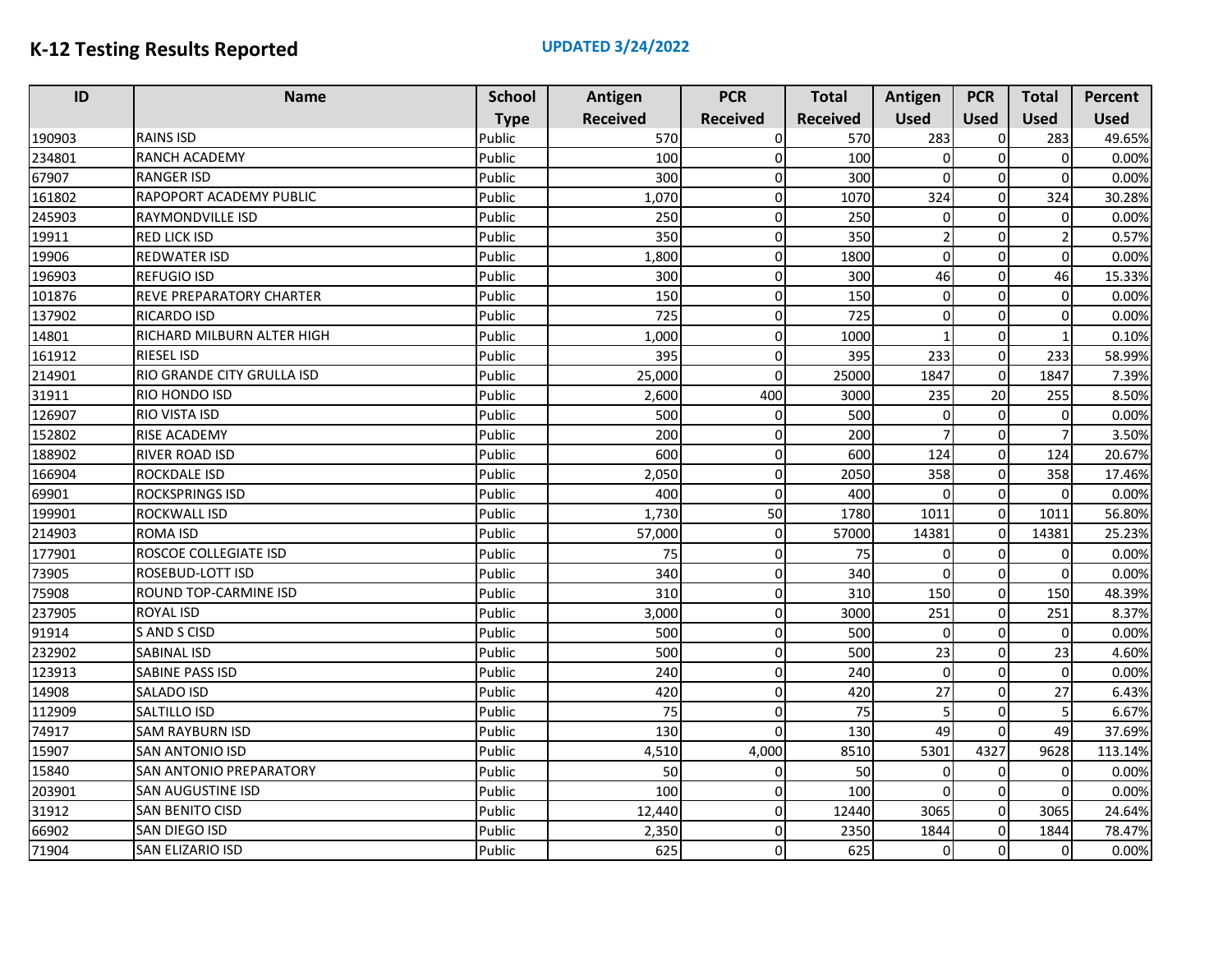| ID     | <b>Name</b>                    | <b>School</b> | Antigen         | <b>PCR</b>      | <b>Total</b>    | Antigen        | <b>PCR</b>  | <b>Total</b>   | <b>Percent</b> |
|--------|--------------------------------|---------------|-----------------|-----------------|-----------------|----------------|-------------|----------------|----------------|
|        |                                | <b>Type</b>   | <b>Received</b> | <b>Received</b> | <b>Received</b> | <b>Used</b>    | <b>Used</b> | <b>Used</b>    | <b>Used</b>    |
| 233901 | SAN FELIPE-DEL RIO CISD        | Public        | 1,600           | $\Omega$        | 1600            | 111            | 0           | 111            | 6.94%          |
| 214902 | SAN ISIDRO ISD                 | Public        | 300             | 0               | 300             | 0              | $\pmb{0}$   | $\Omega$       | 0.00%          |
| 105902 | <b>SAN MARCOS CISD</b>         | Public        | 11,000          | 0               | 11000           | 450            | $\mathbf 0$ | 450            | 4.09%          |
| 245904 | SAN PERLITA ISD                | Public        | 1,480           | 0               | 1480            | $\overline{0}$ | 0           | $\Omega$       | 0.00%          |
| 22903  | <b>SAN VICENTE ISD</b>         | Public        | 50              | 0               | 50              | 1              | $\mathbf 0$ |                | 2.00%          |
| 58909  | <b>SANDS CISD</b>              | Public        | 50              | $\Omega$        | 50              | $\overline{2}$ | $\Omega$    | $\overline{2}$ | 4.00%          |
| 61908  | <b>SANGER ISD</b>              | Public        | 580             | $\Omega$        | 580             | 47             | $\mathbf 0$ | 47             | 8.10%          |
| 42903  | <b>SANTA ANNA ISD</b>          | Public        | 400             | $\Omega$        | 400             | 119            | $\mathbf 0$ | 119            | 29.75%         |
| 137904 | <b>SANTA GERTRUDIS ISD</b>     | Public        | 500             | $\Omega$        | 500             | 36             | $\mathbf 0$ | 36             | 7.20%          |
| 31913  | SANTA MARIA ISD                | Public        | 200             | $\Omega$        | 200             | $\mathbf 0$    | $\Omega$    | $\Omega$       | 0.00%          |
| 31914  | <b>SANTA ROSA ISD</b>          | Public        | 710             | $\Omega$        | 710             | 241            | $\mathbf 0$ | 241            | 33.94%         |
| 182904 | SANTO ISD                      | Public        | 740             | $\Omega$        | 740             | 211            | $\mathbf 0$ | 211            | 28.51%         |
| 74911  | <b>SAVOY ISD</b>               | Public        | 500             | $\Omega$        | 500             | $\Omega$       | $\Omega$    | $\Omega$       | 0.00%          |
| 94902  | SCHERTZ-CIBOLO-U CITY ISD      | Public        | 2,000           | $\Omega$        | 2000            | 0              | $\Omega$    | $\Omega$       | 0.00%          |
| 207901 | <b>SCHLEICHER ISD</b>          | Public        | 200             | $\Omega$        | 200             | 0              | $\Omega$    | $\Omega$       | 0.00%          |
| 15806  | <b>SCHOOL OF EXCELLENCE IN</b> | Public        | 125             | 0               | 125             | $\mathbf 0$    | $\mathbf 0$ | $\Omega$       | 0.00%          |
| 15827  | SCHOOL OF SCIENCE AND          | Public        | 2,100           | $\Omega$        | 2100            | 65             | $\mathbf 0$ | 65             | 3.10%          |
| 15831  | SCHOOL OF SCIENCE AND          | Public        | 2,500           | $\Omega$        | 2500            | 150            | $\mathbf 0$ | 150            | 6.00%          |
| 75903  | <b>SCHULENBURG ISD</b>         | Public        | 550             | n               | 550             | $\mathbf 0$    | $\mathbf 0$ | $\Omega$       | 0.00%          |
| 129910 | <b>SCURRY-ROSSER ISD</b>       | Public        | 330             | 600             | 930             | $\mathbf 0$    | 167         | 167            | 17.96%         |
| 8902   | <b>SEALY ISD</b>               | Public        | 1,100           | $\Omega$        | 1100            | 660            | $\mathbf 0$ | 660            | 60.00%         |
| 94901  | <b>SEGUIN ISD</b>              | Public        | 7,250           | 0               | 7250            | 391            | $\mathbf 0$ | 391            | 5.39%          |
| 83903  | <b>SEMINOLE ISD</b>            | Public        | $\Omega$        | $\Omega$        | $\Omega$        | $\mathbf{1}$   | $\mathbf 0$ |                |                |
| 152909 | SHALLOWATER ISD                | Public        | 2,750           | <sup>0</sup>    | 2750            | 30             | $\Omega$    | 30             | 1.09%          |
| 242902 | <b>SHAMROCK ISD</b>            | Public        | 400             | $\Omega$        | 400             | 53             | $\mathbf 0$ | 53             | 13.25%         |
| 108911 | SHARYLAND ISD                  | Public        | 5,000           | $\Omega$        | 5000            | $\overline{O}$ | $\mathbf 0$ | $\Omega$       | 0.00%          |
| 210903 | SHELBYVILLE ISD                | Public        | 200             | $\Omega$        | 200             | 18             | $\Omega$    | 18             | 9.00%          |
| 101924 | SHELDON ISD                    | Public        | 2,500           | 0               | 2500            | $\mathbf 0$    | $\mathbf 0$ | $\Omega$       | 0.00%          |
| 204904 | SHEPHERD ISD                   | Public        | 500             | $\Omega$        | 500             | 18             | $\mathbf 0$ | 18             | 3.60%          |
| 91906  | <b>SHERMAN ISD</b>             | Public        | 840             | $\Omega$        | 840             | 93             | $\mathbf 0$ | 93             | 11.07%         |
| 23902  | <b>SILVERTON ISD</b>           | Public        | 50              | $\Omega$        | 50              | 12             | $\mathbf 0$ | 12             | 24.00%         |
| 205906 | <b>SINTON ISD</b>              | Public        | 900             | 0               | 900             | 113            | $\pmb{0}$   | 113            | 12.56%         |
| 13905  | SKIDMORE-TYNAN ISD             | Public        | $\Omega$        | 750             | 750             | 0              | 28          | 28             | 3.73%          |
| 11904  | SMITHVILLE ISD                 | Public        | 120             |                 | 120             | 0              | $\mathbf 0$ | $\Omega$       | 0.00%          |
| 110906 | <b>SMYER ISD</b>               | Public        | 780             | $\Omega$        | 780             | 225            | $\mathbf 0$ | 225            | 28.85%         |
| 26903  | <b>SNOOK ISD</b>               | Public        | 300             | $\Omega$        | 300             | 67             | $\mathbf 0$ | 67             | 22.33%         |
| 208902 | <b>SNYDER ISD</b>              | Public        | 725             | $\Omega$        | 725             | 584            | $\Omega$    | 584            | 80.55%         |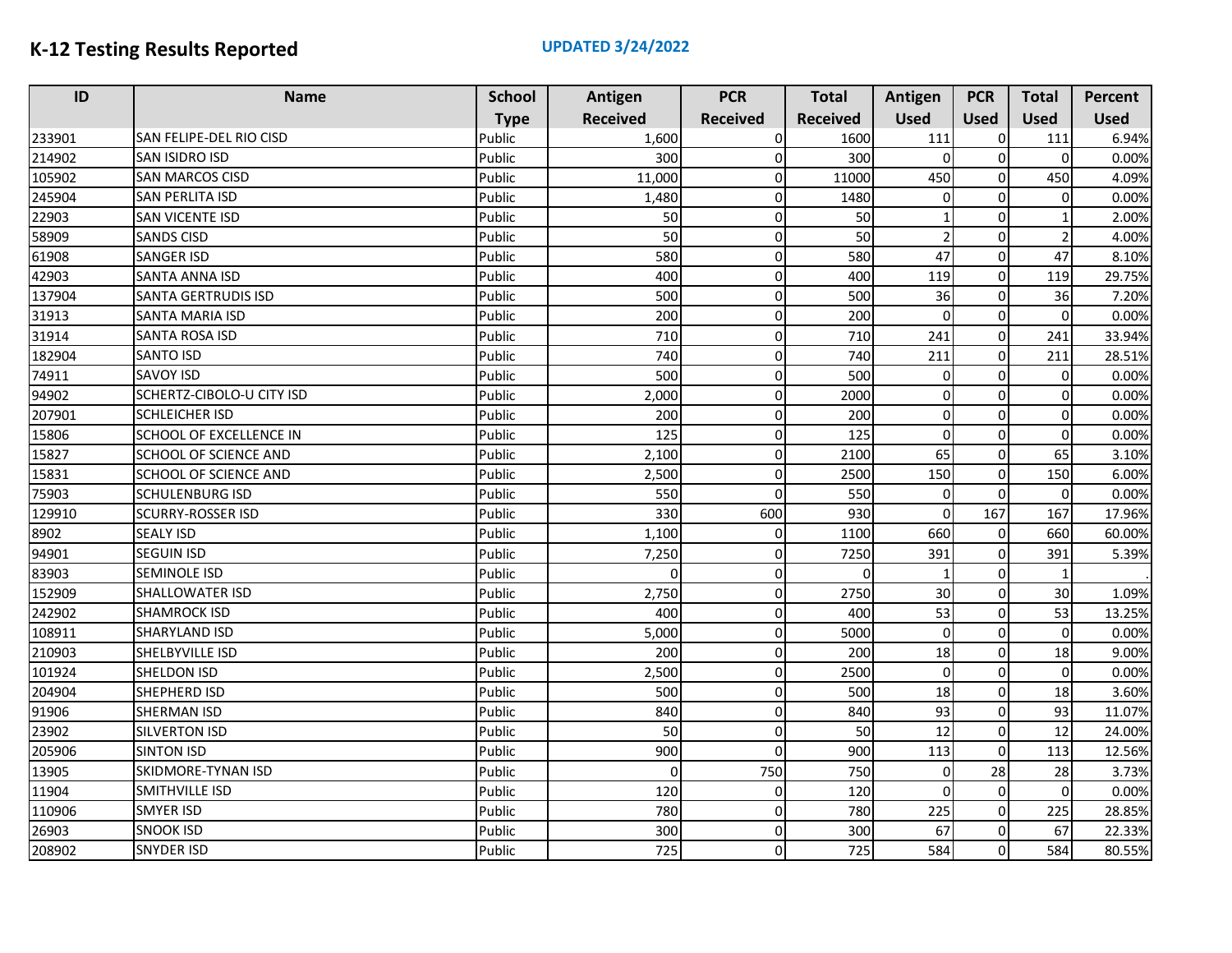| ID     | <b>Name</b>                      | <b>School</b> | Antigen         | <b>PCR</b>      | <b>Total</b>    | Antigen        | <b>PCR</b>  | <b>Total</b> | Percent     |
|--------|----------------------------------|---------------|-----------------|-----------------|-----------------|----------------|-------------|--------------|-------------|
|        |                                  | <b>Type</b>   | <b>Received</b> | <b>Received</b> | <b>Received</b> | <b>Used</b>    | <b>Used</b> | <b>Used</b>  | <b>Used</b> |
| 71909  | <b>SOCORRO ISD</b>               | Public        | 45,325          | $\Omega$        | 45325           | 187            | $\Omega$    | 187          | 0.41%       |
| 26902  | <b>SOMERVILLE ISD</b>            | Public        | 100             | $\Omega$        | 100             | $\mathbf 0$    | $\Omega$    | $\Omega$     | 0.00%       |
| 31916  | <b>SOUTH TEXAS ISD</b>           | Public        | 7,000           |                 | 7000            | 0              | C           | $\Omega$     | 0.00%       |
| 85903  | <b>SOUTHLAND ISD</b>             | Public        | 150             | $\Omega$        | 150             | $\mathbf 0$    | $\mathbf 0$ | $\Omega$     | 0.00%       |
| 15917  | <b>SOUTHSIDE ISD</b>             | Public        | 2,500           | $\Omega$        | 2500            | $\mathbf 0$    | $\Omega$    | $\mathbf 0$  | 0.00%       |
| 101838 | SOUTHWEST SCHOOL                 | Public        | 625             | $\Omega$        | 625             | 83             | $\Omega$    | 83           | 13.28%      |
| 170907 | <b>SPLENDORA ISD</b>             | Public        | 400             | $\Omega$        | 400             | 27             | $\Omega$    | 27           | 6.75%       |
| 101920 | <b>SPRING BRANCH ISD</b>         | Public        | 4,360           | $\Omega$        | 4360            | 1672           | $\mathbf 0$ | 1672         | 38.35%      |
| 92907  | <b>SPRING HILL ISD</b>           | Public        | 1,000           | $\Omega$        | 1000            | 85             | $\mathbf 0$ | 85           | 8.50%       |
| 140907 | SPRINGLAKE-EARTH ISD             | Public        | 175             | $\Omega$        | 175             | 13             | $\Omega$    | 13           | 7.43%       |
| 184902 | <b>SPRINGTOWN ISD</b>            | Public        | 1,200           | $\Omega$        | 1200            | 98             | $\Omega$    | 98           | 8.17%       |
| 57836  | <b>ST ANTHONY SCHOOL</b>         | Public        | 500             | $\Omega$        | 500             | 13             | $\Omega$    | 13           | 2.60%       |
| 13801  | ST MARY'S ACADEMY CHARTER        | Public        | 200             | 100             | 300             | $\mathbf 0$    | $\Omega$    | $\Omega$     | 0.00%       |
| 127906 | <b>STAMFORD ISD</b>              | Public        | 50              | $\Omega$        | 50              | $\mathbf 0$    | $\Omega$    | $\Omega$     | 0.00%       |
| 156902 | <b>STANTON ISD</b>               | Public        | 700             | $\Omega$        | 700             | 118            | $\Omega$    | 118          | 16.86%      |
| 174801 | STEPHEN F AUSTIN STATE           | Public        | 200             | $\Omega$        | 200             | $\mathbf 0$    | $\Omega$    | $\Omega$     | 0.00%       |
| 211902 | <b>STRATFORD ISD</b>             | Public        | 160             | $\Omega$        | 160             | $\overline{3}$ | $\Omega$    |              | 1.88%       |
| 140908 | <b>SUDAN ISD</b>                 | Public        | 360             | $\Omega$        | 360             | $\mathbf 0$    | $\mathbf 0$ | $\Omega$     | 0.00%       |
| 112910 | <b>SULPHUR BLUFF ISD</b>         | Public        | 160             | $\Omega$        | 160             | $\Omega$       | $\Omega$    | $\Omega$     | 0.00%       |
| 57919  | <b>SUNNYVALE ISD</b>             | Public        | 740             | $\Omega$        | 740             | 194            | $\mathbf 0$ | 194          | 26.22%      |
| 20906  | <b>SWEENY ISD</b>                | Public        | 3,200           | $\Omega$        | 3200            | $\mathbf 0$    | $\Omega$    | $\Omega$     | 0.00%       |
| 205907 | <b>TAFT ISD</b>                  | Public        | 550             | $\Omega$        | 550             | 25             | $\Omega$    | 25           | 4.55%       |
| 153904 | <b>TAHOKA ISD</b>                | Public        | 100             | $\Omega$        | 100             | 0              | $\Omega$    | $\Omega$     | 0.00%       |
| 146907 | <b>TARKINGTON ISD</b>            | Public        | 250             | $\Omega$        | 250             | $\mathbf{1}$   | $\Omega$    |              | 0.40%       |
| 201910 | <b>TATUM ISD</b>                 | Public        | 400             | $\Omega$        | 400             | 16             | $\Omega$    | 16           | 4.00%       |
| 246911 | <b>TAYLOR ISD</b>                | Public        | 4,000           | $\Omega$        | 4000            | 30             | $\Omega$    | 30           | 0.75%       |
| 81904  | <b>TEAGUE ISD</b>                | Public        | 100             | $\Omega$        | 100             | $\mathbf{1}$   | $\Omega$    |              | 1.00%       |
| 123803 | TEKOA ACADEMY OF ACCELERATED     | Public        | 500             | $\Omega$        | 500             | 1              | $\Omega$    |              | 0.20%       |
| 222901 | TERRELL COUNTY ISD               | Public        | 250             | $\Omega$        | 250             | 121            | $\mathbf 0$ | 121          | 48.40%      |
| 129906 | TERRELL ISD                      | Public        | 2,400           | $\overline{0}$  | 2400            | $\mathbf 0$    | $\Omega$    | $\Omega$     | 0.00%       |
| 57804  | <b>TEXANS CAN ACADEMIES</b>      | Public        | 3,000           | $\Omega$        | 3000            | $\Omega$       | $\Omega$    | $\Omega$     | 0.00%       |
| 19907  | <b>TEXARKANA ISD</b>             | Public        | 2,800           | $\Omega$        | 2800            | 418            | $\mathbf 0$ | 418          | 14.93%      |
| 84906  | <b>TEXAS CITY ISD</b>            | Public        | 2,000           | $\Omega$        | 2000            | 106            | $\Omega$    | 106          | 5.30%       |
| 221801 | <b>TEXAS COLLEGE PREPARATORY</b> | Public        | 18,520          | 2,480           | 21000           | 642            | 108         | 750          | 3.57%       |
| 227805 | TEXAS EMPOWERMENT ACADEMY        | Public        | 650             | $\Omega$        | 650             | 0              | $\Omega$    | $\Omega$     | 0.00%       |
| 227905 | TEXAS SCH FOR THE BLIND &        | Public        | 1,400           | $\Omega$        | 1400            | 91             | $\Omega$    | 91           | 6.50%       |
| 227906 | TEXAS SCH FOR THE DEAF           | Public        | 4,500           | $\Omega$        | 4500            | 1212           | $\Omega$    | 1212         | 26.93%      |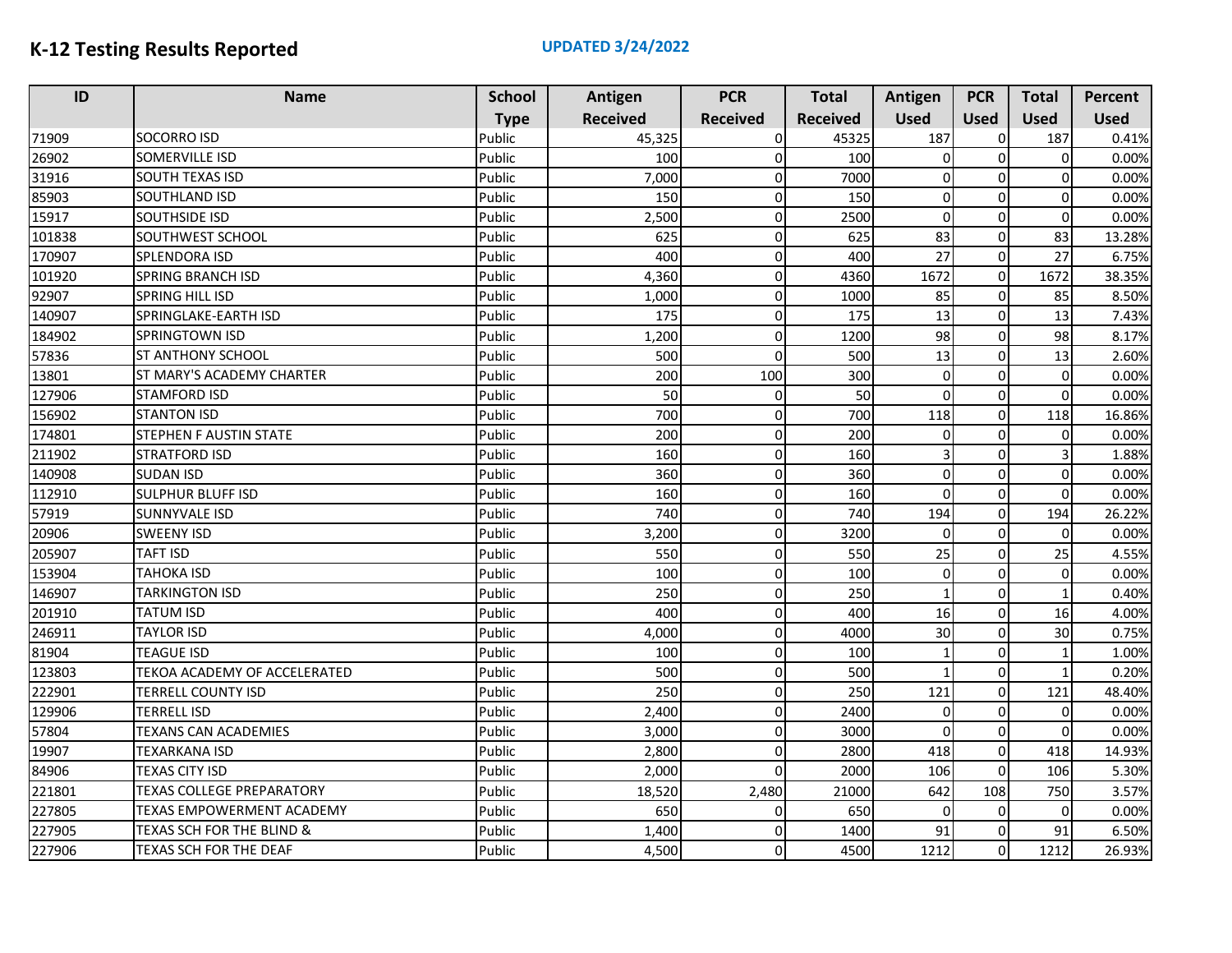| ID     | <b>Name</b>                    | <b>School</b> | Antigen         | <b>PCR</b>      | <b>Total</b>    | Antigen        | <b>PCR</b>     | <b>Total</b>   | <b>Percent</b> |
|--------|--------------------------------|---------------|-----------------|-----------------|-----------------|----------------|----------------|----------------|----------------|
|        |                                | <b>Type</b>   | <b>Received</b> | <b>Received</b> | <b>Received</b> | <b>Used</b>    | <b>Used</b>    | <b>Used</b>    | <b>Used</b>    |
| 220814 | TEXAS SCHOOL OF THE ARTS       | Public        | 605             | $\Omega$        | 605             | 0              | 0              | $\overline{0}$ | 0.00%          |
| 227827 | THE EXCEL CENTER (FOR ADULTS)  | Public        | 650             | $\Omega$        | 650             | 6              | $\mathbf 0$    | $6 \mid$       | 0.92%          |
| 15841  | THE GATHERING PLACE            | Public        | 500             | 0               | 500             | $\Omega$       | 0              | $\Omega$       | 0.00%          |
| 101864 | THE LAWSON ACADEMY             | Public        | 250             | 0               | 250             | <sub>0</sub>   | $\Omega$       | $\Omega$       | 0.00%          |
| 101814 | THE VARNETT PUBLIC SCHOOL      | Public        | 360             | $\Omega$        | 360             | $\overline{0}$ | $\Omega$       | $\Omega$       | 0.00%          |
| 149902 | THREE RIVERS ISD               | Public        | 100             | 0               | 100             | $\Omega$       | $\mathbf 0$    | $\Omega$       | 0.00%          |
| 111903 | <b>TOLAR ISD</b>               | Public        | 250             | $\Omega$        | 250             | 17             | $\Omega$       | 17             | 6.80%          |
| 101921 | TOMBALL ISD                    | Public        | 600             | 0               | 600             | 34             | $\mathbf 0$    | 34             | 5.67%          |
| 71908  | <b>TORNILLO ISD</b>            | Public        | 1,000           | 0               | 1000            | 70             | $\mathbf 0$    | 70             | 7.00%          |
| 74912  | <b>TRENTON ISD</b>             | Public        | 450             | $\Omega$        | 450             | 174            | $\mathbf 0$    | 174            | 38.67%         |
| 57813  | TRINITY BASIN PREPARATORY      | Public        | 1,000           | 0               | 1000            | 30             | $\mathbf 0$    | 30             | 3.00%          |
| 71803  | TRIUMPH PUBLIC HIGH SCHOOLS-EL | Public        | 325             | $\Omega$        | 325             | $\Omega$       | $\Omega$       | $\Omega$       | 0.00%          |
| 240801 | TRIUMPH PUBLIC HIGH            | Public        | 450             | 0               | 450             | 24             | $\mathbf 0$    | 24             | 5.33%          |
| 108804 | TRIUMPH PUBLIC HIGH            | Public        | 1,950           | $\Omega$        | 1950            | $\Omega$       | 0              | $\Omega$       | 0.00%          |
| 212904 | TROUP ISD                      | Public        | 200             | $\Omega$        | 200             | <sub>0</sub>   | $\mathbf 0$    | $\Omega$       | 0.00%          |
| 14910  | <b>TROY ISD</b>                | Public        | 275             | 0               | 275             | 6              | $\mathbf 0$    | 6              | 2.18%          |
| 178912 | <b>TULOSO-MIDWAY ISD</b>       | Public        | 1,500           | $\Omega$        | 1500            | <sub>0</sub>   | $\Omega$       | $\Omega$       | 0.00%          |
| 96905  | TURKEY-QUITAQUE ISD            | Public        | 40              | 0               | 40              | 1              | $\mathbf 0$    |                | 2.50%          |
| 240903 | UNITED ISD                     | Public        | 11,820          | 0               | 11820           | 1544           | $\overline{0}$ | 1544           | 13.06%         |
| 57808  | UNIVERSAL ACADEMY              | Public        | 500             | $\Omega$        | 500             | 37             | $\mathbf 0$    | 37             | 7.40%          |
| 227806 | UNIVERSITY OF TEXAS UNIVERSITY | Public        | 2,000           | 0               | 2000            | 186            | $\mathbf 0$    | 186            | 9.30%          |
| 227819 | UNIVERSITY OF TEXAS            | Public        | 1.400           | 0               | 1400            | 397            | $\mathbf 0$    | 397            | 28.36%         |
| 232904 | <b>UTOPIA ISD</b>              | Public        | 300             | 0               | 300             | $\mathbf{1}$   | $\mathbf 0$    |                | 0.33%          |
| 18904  | <b>VALLEY MILLS ISD</b>        | Public        | 630             | O               | 630             | 158            | $\mathbf 0$    | 158            | 25.08%         |
| 108916 | <b>VALLEY VIEW ISD</b>         | Public        | 15,680          | $\Omega$        | 15680           | 1685           | $\mathbf 0$    | 1685           | 10.75%         |
| 234906 | <b>VAN ISD</b>                 | Public        | 440             | 200             | 640             | 234            | $\mathbf 0$    | 234            | 36.56%         |
| 158906 | <b>VAN VLECK ISD</b>           | Public        | 400             | $\Omega$        | 400             | 28             | $\mathbf 0$    | 28             | 7.00%          |
| 108808 | VANGUARD ACADEMY               | Public        | 12,000          | O               | 12000           | $\Omega$       | $\Omega$       | $\Omega$       | 0.00%          |
| 126908 | VENUS ISD                      | Public        | 2,000           | 0               | 2000            | 89             | $\Omega$       | 89             | 4.45%          |
| 235902 | VICTORIA ISD                   | Public        | 3,820           | 0               | 3820            | 19             | $\mathbf 0$    | 19             | 0.50%          |
| 181907 | <b>VIDOR ISD</b>               | Public        | 1,400           | $\Omega$        | 1400            | $\Omega$       | $\Omega$       | $\Omega$       | 0.00%          |
| 71809  | VISTA DEL FUTURO CHARTER       | Public        | 1,050           | $\Omega$        | 1050            | $\mathbf{1}$   | $\mathbf 0$    |                | 0.10%          |
| 161914 | <b>WACO ISD</b>                | Public        | 2,500           | 2,000           | 4500            | 831            | 851            | 1682           | 37.38%         |
| 89905  | <b>WAELDER ISD</b>             | Public        | 125             | O               | 125             | $\overline{0}$ | $\mathbf 0$    | $\Omega$       | 0.00%          |
| 49908  | <b>WALNUT BEND ISD</b>         | Public        | 100             | $\Omega$        | 100             | <sub>0</sub>   | $\mathbf 0$    | $\Omega$       | 0.00%          |
| 229904 | <b>WARREN ISD</b>              | Public        | 1,250           | 50              | 1300            | 0              | 0              | $\Omega$       | 0.00%          |
| 102903 | <b>WASKOM ISD</b>              | Public        | 100             | $\Omega$        | 100             | $\mathbf{0}$   | $\Omega$       | $\Omega$       | 0.00%          |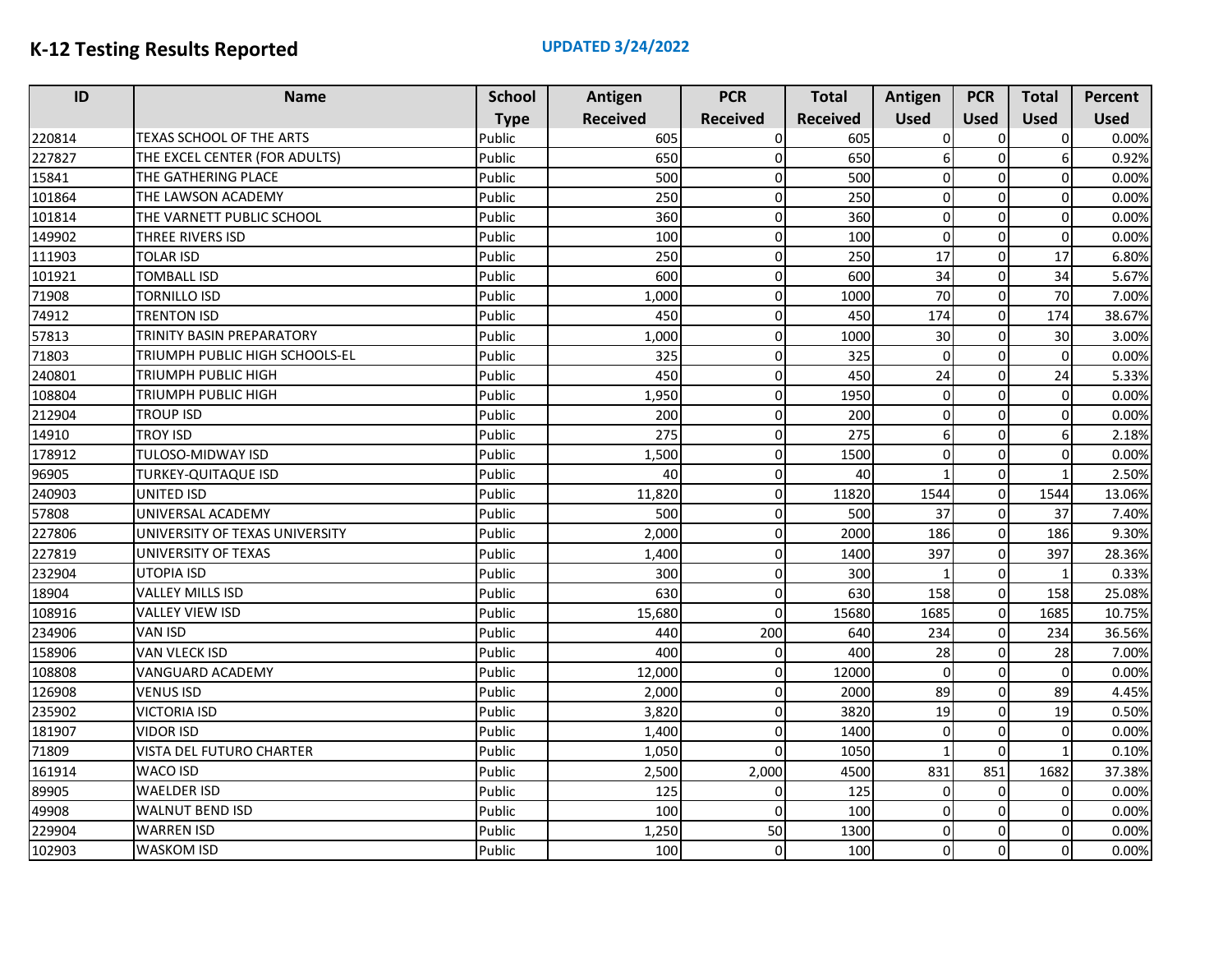| ID     | <b>Name</b>                  | <b>School</b> | Antigen         | <b>PCR</b>      | <b>Total</b>    | Antigen        | <b>PCR</b>   | <b>Total</b> | Percent     |
|--------|------------------------------|---------------|-----------------|-----------------|-----------------|----------------|--------------|--------------|-------------|
|        |                              | <b>Type</b>   | <b>Received</b> | <b>Received</b> | <b>Received</b> | <b>Used</b>    | <b>Used</b>  | <b>Used</b>  | <b>Used</b> |
| 226905 | <b>WATER VALLEY ISD</b>      | Public        | 60              | $\Omega$        | 60              | 29             | $\Omega$     | 29           | 48.33%      |
| 227803 | <b>WAYSIDE SCHOOLS</b>       | Public        | 750             | $\Omega$        | 750             |                | $\Omega$     |              | 0.13%       |
| 240904 | <b>WEBB CISD</b>             | Public        | 750             |                 | 750             | $\Omega$       | O            | $\Omega$     | 0.00%       |
| 37909  | <b>WELLS ISD</b>             | Public        | 150             |                 | 150             | 16             | $\Omega$     | 16           | 10.67%      |
| 108913 | <b>WESLACO ISD</b>           | Public        | 3,000           | 5,500           | 8500            | 109            | 1587         | 1696         | 19.95%      |
| 161916 | <b>WEST ISD</b>              | Public        | 360             | $\Omega$        | 360             | 238            | $\Omega$     | 238          | 66.11%      |
| 181906 | <b>WEST ORANGE-COVE CISD</b> | Public        | 300             | <sup>0</sup>    | 300             | 23             | $\Omega$     | 23           | 7.67%       |
| 178915 | WEST OSO ISD                 | Public        | 500             | $\Omega$        | 500             | $\mathbf 0$    | $\Omega$     | $\Omega$     | 0.00%       |
| 220810 | WESTLAKE ACADEMY CHARTER     | Public        | 60              | 25              | 85              | $\mathbf 0$    | $\Omega$     | $\Omega$     | 0.00%       |
| 73904  | WESTPHALIA ISD               | Public        | 225             | $\Omega$        | 225             | 31             | $\Omega$     | 31           | 13.78%      |
| 1908   | WESTWOOD ISD                 | Public        | 2,000           | $\Omega$        | 2000            | $\mathbf 0$    | $\Omega$     | $\Omega$     | 0.00%       |
| 242903 | <b>WHEELER ISD</b>           | Public        | 500             | 0               | 500             | 67             | $\Omega$     | 67           | 13.40%      |
| 92908  | WHITE OAK ISD                | Public        | 2,000           | $\Omega$        | 2000            | $\mathbf 0$    | $\Omega$     | $\Omega$     | 0.00%       |
| 220920 | WHITE SETTLEMENT ISD         | Public        | 1,000           | $\Omega$        | 1000            | 26             | $\Omega$     | 26           | 2.60%       |
| 212906 | <b>WHITEHOUSE ISD</b>        | Public        | 2,730           | $\Omega$        | 2730            | 1389           | $\Omega$     | 1389         | 50.88%      |
| 91909  | <b>WHITESBORO ISD</b>        | Public        | 500             | $\Omega$        | 500             |                | $\Omega$     |              | 0.20%       |
| 91910  | <b>WHITEWRIGHT ISD</b>       | Public        | 1,100           | $\Omega$        | 1100            | 5              | $\Omega$     | 5            | 0.45%       |
| 109911 | <b>WHITNEY ISD</b>           | Public        | 100             | $\Omega$        | 100             | $\Omega$       | $\Omega$     | $\Omega$     | 0.00%       |
| 243905 | <b>WICHITA FALLS ISD</b>     | Public        | 5,500           | $\Omega$        | 5500            | 312            | $\Omega$     | 312          | 5.67%       |
| 234907 | <b>WILLS POINT ISD</b>       | Public        | 1,500           | $\Omega$        | 1500            | 40             | $\Omega$     | 40           | 2.67%       |
| 105905 | <b>WIMBERLEY ISD</b>         | Public        | 1,000           | $\Omega$        | 1000            | 132            | $\mathbf 0$  | 132          | 13.20%      |
| 5904   | <b>WINDTHORST ISD</b>        | Public        | 40              | $\Omega$        | 40              | $\mathbf 0$    | $\Omega$     | $\Omega$     | 0.00%       |
| 57828  | WINFREE ACADEMY CHARTER      | Public        | 1,000           | $\Omega$        | 1000            | $\mathbf 0$    | $\Omega$     | $\Omega$     | 0.00%       |
| 248902 | <b>WINK-LOVING ISD</b>       | Public        | 100             | $\Omega$        | 100             | $\Omega$       | $\Omega$     | $\Omega$     | 0.00%       |
| 212910 | <b>WINONA ISD</b>            | Public        | 350             | $\Omega$        | 350             | $\overline{2}$ | $\Omega$     |              | 0.57%       |
| 200904 | <b>WINTERS ISD</b>           | Public        | 240             | $\Omega$        | 240             | 16             | $\Omega$     | 16           | 6.67%       |
| 116909 | <b>WOLFE CITY ISD</b>        | Public        | 720             | $\Omega$        | 720             | 125            | $\Omega$     | 125          | 17.36%      |
| 196902 | WOODSBORO ISD                | Public        | 500             | $\Omega$        | 500             | $\pmb{0}$      | $\Omega$     | $\Omega$     | 0.00%       |
| 81905  | <b>WORTHAM ISD</b>           | Public        | 200             | $\Omega$        | 200             | $\Omega$       | $\Omega$     | $\Omega$     | 0.00%       |
| 221912 | <b>WYLIE ISD</b>             | Public        | 1,600           | $\Omega$        | 1600            | 795            | $\Omega$     | 795          | 49.69%      |
| 250905 | YANTIS ISD                   | Public        | 200             | $\Omega$        | 200             | 19             | $\Omega$     | 19           | 9.50%       |
| 101873 | YELLOWSTONE COLLEGE          | Public        | 150             | $\Omega$        | 150             | $\mathbf 0$    | $\mathsf{C}$ | $\Omega$     | 0.00%       |
| 101845 | YES PREP PUBLIC SCHOOLS INC  | Public        | 8,750           | $\Omega$        | 8750            | $\Omega$       | $\Omega$     | $\Omega$     | 0.00%       |
| 62903  | YOAKUM ISD                   | Public        | 575             | 0               | 575             | 8              | $\Omega$     | 8            | 1.39%       |
| 71905  | <b>YSLETA ISD</b>            | Public        | 2,520           | $\Omega$        | 2520            | $\mathbf{1}$   | $\Omega$     |              | 0.04%       |
| 253901 | <b>ZAPATA COUNTY ISD</b>     | Public        | 12,000          | $\Omega$        | 12000           | 4081           | $\Omega$     | 4081         | 34.01%      |
| 25906  | <b>ZEPHYR ISD</b>            | Public        | 275             |                 | 275             | 22             | $\Omega$     | 22           | 8.00%       |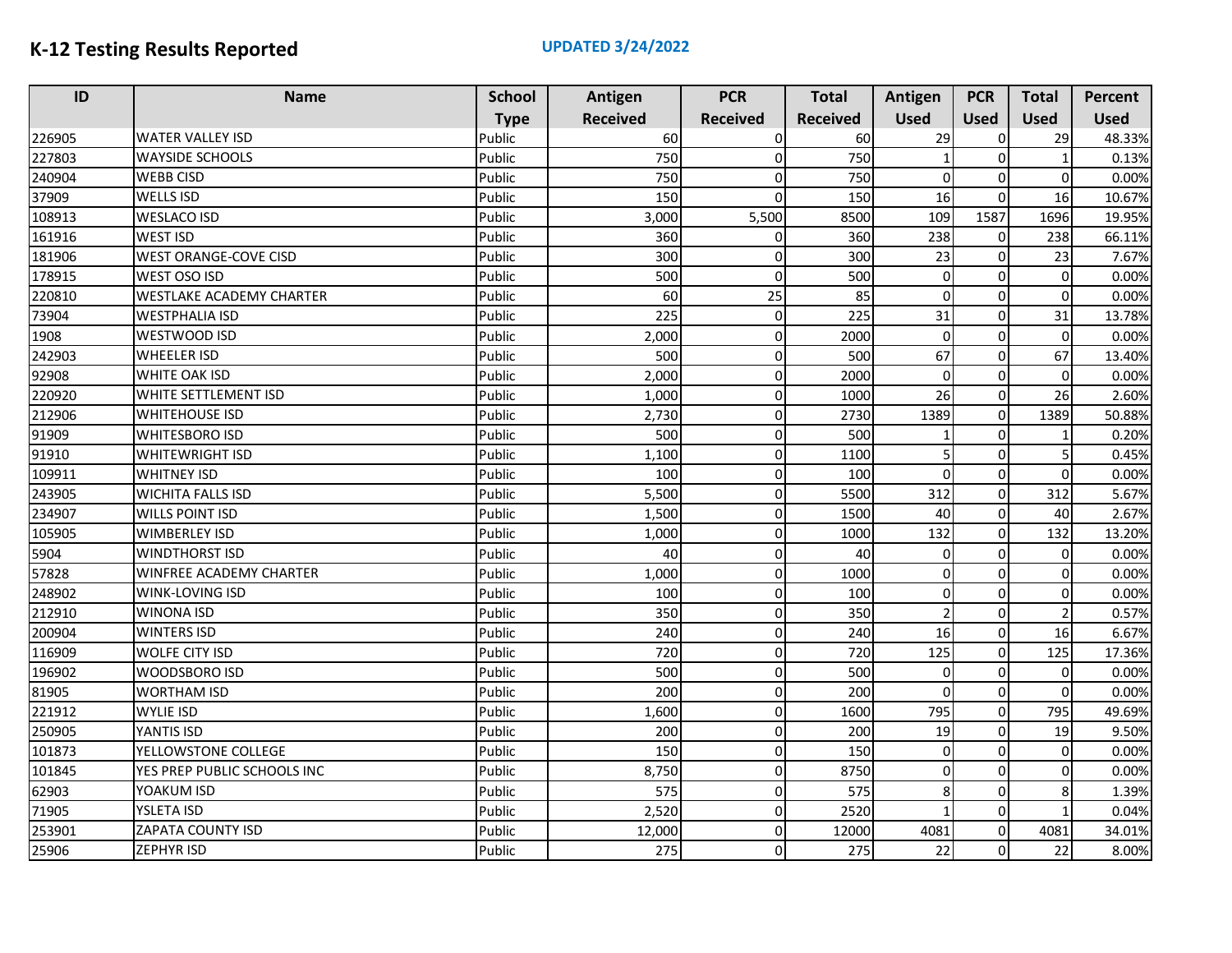| ID        | <b>Name</b>                             | <b>School</b> | Antigen         | <b>PCR</b>      | <b>Total</b>    | Antigen        | <b>PCR</b>  | <b>Total</b> | Percent     |
|-----------|-----------------------------------------|---------------|-----------------|-----------------|-----------------|----------------|-------------|--------------|-------------|
|           |                                         | <b>Type</b>   | <b>Received</b> | <b>Received</b> | <b>Received</b> | <b>Used</b>    | <b>Used</b> | <b>Used</b>  | <b>Used</b> |
| 227105001 | <b>ACE Academy</b>                      | Private       | 300             | O               | 300             | 39             | 0           | 39           | 13.00%      |
| 101268101 | Al-Hadi School of Accelerated Learning  | Private       | 600             | 0               | 600             | 96             | $\mathbf 0$ | 96           | 16.00%      |
| 170400001 | All Nations Community School            | Private       | 225             | $\Omega$        | 225             |                | $\mathbf 0$ | $\mathbf{1}$ | 0.44%       |
| 220136101 | All Saints Episcopal School Fort Worth  | Private       | 1,560           | 0               | 1560            | 160            | $\mathbf 0$ | 160          | 10.26%      |
| 152136001 | All Saints Episcopal School Lubbock     | Private       | 250             | $\Omega$        | 250             | 58             | $\mathbf 0$ | 58           | 23.20%      |
| 212136101 | All Saints Episcopal School Tyler       | Private       | 450             | 0               | 450             | 18             | $\mathbf 0$ | 18           | 4.00%       |
| 57147101  | Ann and Nate Levine Academy-A           | Private       | 1,800           | $\Omega$        | 1800            | 349            | $\mathbf 0$ | 349          | 19.39%      |
| 101181101 | ANNUNCIATION ORTHODOX SCHOOL            | Private       | 500             | 0               | 500             | 0              | $\mathbf 0$ | $\Omega$     | 0.00%       |
| 990771723 | Austin Children's Montessori            | Private       | 225             | 0               | 225             | $\Omega$       | $\Omega$    | $\Omega$     | 0.00%       |
| 227320001 | <b>Austin International School</b>      | Private       | 275             | $\Omega$        | 275             | 47             | $\mathbf 0$ | 47           | 17.09%      |
| 227241001 | Austin Montessori School                | Private       | 1,530           | $\mathbf 0$     | 1530            | 347            | $\pmb{0}$   | 347          | 22.68%      |
| 101145101 | Beth Yeshurun Day School                | Private       | 120             | $\Omega$        | 120             | $\Omega$       | $\mathbf 0$ | $\Omega$     | 0.00%       |
| 220180001 | Bethesda Christian School               | Private       | 400             | $\Omega$        | 400             | 96             | $\mathbf 0$ | 96           | 24.00%      |
| 57100002  | Bishop Lynch High School                | Private       | 1,500           | 0               | 1500            | $\mathbf 0$    | $\mathbf 0$ | $\Omega$     | 0.00%       |
| 21110101  | <b>Brazos Christian School</b>          | Private       | 75              | $\Omega$        | 75              | 34             | $\mathbf 0$ | 34           | 45.33%      |
| 227120101 | <b>Brentwood Christian School</b>       | Private       | 250             | 0               | 250             | 64             | $\mathbf 0$ | 64           | 25.60%      |
| 999914736 | British International School of Houston | Private       | 200             | $\Omega$        | 200             | $\Omega$       | $\mathbf 0$ | $\Omega$     | 0.00%       |
| 227189101 | Capitol School of Austin                | Private       | 250             | $\Omega$        | 250             | 41             | $\mathbf 0$ | 41           | 16.40%      |
| 71100001  | Cathedral High School - El Paso         | Private       | 800             | 500             | 1300            | 790            | $\mathbf 0$ | 790          | 60.77%      |
| 227100109 | Cathedral School of St. Mary - Austin   | Private       | 175             | 150             | 325             | $\Omega$       | 49          | 49           | 15.08%      |
| 243120001 | <b>Christ Academy</b>                   | Private       | 600             | $\Omega$        | 600             | 85             | $\mathbf 0$ | 85           | 14.17%      |
| 92122001  | Christian Heritage Classical School     | Private       | 80              | 0               | 80              | $\Omega$       | $\mathbf 0$ | $\Omega$     | 0.00%       |
| 15154101  | Concordia Lutheran School San Antonio   | Private       | 500             | 0               | 500             | $\Omega$       | $\mathbf 0$ | $\Omega$     | 0.00%       |
| 79196001  | Cornerstone Christian Academy           | Private       | 120             | $\Omega$        | 120             | 22             | $\mathbf 0$ | 22           | 18.33%      |
| 111120001 | <b>CORNERSTONE CHRISTIAN</b>            | Private       | 300             | $\Omega$        | 300             | 65             | $\mathbf 0$ | 65           | 21.67%      |
| 900028    | Country Day School of Arlington         | Private       | 125             | $\Omega$        | 125             | 53             | $\mathbf 0$ | 53           | 42.40%      |
| 220197001 | Covenant Christian Academy              | Private       | 225             | $\Omega$        | 225             | $\overline{7}$ | $\mathbf 0$ |              | 3.11%       |
| 101100171 | Cristo Rey Jesuit College Preparatory   | Private       | 600             | 300             | 900             | $\overline{2}$ | 123         | 125          | 13.89%      |
| 57157001  | Dallas Lutheran School                  | Private       | 175             | 75              | 250             | $\Omega$       | $\mathbf 0$ | $\Omega$     | 0.00%       |
| 61192001  | Denton Calvary Academy                  | Private       | 100             | $\Omega$        | 100             | 16             | $\mathbf 0$ | 16           | 16.00%      |
| 57190002  | DeSoto Private School                   | Private       | 2,100           | $\Omega$        | 2100            | 157            | $\mathbf 0$ | 157          | 7.48%       |
| 79120001  | Divine Savior Academy - Sienna          | Private       | 100             | 0               | 100             | 18             | $\mathbf 0$ | 18           | 18.00%      |
| 105113001 | Dripping Springs Christian Academy Inc  | Private       | 125             | $\Omega$        | 125             | 0              | $\mathbf 0$ | $\Omega$     | 0.00%       |
| 161110101 | Eagle Christian Academy                 | Private       | 250             | $\Omega$        | 250             | $\mathbf 0$    | $\mathbf 0$ | $\Omega$     | 0.00%       |
| 31130101  | Episcopal Day School Brownsville        | Private       | 125             | $\Omega$        | 125             | $\Omega$       | $\mathbf 0$ | $\Omega$     | 0.00%       |
| 57196001  | <b>Fairhill School</b>                  | Private       | 340             | $\Omega$        | 340             | 95             | $\mathbf 0$ | 95           | 27.94%      |
| 101126101 | Faith West Academy                      | Private       | 320             | $\Omega$        | 320             | $\overline{2}$ | $\Omega$    |              | 0.63%       |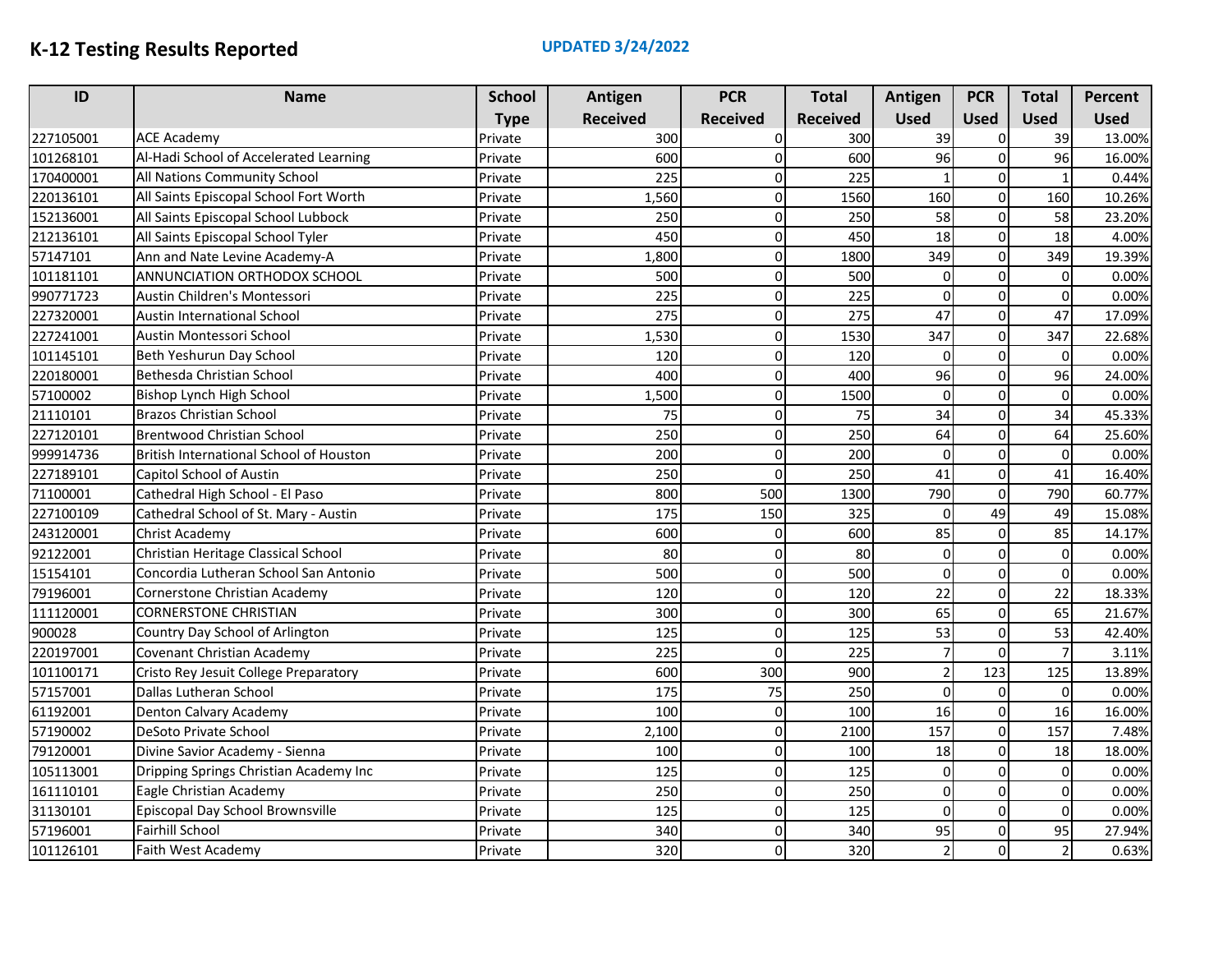| ID        | <b>Name</b>                             | <b>School</b> | Antigen         | <b>PCR</b>      | <b>Total</b>    | Antigen        | <b>PCR</b>  | <b>Total</b>   | Percent     |
|-----------|-----------------------------------------|---------------|-----------------|-----------------|-----------------|----------------|-------------|----------------|-------------|
|           |                                         | <b>Type</b>   | <b>Received</b> | <b>Received</b> | <b>Received</b> | <b>Used</b>    | <b>Used</b> | <b>Used</b>    | <b>Used</b> |
| 57272001  | First Baptist Academy of Dallas         | Private       | 1,150           | $\Omega$        | 1150            | 260            | 0           | 260            | 22.61%      |
| 26100001  | <b>First Baptist School</b>             | Private       | 200             | $\Omega$        | 200             |                | $\mathbf 0$ |                | 0.50%       |
| 79101101  | Fort Bend Christian Academy             | Private       | 100             | $\Omega$        | 100             | 0              | $\mathbf 0$ | $\Omega$       | 0.00%       |
| 220182001 | Fort Worth Country Day                  | Private       | 1,000           | 0               | 1000            | 64             | $\mathbf 0$ | 64             | 6.40%       |
| 201120001 | <b>Full Armor Christian Academy</b>     | Private       | 125             | $\Omega$        | 125             | $\mathbf 0$    | $\mathbf 0$ | $\Omega$       | 0.00%       |
| 57130101  | Good Shepherd Episcopal School Dallas   | Private       | 2,000           | 0               | 2000            | $\mathbf 0$    | $\mathbf 0$ | $\overline{0}$ | 0.00%       |
| 101105001 | <b>Grace Christian Academy</b>          | Private       | 500             | $\Omega$        | 500             | 13             | $\mathbf 0$ | 13             | 2.60%       |
| 212121001 | <b>Grace Community School</b>           | Private       | 450             | $\Omega$        | 450             | 30             | $\mathbf 0$ | 30             | 6.67%       |
| 43191002  | <b>Great Lakes Academy</b>              | Private       | 250             | $\Omega$        | 250             | 19             | $\mathbf 0$ | 19             | 7.60%       |
| 220112001 | <b>GREEN OAKS SCHOOL</b>                | Private       | 75              | $\Omega$        | 75              | 22             | $\mathbf 0$ | 22             | 29.33%      |
| 227187001 | Griffin School                          | Private       | 350             | 0               | 350             | 138            | $\mathbf 0$ | 138            | 39.43%      |
| 999914742 | Harbor Leadership Academy               | Private       | 100             | 0               | 100             | $\Omega$       | $\mathbf 0$ | $\Omega$       | 0.00%       |
| 991303388 | Harvest Christian Academy               | Private       | 50              | 0               | 50              | $\Omega$       | $\mathbf 0$ | 0              | 0.00%       |
| 227133001 | <b>Headwaters School</b>                | Private       | 1,310           | $\Omega$        | 1310            | 675            | $\pmb{0}$   | 675            | 51.53%      |
| 227121001 | Hill Country Christian School of Austin | Private       | 30              | $\Omega$        | 30              | 15             | $\mathbf 0$ | 15             | 50.00%      |
| 101136101 | Holy Spirit Episcopal School            | Private       | 710             | $\Omega$        | 710             | 291            | $\mathbf 0$ | 291            | 40.99%      |
| 57262032  | <b>IANT Quranic Academy</b>             | Private       | 120             | $\Omega$        | 120             | $\Omega$       | $\mathbf 0$ | $\Omega$       | 0.00%       |
| 71187001  | <b>Immanuel Christian School</b>        | Private       | 750             | $\Omega$        | 750             | $\overline{2}$ | $\mathbf 0$ |                | 0.27%       |
| 144151101 | Immanuel Lutheran School Giddings       | Private       | 120             | $\Omega$        | 120             | 7              | $\mathbf 0$ |                | 5.83%       |
| 178100105 | Incarnate Word Academy Elementary       | Private       | 1,200           | $\Omega$        | 1200            | 410            | $\mathbf 0$ | 410            | 34.17%      |
| 15100006  | Incarnate Word High School San          | Private       | 470             | 0               | 470             | 231            | $\mathbf 0$ | 231            | 49.15%      |
| 227135001 | International School of Texas           | Private       | 300             | 0               | 300             | 33             | $\mathbf 0$ | 33             | 11.00%      |
| 71124001  | Jesus Chapel School                     | Private       | 150             | $\Omega$        | 150             | $\Omega$       | $\mathbf 0$ | $\Omega$       | 0.00%       |
| 126177101 | Keene Adventist Elementary School       | Private       | $\Omega$        | $\Omega$        | $\Omega$        | $\Omega$       | $\mathbf 0$ | $\Omega$       |             |
| 221105001 | Kenley School                           | Private       | 150             | $\Omega$        | 150             | 53             | $\mathbf 0$ | 53             | 35.33%      |
| 31112001  | Kenmont School                          | Private       | 4,900           | $\Omega$        | 4900            | $\mathbf 0$    | $\mathbf 0$ | $\Omega$       | 0.00%       |
| 14179101  | Killeen Adventist Junior Academy        | Private       | 90              | $\Omega$        | 90              | 13             | $\mathbf 0$ | 13             | 14.44%      |
| 227192001 | Kirby Hall School                       | Private       | 400             | $\Omega$        | 400             | $\mathbf 0$    | $\Omega$    | $\Omega$       | 0.00%       |
| 220320001 | Legacy Classical Christian Academy      | Private       | 25              | $\Omega$        | 25              | $\mathbf 0$    | $\mathbf 0$ | $\Omega$       | 0.00%       |
| 61120001  | Liberty Christian School                | Private       | 1,400           | 0               | 1400            | 298            | $\mathbf 0$ | 298            | 21.29%      |
| 999437156 | Little Tiger Chinese Immersion School   | Private       | 1,000           | $\Omega$        | 1000            | 510            | $\mathbf 0$ | 510            | 51.00%      |
| 161180001 | Live Oak Classical School               | Private       | 200             | 0               | 200             | $\mathbf 0$    | $\mathbf 0$ | $\overline{0}$ | 0.00%       |
| 79197001  | Logos Preparatory School                | Private       | 650             | $\Omega$        | 650             | 14             | $\mathbf 0$ | 14             | 2.15%       |
| 71101001  | Loretto Academy                         | Private       | 500             | $\Omega$        | 500             | $\mathbf 0$    | $\mathbf 0$ | $\Omega$       | 0.00%       |
| 101152003 | LUTHERAN SOUTH ACADEMY                  | Private       | 200             | 0               | 200             | 15             | $\mathbf 0$ | 15             | 7.50%       |
| 227300001 | Mariposa Montessori School              | Private       | 250             | $\Omega$        | 250             | $\Omega$       | $\mathbf 0$ | $\Omega$       | 0.00%       |
| 240121101 | Mary Help of Christians School          | Private       | 400             | $\Omega$        | 400             | 0              | $\mathbf 0$ | $\Omega$       | 0.00%       |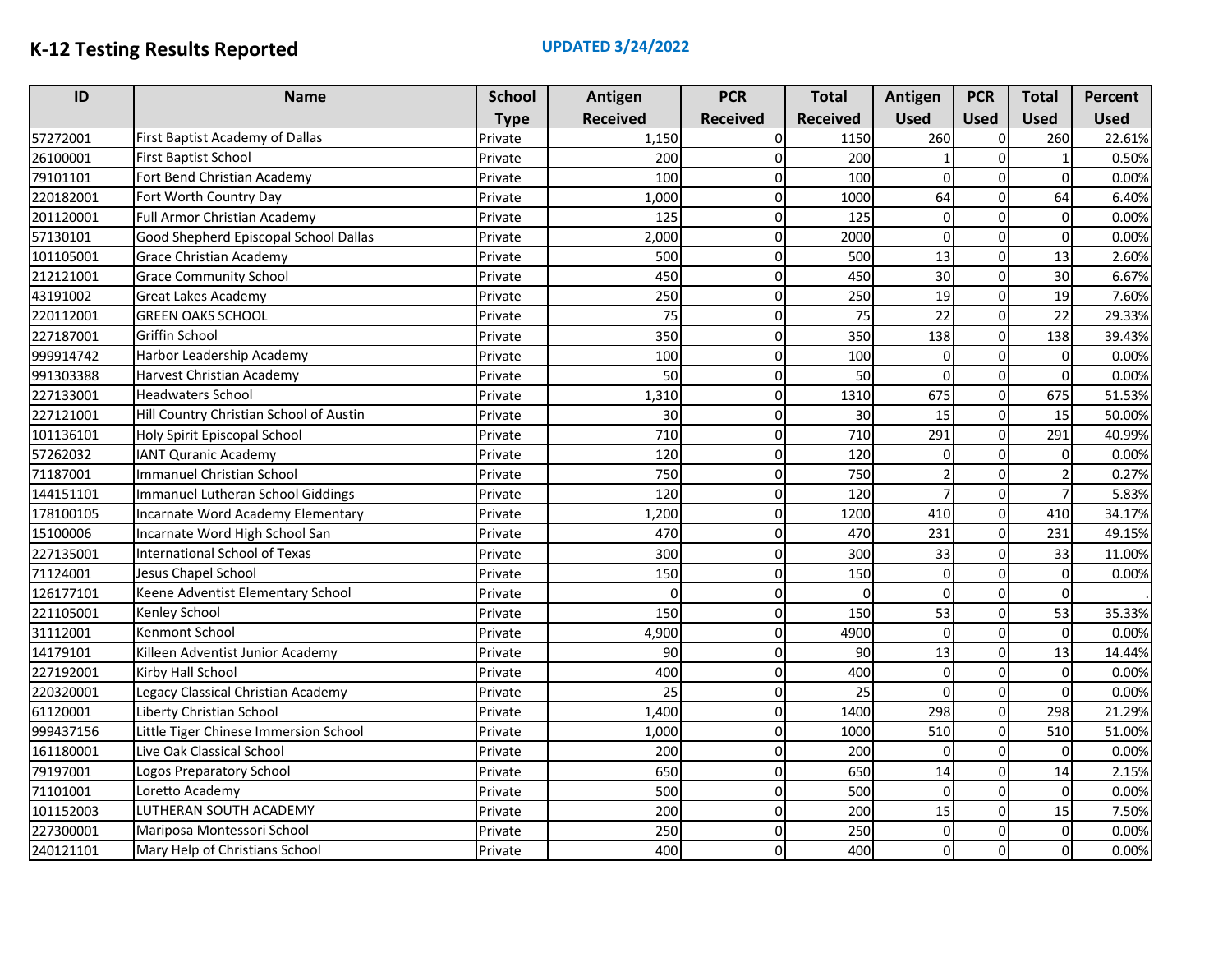| ID        | <b>Name</b>                          | <b>School</b> | Antigen         | <b>PCR</b>      | <b>Total</b>    | Antigen        | <b>PCR</b>   | <b>Total</b>   | Percent     |
|-----------|--------------------------------------|---------------|-----------------|-----------------|-----------------|----------------|--------------|----------------|-------------|
|           |                                      | <b>Type</b>   | <b>Received</b> | <b>Received</b> | <b>Received</b> | <b>Used</b>    | <b>Used</b>  | <b>Used</b>    | <b>Used</b> |
| 14120001  | <b>Memorial Christian Academy</b>    | Private       | 500             | $\Omega$        | 500             | 92             | 0            | 92             | 18.40%      |
| 57243014  | <b>Momentous School</b>              | Private       | 300             | $\Omega$        | 300             | $\Omega$       | $\mathbf 0$  | $\Omega$       | 0.00%       |
| 220420001 | Montessori School of Fort Worth      | Private       | 300             | $\Omega$        | 300             | 61             | $\mathbf 0$  | 61             | 20.33%      |
| 71400001  | Mountain West Montessori             | Private       | 340             | 0               | 340             | 0              | $\mathbf 0$  | $\Omega$       | 0.00%       |
| 220226100 | Nazarene Christian Academy           | Private       | 275             | $\Omega$        | 275             | 8              | $\mathbf 0$  | 8              | 2.91%       |
| 111181101 | North Central Texas Academy at Happy | Private       | 225             | 0               | 225             | 51             | $\mathbf 0$  | 51             | 22.67%      |
| 101122001 | Northland Christian School           | Private       | 240             | $\Omega$        | 240             | $\Omega$       | $\mathbf 0$  | $\Omega$       | 0.00%       |
| 999001078 | Northwest Hills Christian School     | Private       | 30              | 25              | 55              | 0              | $\mathbf 0$  | $\Omega$       | 0.00%       |
| 57100009  | Notre Dame of Dallas SP School and   | Private       | 750             | $\Omega$        | 750             | 0              | $\mathbf 0$  | $\Omega$       | 0.00%       |
| 990771813 | Oak Crest Private School             | Private       | 150             | $\Omega$        | 150             | 106            | $\mathbf 0$  | 106            | 70.67%      |
| 227191001 | Odyssey School                       | Private       | 370             | 0               | 370             | $\mathbf 0$    | $\mathbf 0$  | $\Omega$       | 0.00%       |
| 31100105  | Our Lady of Sorrows School           | Private       | 125             | 0               | 125             | $\Omega$       | $\mathbf 0$  | 0              | 0.00%       |
| 999907505 | Our Lady of the Gulf Catholic School | Private       | 90              | $\Omega$        | 90              | 12             | $\mathbf 0$  | 12             | 13.33%      |
| 220187001 | Pantego Christian Academy Arlington  | Private       | 150             | $\Omega$        | 150             | 34             | 0            | 34             | 22.67%      |
| 220160001 | Park Row Christian Academy           | Private       | 220             | $\Omega$        | 220             | 74             | $\mathbf 0$  | 74             | 33.64%      |
| 101107001 | Pines Montessori School              | Private       | 200             | $\Omega$        | 200             | $\overline{7}$ | $\mathbf 0$  | $\overline{7}$ | 3.50%       |
| 990109444 | Pipe Creek Christian School          | Private       | 300             | 0               | 300             | $\Omega$       | $\mathbf 0$  | $\Omega$       | 0.00%       |
| 129190010 | Poetry Community Christian Schools   | Private       | 100             | $\Omega$        | 100             | $\Omega$       | $\mathbf 0$  | $\Omega$       | 0.00%       |
| 101171101 | PRESBYTERIAN SCHOOL                  | Private       | 300             | $\Omega$        | 300             | 16             | $\mathbf{O}$ | 16             | 5.33%       |
| 57269001  | Preston Hollow Presbyterian School   | Private       | 150             | $\Omega$        | 150             | 53             | $\mathbf 0$  | 53             | 35.33%      |
| 991703539 | Promise Academy                      | Private       | 50              | 0               | 50              | 14             | $\mathbf 0$  | 14             | 28.00%      |
| 101231001 | Providence Classical School          | Private       | 930             | 0               | 930             | 307            | $\mathbf 0$  | 307            | 33.01%      |
| 14300001  | Providence Preparatory School        | Private       | 125             | $\Omega$        | 125             | 0              | $\mathbf 0$  | $\Omega$       | 0.00%       |
| 57300001  | Radiant STEM Academy                 | Private       | 300             | $\Omega$        | 300             | 0              | $\mathbf 0$  | ΩI             | 0.00%       |
| 227151101 | Redeemer Lutheran School Austin      | Private       | 100             | $\Omega$        | 100             | $\Omega$       | $\mathbf 0$  | $\Omega$       | 0.00%       |
| 174110001 | <b>Regents Academy</b>               | Private       | 200             | $\Omega$        | 200             | $\mathbf{1}$   | $\mathbf 0$  | 1              | 0.50%       |
| 15200041  | River City Christian School          | Private       | 250             | 0               | 250             | 70             | $\mathbf 0$  | 70             | 28.00%      |
| 101114101 | River Oaks Baptist School            | Private       | 1,500           | $\Omega$        | 1500            | 0              | 0            | $\Omega$       | 0.00%       |
| 991703550 | <b>Rivertree Academy</b>             | Private       | 100             | $\Omega$        | 100             | $\mathbf 0$    | $\mathbf 0$  | $\Omega$       | 0.00%       |
| 246129001 | Round Rock Christian Academy         | Private       | 1,600           | $\Omega$        | 1600            | 396            | $\mathbf 0$  | 396            | 24.75%      |
| 15137001  | Saint Mary's Hall                    | Private       | 2,000           | $\Omega$        | 2000            | 110            | $\mathbf 0$  | 110            | 5.50%       |
| 999905383 | Saint Michael Episcopal School       | Private       | 60              | 75              | 135             | 21             | 13           | 34             | 25.19%      |
| 15201001  | San Antonio Country Day School       | Private       | 170             | $\Omega$        | 170             | 15             | $\mathbf 0$  | 15             | 8.82%       |
| 227100121 | San Juan Diego Catholic High School  | Private       | 75              | 0               | 75              | 14             | $\mathbf 0$  | 14             | 18.67%      |
| 227100124 | Santa Cruz Catholic School           | Private       | 250             | 0               | 250             | $\Omega$       | $\mathbf 0$  | $\Omega$       | 0.00%       |
| 57119001  | Scofield Christian School            | Private       | 200             | $\Omega$        | 200             | 52             | $\mathbf 0$  | 52             | 26.00%      |
| 79190101  | Southminster School                  | Private       | 205             | $\Omega$        | 205             | 66             | $\Omega$     | 66             | 32.20%      |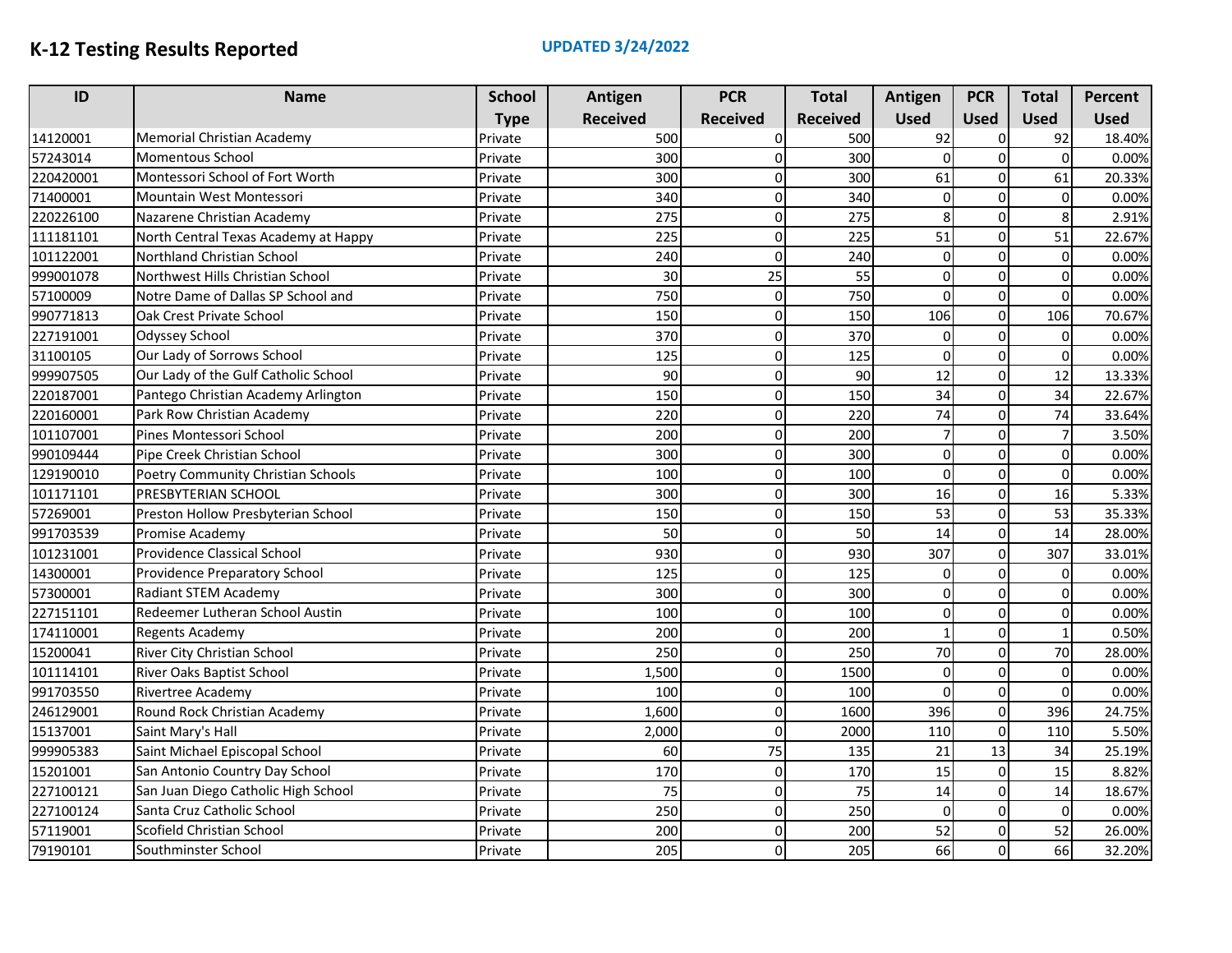| ID        | <b>Name</b>                             | <b>School</b> | Antigen         | <b>PCR</b>      | <b>Total</b>    | Antigen     | <b>PCR</b>  | <b>Total</b>   | Percent     |
|-----------|-----------------------------------------|---------------|-----------------|-----------------|-----------------|-------------|-------------|----------------|-------------|
|           |                                         | <b>Type</b>   | <b>Received</b> | <b>Received</b> | <b>Received</b> | <b>Used</b> | <b>Used</b> | <b>Used</b>    | <b>Used</b> |
| 57320001  | Spanish World School                    | Private       | 900             | $\Omega$        | 900             | 133         | 0           | 133            | 14.78%      |
| 101193001 | St Johns School                         | Private       | 960             | $\Omega$        | 960             | 44          | $\mathbf 0$ | 44             | 4.58%       |
| 188136101 | St. Andrew's Episcopal School Amarillo  | Private       | 90              | $\Omega$        | 90              | 20          | $\mathbf 0$ | 20             | 22.22%      |
| 227196001 | St. Andrew's Episcopal School Austin    | Private       | 3,800           | 0               | 3800            | 1478        | $\mathbf 0$ | 1478           | 38.89%      |
| 31100106  | St. Anthony Catholic School Harlingen   | Private       | 75              | 0               | 75              |             | $\mathbf 0$ | 1              | 1.33%       |
| 227100103 | St. Austin School                       | Private       | 150             | 0               | 150             | 53          | $\mathbf 0$ | 53             | 35.33%      |
| 227132001 | St. Francis School                      | Private       | 1,200           | 0               | 1200            | 462         | $\mathbf 0$ | 462            | 38.50%      |
| 15135101  | St. George Episcopal School San         | Private       | 800             | $\Omega$        | 800             | $\Omega$    | $\mathbf 0$ | $\Omega$       | 0.00%       |
| 31100107  | St. Joseph Catholic School Edinburg     | Private       | 80              | $\Omega$        | 80              | 0           | $\mathbf 0$ | 0              | 0.00%       |
| 15136101  | St. Luke's Episcopal School San Antonio | Private       | 25              | 0               | 25              | $\mathbf 0$ | 0           | $\Omega$       | 0.00%       |
| 227100114 | St. Mary Catholic School - West         | Private       | 150             | $\Omega$        | 150             | 14          | $\mathbf 0$ | 14             | 9.33%       |
| 212100103 | St. Mary's Catholic School              | Private       | 400             | $\Omega$        | 400             | $\mathbf 0$ | 0           | $\Omega$       | 0.00%       |
| 227100003 | St. Michael's Catholic Academy - Austin | Private       | 250             | $\Omega$        | 250             | 69          | $\mathbf 0$ | 69             | 27.60%      |
| 249181101 | St. Paul Lutheran School McAllen        | Private       | 300             | 0               | 300             | 32          | 0           | 32             | 10.67%      |
| 161130101 | St. Paul's Episcopal Day School Waco    | Private       | 725             | O               | 725             | 29          | $\mathbf 0$ | 29             | 4.00%       |
| 15301001  | St. Paul's Episcopal Montessori School  | Private       | 100             | 0               | 100             | $\Omega$    | $\mathbf 0$ | $\Omega$       | 0.00%       |
| 71100113  | St. Pius X Catholic School - El Paso    | Private       | 100             | $\Omega$        | 100             | 3           | 0           | 3              | 3.00%       |
| 178100119 | St. Pius X School - Corpus Christi      | Private       | 90              | $\Omega$        | 90              | $\Omega$    | $\mathbf 0$ | $\Omega$       | 0.00%       |
| 71100116  | St. Raphael Catholic School             | Private       | 205             | 0               | 205             | 51          | 0           | 51             | 24.88%      |
| 227100118 | St. Theresa Catholic School Austin      | Private       | 900             | $\Omega$        | 900             | 353         | $\mathbf 0$ | 353            | 39.22%      |
| 57370001  | StoneGate Christian Academy             | Private       | 50              | $\Omega$        | 50              | $\Omega$    | $\mathbf 0$ | $\Omega$       | 0.00%       |
| 246120001 | Summit Christian Academy of Cedar       | Private       | 150             | $\Omega$        | 150             | $\Omega$    | $\mathbf 0$ | $\Omega$       | 0.00%       |
| 220126001 | Temple Christian School                 | Private       | 700             |                 | 704             | 22          | $\mathbf 0$ | 22             | 3.13%       |
| 101199001 | The Awty International School           | Private       | 500             | 0               | 500             | $\Omega$    | $\Omega$    | $\Omega$       | 0.00%       |
| 101201101 | The Branch School                       | Private       | 50              | $\Omega$        | 50              | $\Omega$    | $\mathbf 0$ | $\Omega$       | 0.00%       |
| 101186001 | THE BRIARWOOD SCHOOL                    | Private       | 200             | 0               | 200             | 97          | $\mathbf 0$ | 97             | 48.50%      |
| 212181041 | The Brook Hill School                   | Private       | 100             | $\Omega$        | 100             | $\Omega$    | $\mathbf 0$ | $\Omega$       | 0.00%       |
| 15110001  | The Christian School at Castle Hills    | Private       | 1,025           | 0               | 1025            | 124         | $\mathbf 0$ | 124            | 12.10%      |
| 999306054 | The Circle School                       | Private       | 400             | 0               | 400             | 14          | $\mathbf 0$ | 14             | 3.50%       |
| 43420001  | The Einstein School of Plano            | Private       | 300             | $\Omega$        | 300             | 92          | $\Omega$    | 92             | 30.67%      |
| 227184001 | The Girls' School of Austin             | Private       | 240             | $\Omega$        | 240             | $\Omega$    | $\mathbf 0$ | $\Omega$       | 0.00%       |
| 991790515 | The HUB Houston                         | Private       | 100             | $\Omega$        | 100             | 11          | $\mathbf 0$ | 11             | 11.00%      |
| 101176001 | THE KIPLING SCHOOL                      | Private       | 150             | 0               | 150             | 54          | $\mathbf 0$ | 54             | 36.00%      |
| 57144101  | The Lamplighter School                  | Private       | 500             | $\Omega$        | 500             | 91          | $\mathbf 0$ | 91             | 18.20%      |
| 227114001 | The Magellan International School       | Private       | 500             | 0               | 500             | $\mathbf 0$ | $\mathbf 0$ | $\overline{0}$ | 0.00%       |
| 227400001 | The Magnolia School                     | Private       | 400             | $\Omega$        | 400             | $\Omega$    | $\mathbf 0$ | $\Omega$       | 0.00%       |
| 101211001 | The Monarch School and Institute        | Private       | 400             | $\Omega$        | 400             | 0l          | $\mathbf 0$ | ΩI             | 0.00%       |